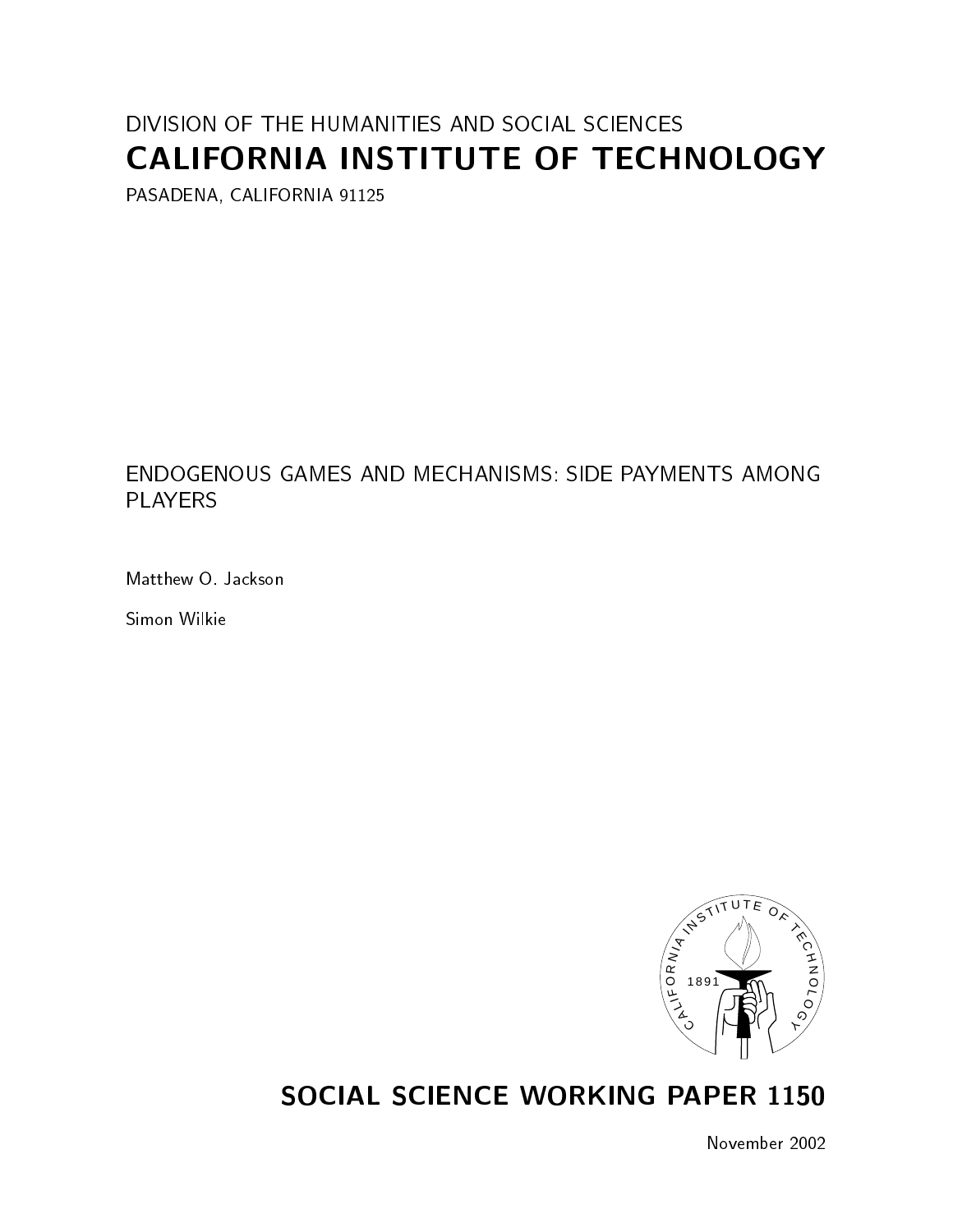# Endogenous Games and Mechanisms: Side Payments Among Players

Matthew O. Jackson Simon Wilkie

We characterize the outcomes of games when players may make binding offers of strategy contingent side payments before the game is played. This does not always lead to efficient outcomes, despite complete information and costless contracting. The characterizations are illustrated in a series of examples, including voluntary contribution public good games, Cournot and Bertrand oligopoly, principal-agent problems, and commons games, among others.

JEL classication numbers: C72, D72, D78, H41, K12

Key words: games, mechanism design, side payments, coarse theorem, endogenous games, endogenous mechanisms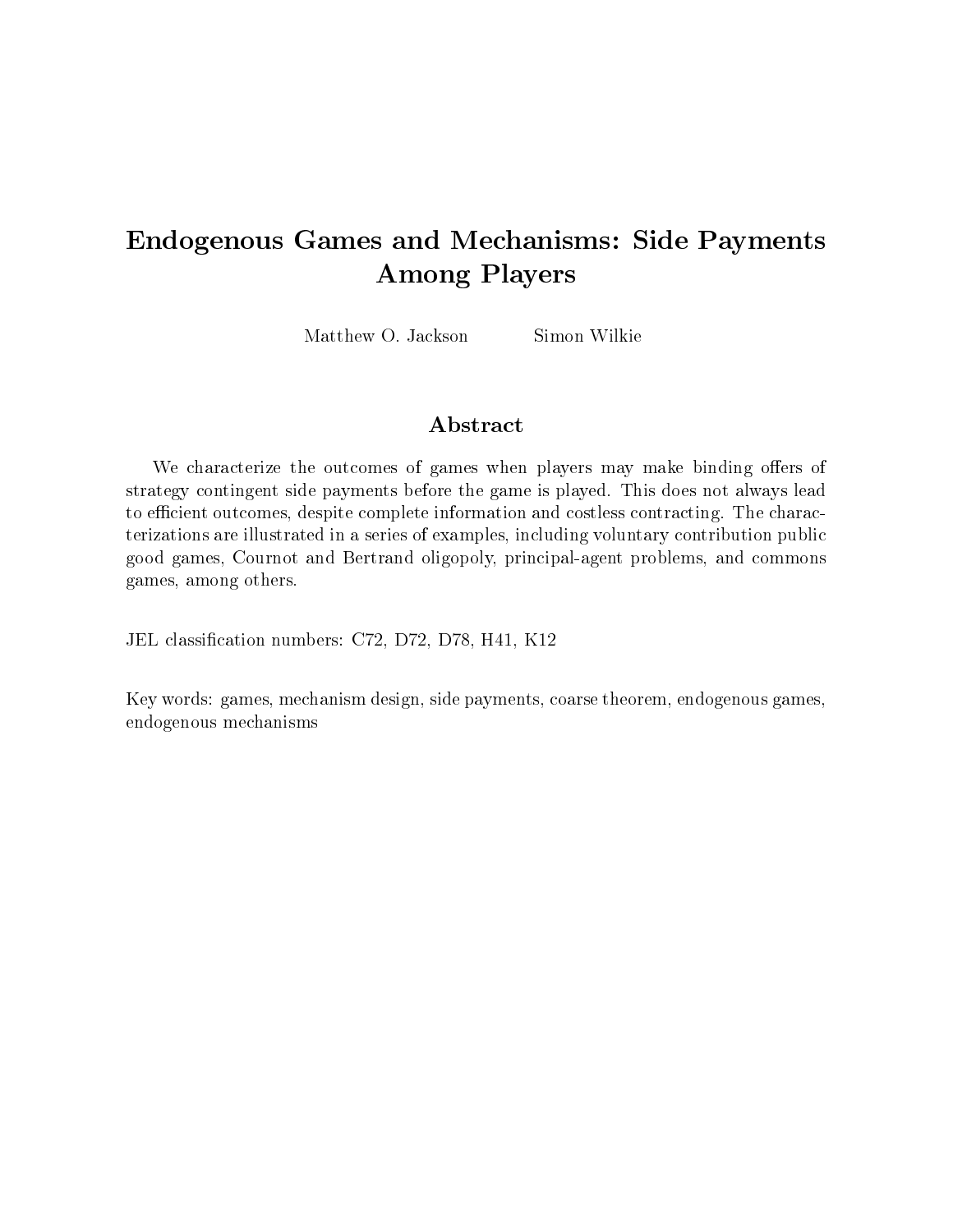# Endogenous Games and Mechanisms: Side Payments Among Players

Simon Wilkie Matthew O. Jackson

#### **Introduction**  $\mathbf{1}$

Game theory and mechanism design are powerful tools that have become essential in the modeling of economic interactions. Generally, in modeling interactions from public goods contributions to imperfect competition among firms, the game being played or mechanism being designed is viewed in isolation. That is, we usually treat the game as being fixed from the players' perspective. The analysis of many games viewed in such isolation leads to a prediction of an inefficient outcome, since in many contexts there are externalities present. For instance voluntary public goods contributions games and commons games have well-known free rider problems and equilibria that are Pareto inefficient. Similar results hold for many other games, such as those with imperfect competition or production externalities such as pollution.

In practice, however, we often see players side contracting to improve efficiency. For instance, large donors often match donations of other donors in contributions games. We see this in public radio and television station fundraising where one donor will agree to donate an amount equal to that donated by in some time period (sometimes even subject to minimum or maximum donations or sub ject to the donations clearing some hurdle). In fact this is now generally a standard practice. For example, many employers now offer to match their employees' contributions to any charities. On an intuitive level this type of side contracting can help overcome externalities and reduce inefficiencies. The promise to match donations increases the impact that a donation has and can essentially compensate for the externality  $-$  representing the value that the donation would have to others. Similar side contracting appears in the tragedy of the commons games in the form international fishing and international pollution agreements, where often some promises of side payments are included. Again, the side payments can help promote efficiency by

<sup>\*</sup>We thank Ken Hendricks, Philippe Jéhiel, Ehud Kalai, Roger Lagunoff, Bentley MacLeod, Nolan Miller, Hakan Orbay, Mike Peters, and seminar participants at the University of Arizona, Caltech, University of Texas, University of Toronto, U.B.C., USC, and the Decentralization Conference for helpful comments and suggestions. Financial support under NSF grants SES-9986190 and SES-9986676 is gratefully acknowledged.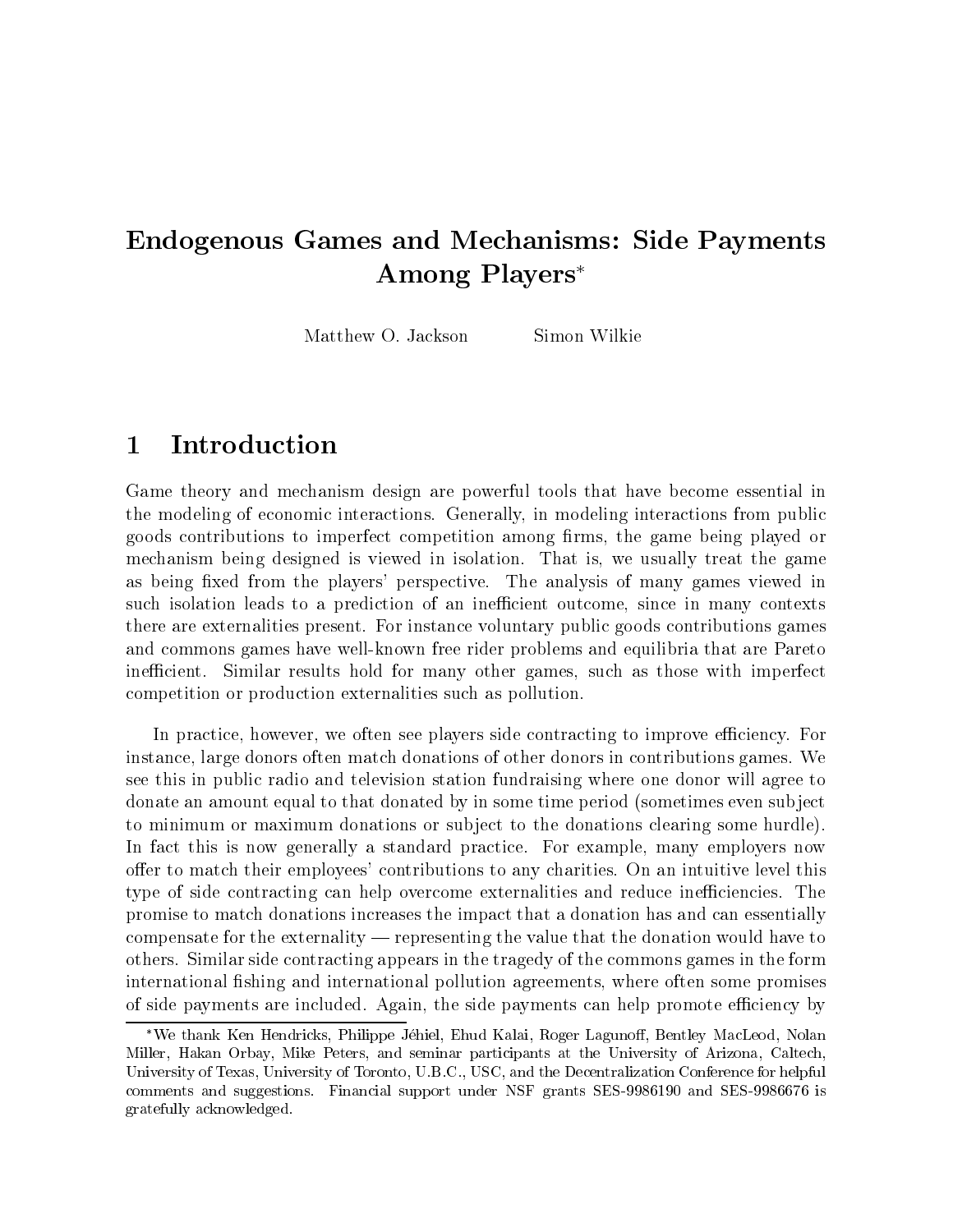changing the incentives so that each party more fully sees the total impact or value that its actions generate.

While one can see an intuitive role for such side contracting, it is important to fully understand how such side contracting affects the outcome of the game. Which side contracts will agents write, and will the ability of agents to side contract lead to efficiency? These are the central questions that we address in this paper. There is a widespread belief among economists in the efficiency properties of what may be called "Coasian Contracting." The simple but powerful idea put forth by Coase (1960) says that if property rights are well-defined, and bargaining is costless, then rational agents faced with externalities should contract to come to an efficient outcome. Roughly speaking, with fully symmetric information and no transactions costs, agents should be able to come to an agreement that supports an efficient strategy profile as a equilibrium point of the game with side payments. In this paper we hold this reasoning to a careful scrutiny, and find that the issue is surprisingly subtle. Side contracting does not always lead to efficiency even when there are no transactions costs, complete information, and binding contracts. In fact, even if we start with a game that has Pareto efficient Nash equilibria, side contracting on the part of players can change the equilibrium structure so that all equilibria are inefficient!

The perspective we take here is to view a game as being embedded in a larger game where in a first stage players may engage in side contracting that can effectively rewrite payoff functions and then play the eventual altered game in the second period. This takes the eventual game that is played to be endogenous. In particular, we examine the following scenario: A set of agents are to play a game. The payoffs of the game are known to all players (i.e., common knowledge). Before playing the game, the agents can make enforceable offers of strategy contingent side payments to each other. So, players can make offers of the sort, "If actions x are played in the game we are about to play, I will pay you an amount  $y$ ." The offers that can be made can be contingent on the actions of more than one player and can offer different payments for different combinations of actions. The offers are publicly observed and legally enforceable, and actions taken in any subsequent play of the game are also observable to any third party such as a court. If any such offers are made, then the net payoffs in the game to be played are modified and this affects the equilibrium behavior. From this point of view, the game has become endogenous. We explore how the ability to make such enforceable strategy contingent offers affects the equilibrium payoffs of the game.

Our main results are a complete characterization of the set of supportable equilibrium payoffs in endogenous games. We show that the equilibrium outcomes of a game with this costless stage of pre-play contracting need not be efficient. We cannot completely rely on endogenous side contracting to solve the inefficiency problem (and moreover, side contracting may introduce inefficiency where it was not a problem before). Our results provide a complete characterization of the supportable equilibrium outcomes, and how these depend on the structure of the game. Thus, we identify the class of games for which such endogenous side contracting will be efficient. This class includes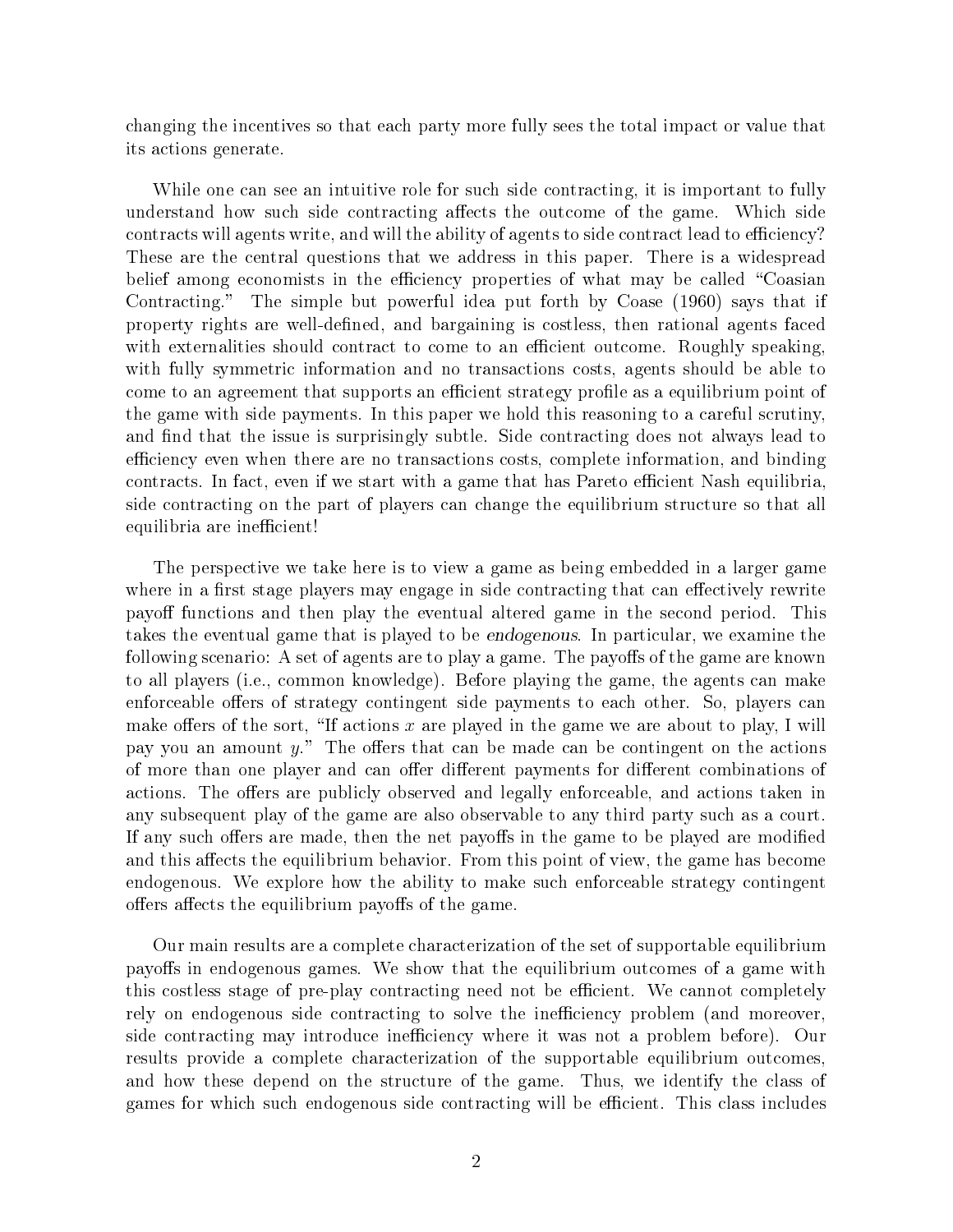some interesting examples such as some specications of the tragedy of the commons and Bertrand games, but also excludes many interesting examples like voluntary contribution public good games and Cournot games.

The intuition behind the results, and the reason that efficiency is not always obtained, is that players wish to use side contracting to modify the game to their own advantage and not necessarily to the socially optimal outcome. Players realize that their promised payments to other players influence the strategic properties of the game, and they each try to set side contracts to optimally manipulate the overall play of the game. In some limited contexts, it turns out that players' incentives to manipulate the play in the game when aggregated across players actually coincides with the social optimum. But in many other cases the private side contracting incentives and the social welfare will remain at odds. Moreover, we show that there are some interesting strategic differences in how such side contracting affects games with two players versus games with more than two players.

In the remainder of the introduction we discuss the contribution of this work to the literature. In Section 2 we discuss an the public goods contribution game at length to illustrate some of the points of the paper and to show why the simple Coasian intuition might fail. In Section 3 we present the formal model. Results for the two player case appear in Section 4, and then in Section 5 we present some applications of the results. In Section 6 we present the analysis for three or more players. Finally our concluding remarks appear in Section 7.

#### **Contributions to the Literature**

As is clear from the discussion above, this paper is related to what has become known as the Coase theorem. Coase (1960) was not explicit about the type of agreements between agents that are necessary as a form of bargaining to reach efficiency. The types of contracts that we explore here are fairly rich in that they may be contingent on any subsequent actions, and certainly allow players to write contracts that would lead to efficiency. It is simply not in their strategic interests to do so. Moreover, as we shall discuss below, the analysis is fairly robust to the timing of side contracting.

While our results might be viewed are somewhat negative, there are various interpretations that one might have. A cautious interpretation of our results is that we show that the way in which side contracts are proposed (and accepted) is critical to determining whether or not efficiency will be reached, even with full information and the absence of any friction. The issue is more subtle than one might imagine, and if efficiency is to be supported it will necessarily require some fairly complicated side contracting. We return to discuss this in more detail in the concluding remarks, as after we have presented the results we can be more specic about how the structure of contracting matters.

Another important point to keep in mind is that when our results imply that such side contracting fails to result in efficient outcomes, we do not have to think of this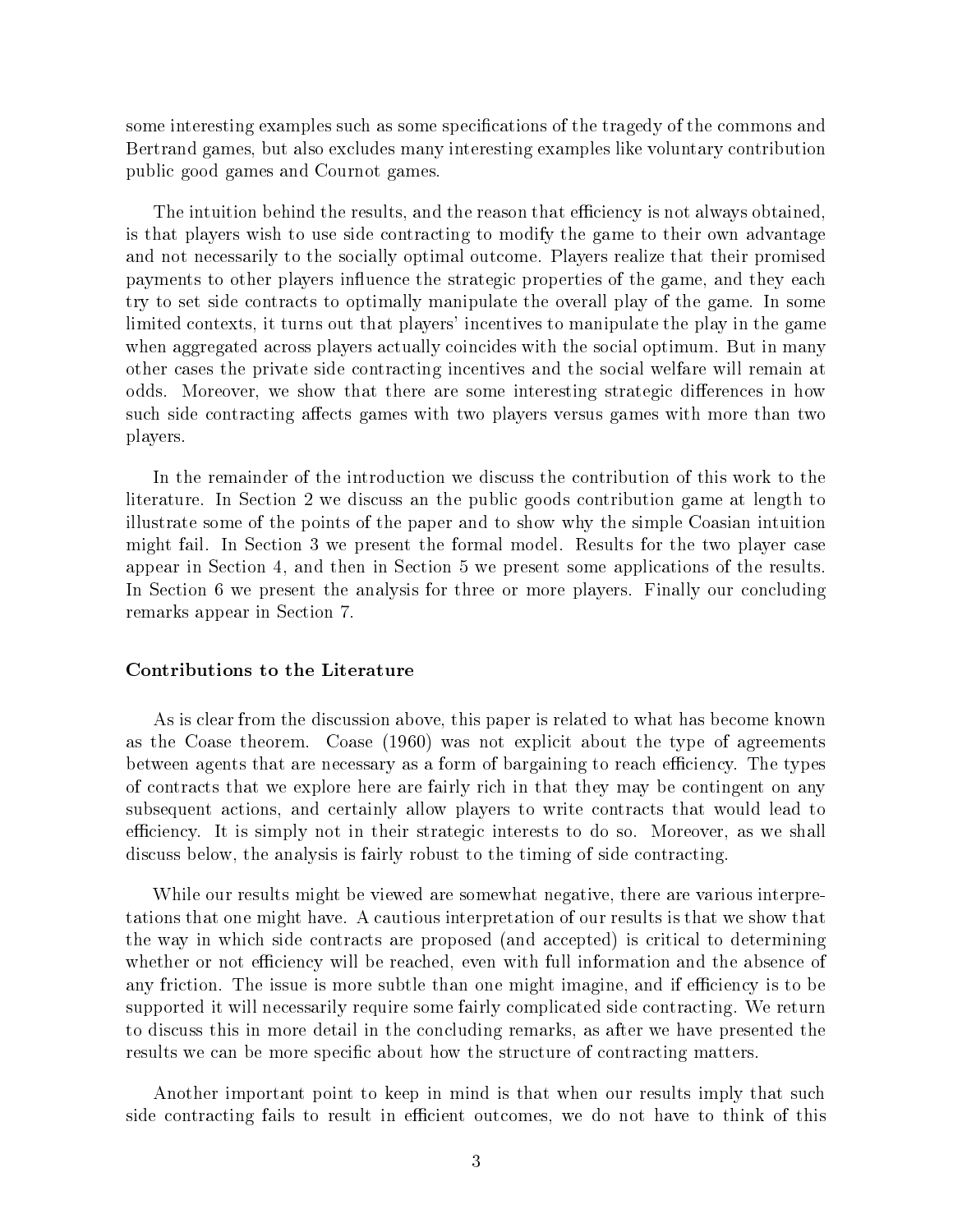as a refutation of efficiency per se. Rather, it suggests that we should then see the emergence of other institutional or exogenous solutions. That is, when the necessary conditions for supporting efficiency fail, mechanism design has a significant descriptive as well as prescriptive role in economics. We should expect to see institutions emerge such as: restrictions on the class of admissible side contracts, the use of bonding agents, and mutually binding third party adjudication precisely for this class of situations. On the other hand, when side contracting implies efficiency, then mechanism design becomes  $\alpha$  secondary  $\alpha$  the players can make binding contracts to hit upon the efficient outcome themselves.

Our analysis also relates to some other work in contracting theory. In particular, the reason inefficiency arises in our setting is different from that in the rest of the literature. As mentioned above, when inefficiency arises in the setting we consider, it comes from the fact that each agent is attempting to offer transfers that manipulate other agents' behavior to his or her advantage, and not necessarily to what is socially desirable. Agents effectively compete for payoffs and this can lead to behavior that is ultimately inefficient. We emphasize that this is a different contracting failure from the ones that have been the primary focus of the recent contracting literature.<sup>1</sup> Here, there is no asymmetry of information, no cost to contracting, no unforeseen contingencies or complexity to contracting, and contracts are fully binding and enforced. The failure to reach efficiency arises from the combined incentives of each party to manipulate the behavior of the others through the contracts. Thus, the work here points out that one cannot abstract away from the process by which contracts are chosen, as that process itself can affect whether efficiency is obtained.

A virtue of our approach is that much of the existing contracting literature can be embedded in our framework as special cases with added restrictions on the admissible contracts. Here we allow for a very general class of side payments, especially in terms of the contingencies possible. In particular, a side payment rule is function from the space of joint strategies to nonnegative numbers. This is a richer payment class than is admitted in much of the contracting literature. Thus, our results provide a robustness check on these papers, and perhaps a rationale for the emergence of contracting restrictions. For example the common agency literature is a special case of our model where only the players labeled "principal" are allowed to make offers, and the admissible transfers can only depend on the actions of the agents. Those limitations, can result in different predictions (e.g., see Prat and Rustichini (1999)).<sup>2</sup>

<sup>&</sup>lt;sup>1</sup>Much of the recent contracting literature has focused on imperfections related to costs of contracting, asymmetric information, limited enforcement of contracts, and non-veriability of actions or information. For a recent overview of this extensive literature, see MacLeod (2001). Anderlini and Felli (2001) provide a nice discussion of the relationship of that literature to failures of the Coase theorem.

<sup>2</sup>Another application is the contracting externalities literature. For example in Aghion and Bolton (1987) there are three players, the incumbent seller, a customer and an entrant. They show that the customer and incumbent may contract to an inefficient outcome that deters entry. In their framework the entrant is not allowed to make pre-game offers to the incumbent or the customer. Segal (1999) shows how many contracting papers can be unified by the concept of a contracting externality. Again our results provide insight into the role played by the restrictions on the class of contracts used in these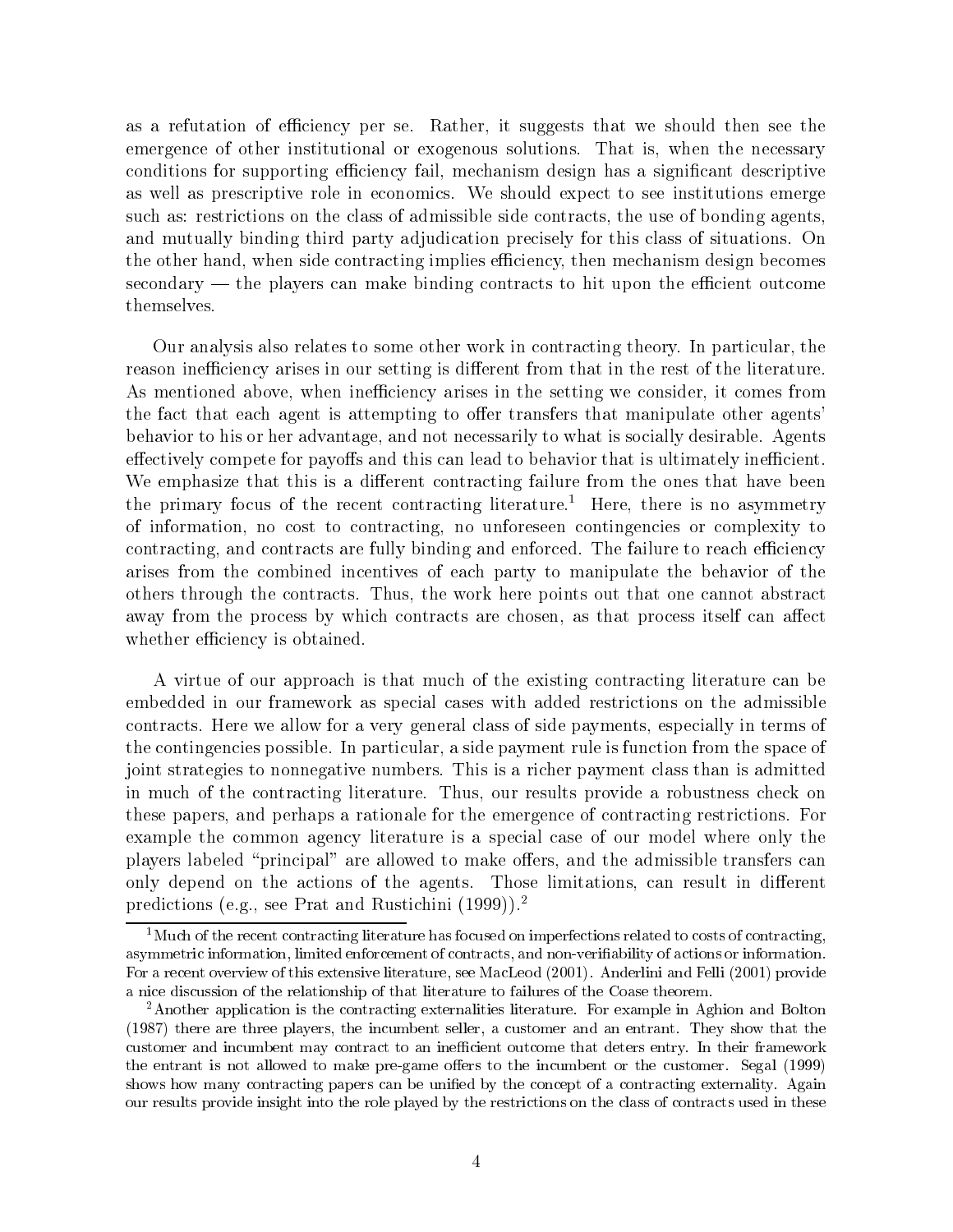Our results can also be viewed as providing an important warning to the vast literature on mechanism design and implementation. With very few exceptions, the game theory, mechanism design, and implementation literatures analyze games or mechanisms when they are taken as fixed by the players. The strategies of the game or mechanism are assumed to completely capture those available and the payoffs capture all of those relevant. Hurwicz (1994) offers compelling arguments for viewing mechanisms in a larger natural context. He discusses a variety of factors, ranging from enforceability of the outcomes, to natural actions that are available to agents outside of those of the mechanism. Hurwicz argues that such factors may ultimately play important roles in determining the outcome of the mechanism, and so these must be taken into account in designing mechanisms, and even more basically the effects of such factors must be understood when making predictions concerning the performance of any given mechanism. One can view our analysis from this perspective, taking the ability of agents to commit to transfers prior to a game as something that is natural and unavoidable in many contexts. Our findings show that the outcomes of the game can be greatly affected by thinking of games and mechanisms in a larger context, which lends support to Hurwicz's point. Most importantly, the implications can go in dierent directions. As mentioned above and shown below, in some instances the broader endogenous view of games leads to improvements in efficiency and other times it actually worsens the outcomes. This emphasizes how important it is to understand the broader context in which a game or mechanism resides, and suggests this as an important area for further study.

Of course, with respect to the game theoretic literature, there is an easy way to view our work. We characterize the outcomes of games when strategy contingent side payments are allowed to be promised by players.

One exception to viewing a game as fixed is delegation games (e.g., see Fershtman, Judd, and Kalai (1991) and a recent application in Miller and Pazgal (2001)).3 In delegation games players may hire another player to play the game for them. This effectively allows a player to change their own incentives and thus can change the outcomes of a game. There are important differences between the delegation setting and the side contracting setting we consider. Most importantly in delegation games a player can only change their own payoff structure, and cannot make promised payments to other players to induce other players to change their strategies. Also, in our setting players' own payoffs can only be changed via transfers to or from another player, rather than to a delegate. Thus there is also a difference in the way payoffs in the game must be balanced. These differences prove critical and lead to completely different results. Nevertheless, while the delegation setting is quite different from what we analyze here, there are similarities in the underlying motivation and both can be viewed asforms of endogenous games.

papers. A further example and illustration of some of these points can be found in the public goods literature discussed at length below.

<sup>&</sup>lt;sup>3</sup>A few other exceptions are the analysis of choices of mechanisms by competing sellers (e.g., see McAfee (1993)), choice of voting rules (e.g., see Barbera and Jackson (2000)), flexibility on the part of the planner (e.g., Baliga and Sjostrom (1995), and mechanism selection more generally (e.g., see Lagunoff (1992) and Allen (2001)). For recent introductions to the implementation and mechanism design literatures, and some additional discussion of endogenous mechanisms, see Jackson (2000, 2001).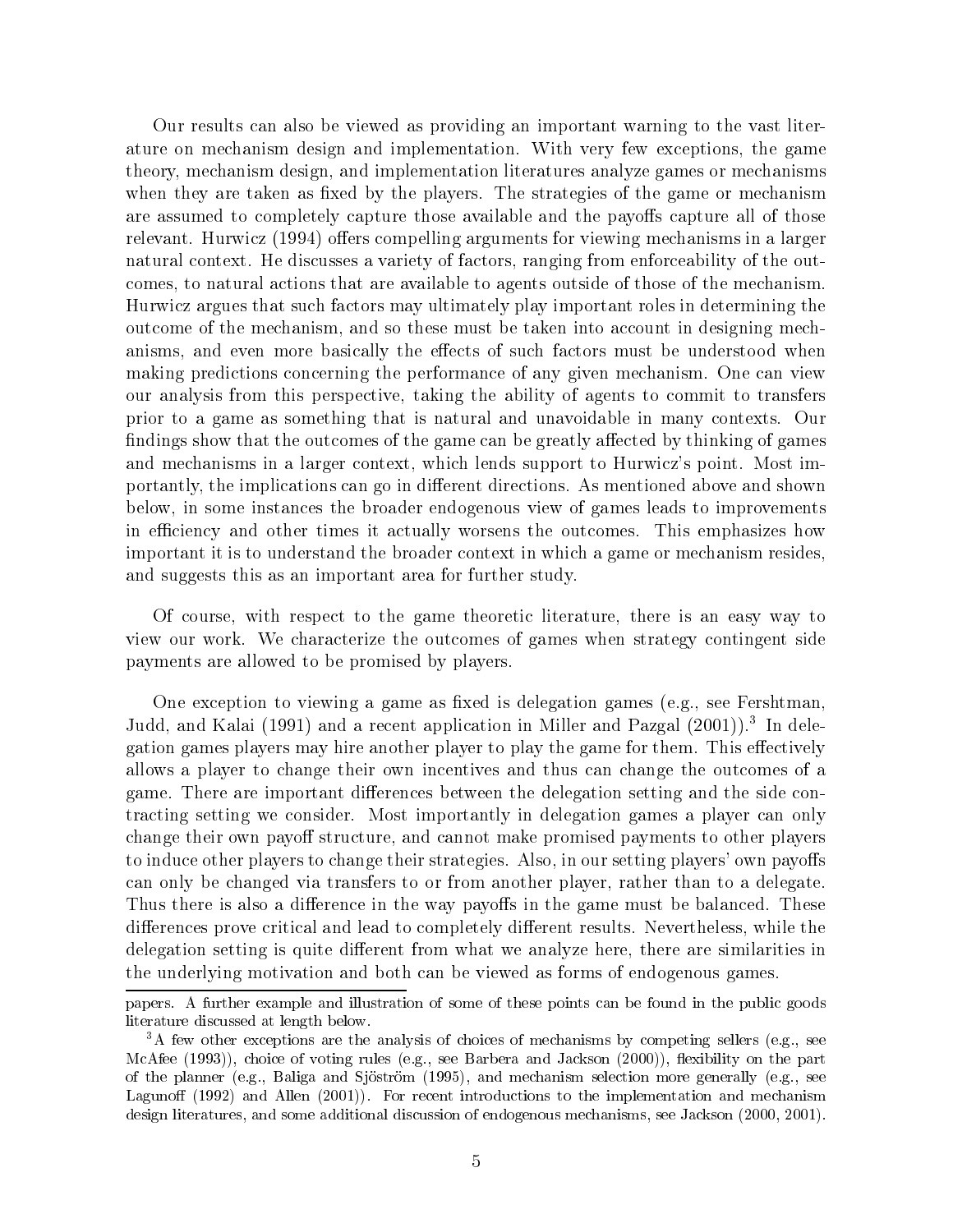Another exception to viewing the game as fixed is found in Kalai and Samet (1985) who looked at players trying to come to a unanimous and binding agreement as to a social state that is to be chosen.<sup>4</sup> They find that given enough rounds in the unanimous voting process a Pareto efficient agreement about the social state will be reached. The social states can include a specification of how a second-stage game will be played, and so our work is related to the Kalai and Samet analysis. However, their analysis focuses on the unanimity voting process over social states and then assumes the social state to be binding  $\sim$  so if one takes the social state to be play of a game, then it is implicit that players can commit to how they will play the second-stage game. In our analysis players only commit to contingent transfer functions, and then the play in the secondstage game must be an equilibrium given the transfer functions. So we analyze what transfers might be made to support play in the second-stage game, and see when it is in the interest of players to make the transfers that actually support efficiency as opposed to making transfers to otherwise manipulate the game.<sup>5</sup> In the Kalai and Samet analysis players come to agree on an efficient outcome, while we will find that explicit modeling of transfers among players will change the analysis and sometimes lead to ineciency, at least for two players, while the results will be more congruent for three or more players.

Finally, our analysis is closely related to the study of matching games that have been analyzed by Guttman (1978, 1987), Danziger and Schnytzer (1991), Guttman and Schnytzer (1992), and Varian (1994a), among others. They show that efficiency can be obtained when agents can undertake matching plans in the context of public goods and some other settings with externalities. Our results will in many contexts be at odds with the results from those papers. The reason behind the difference in results is that those papers limit the set of contracts that are available to agents so that they can only make some types of promised payments. As we will point out, if agents can choose from a richer set of contracts (and they have a strict incentive to, as we shall see) then efficiency no longer holds. This is illustrated in the next section and provides a starting point for our analysis.

## $\overline{2}$ 2 An Example: Public Goods and Matching Contributions

The intuitive argument for how side contracting might support efficient outcomes, and the reasoning of Coase, is roughly as follows. One agent can offer a second agent compensation as a function of the second agent's action that effectively reflects any externality

<sup>&</sup>lt;sup>4</sup>See also Kalai (1981), as well as later work by Bensaid and Gary-Bobo (1996) who consider a single player who suggests contracts on how to play a game.

<sup>&</sup>lt;sup>5</sup>One could also allow Kalai and Samet's social states to include specifications of transfer functions and how the game will be played. However, their efficiency result only holds for finite sets of social states, and so the richness of transfer functions that is critical in our analysis could not be admitted in their setting. Indeed, we will reach a different conclusion regarding efficiency which hinges on this richness.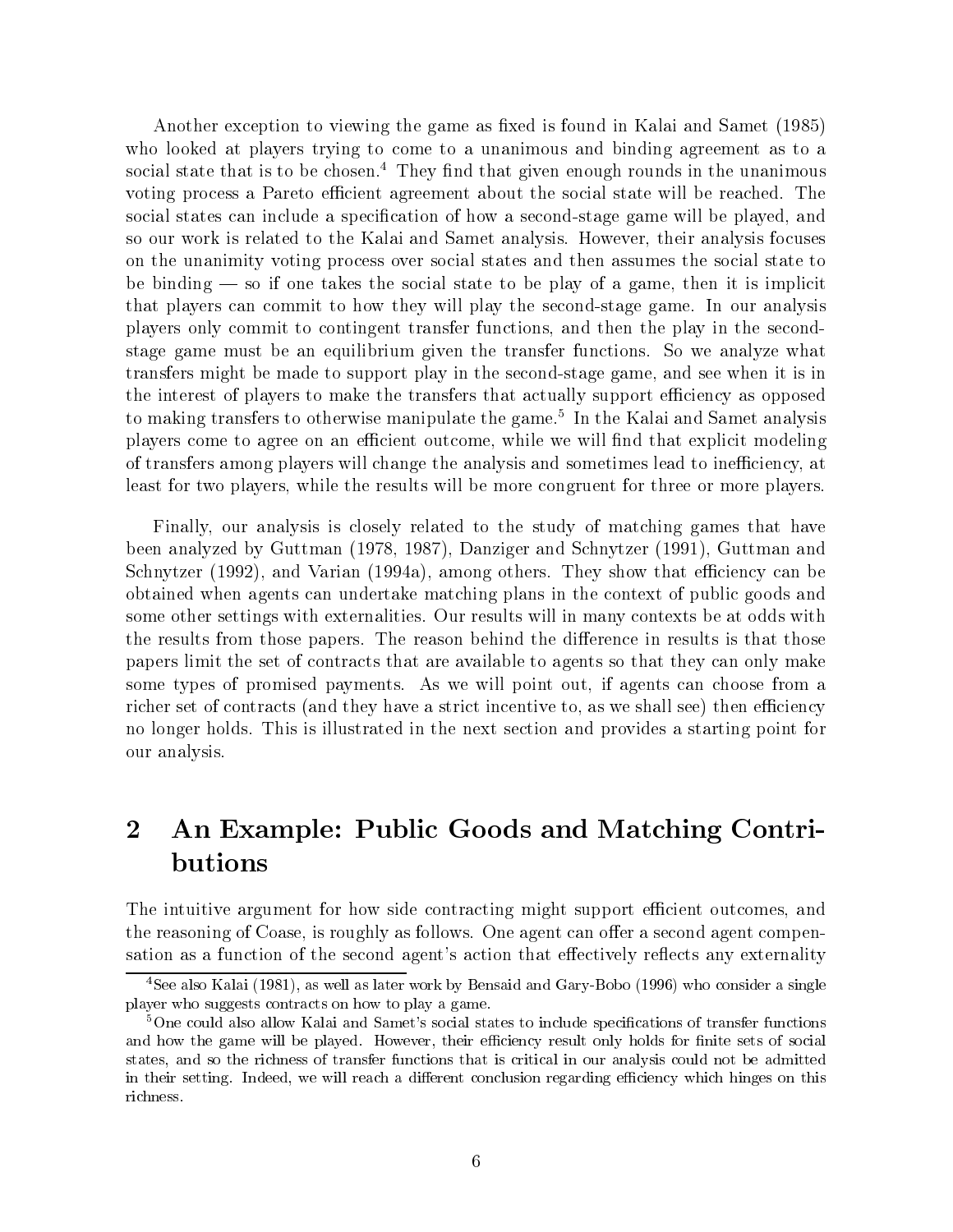that the second agent's action has on the first agent. Essentially, it is as if the first agent says to the second agent "the benefit to me is x if you take action A rather than action B, and the cost to you of taking action A rather than B is only y where  $x>y$ , and so I will pay you z, where  $x \ge z \ge y$ , if you play A instead of B." Any z such that  $x \ge z \ge y$ will provide sufficient incentives.

The more subtle issue arises when this is put into a richer setting, where more than one agent is taking an action at the same time. Then strategic factors come into play that make the analysis signicantly more complicated.

To make things concrete, let us consider an example which has been well-studied in the literature. The example is of a voluntary provision of a public good. Individuals may each make a contribution to cover the cost of the provision of a public good, and the amount of the good provided is determined by the total of the donations. As is well-known, in such contribution games a free rider problem exists and equilibrium behavior results in inefficiently low contributions.<sup>6</sup> When deciding on a contribution, each individual considers the marginal impact that his or her contribution makes to his or her own wellbeing, but not to the social impact it has on others who are also consuming the public good. However, such a game should not be viewed in isolation. If the economic agents understand the incentives and inefficiency of the outcome of voluntary contributions game, they can work beforehand to correct it. In a Coasian manner, they can side contract to reward each other for making contributions, and try to correct each other's incentives. For instance, an individual can announce that they will "match" (at some rate) the contributions that are made in the game.<sup>7</sup>

For example, consider a society of two individuals and a public good produced through a linear cost technology. For simplicity, consider a case where each individual can either contribute a unit of the public good or not. The utility of one unit of the public good is 4 to each agent. The marginal utility of a second unit of the public good is 3. To contribute to the public good costs an agent 5 units of utility. So, if only one agent contributes to the public good then that agent's total utility is 4-5=-1 and the other agent's utility is 4. If both agents contribute then they each earn  $4+3-5=2$ . The payoffs are represented as follows.

$$
\begin{array}{ccc}\n & C & N \\
C & 2,2 & -1,4 \\
N & 4,-1 & 0,0\n\end{array}
$$

 $6$ For some recent work that examines the possibility of reaching efficiency through sequential contributions, see Fershtman and Nitzan (1991), Admati and Perry (1991) and Marx and Matthews (2000). For some approaches to (re-)designing games to lead to efficiency see Bagnoli and Lipman (1989), Jackson and Moulin (1992), Varian (1994b), Ellis and van den Nouweland (1998), Bag and Winter (1998).

<sup>7</sup> In this paper we model direct side payments rather than actions such as matching contributions. Whether a player is partly reimbursed for a contribution, or someone else makes a matching contribution is irrelevant to the outcome. Moreover, the direct side payments allow for a more general set of contingent payments that go beyond simple matchings; and such side payments can be made in any game moving beyond public goods contributions games.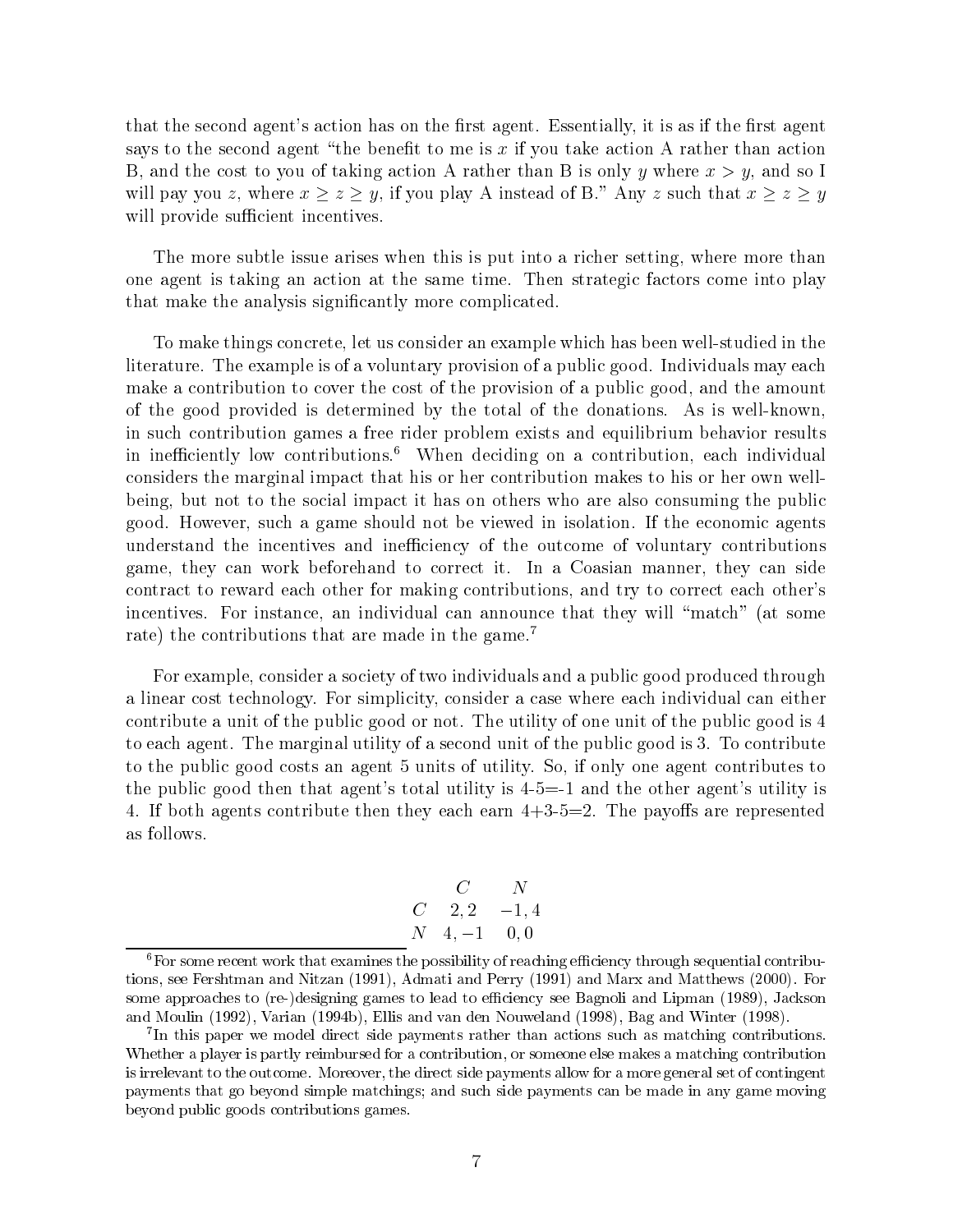This has the classic form of a prisoner's dilemma, with a unique equilibrium involving no contribution of the public good.

Now let us examine the Coasian intuition and what happens if agents can make binding offers of action contingent side payments before the game is played. Consider the efficient situation where both players are contributing to the public good. The column player would gain 2 by deviating and not contributing. This deviation would hurt the row player by 3. So it is in the row player's interest to offer any payment of at least 2 and no more than 3 to the column player contingent on the column player contributing. The only such payment that makes sense from the row player's perspective is a payment of 2, since giving any more is simply a gratuitous transfer to the other player. The same logic works in reverse, so that the column player is willing to make a payment of 2 to the row player contingent on the row player contributing. Taking these two transfers into account, the net payoffs to the two players looks as follows.

$$
\begin{array}{cc} C & N \\ C & 2,2 & 1,2 \\ N & 2,1 & 0,0 \end{array}
$$

This side contracting has changed the game so that the efficient contributions are an equilibrium (and in this example are actually weakly dominant strategies). This insight is first due to Guttman (1978), and has been extended to a variety of voluntary contribution games and other games with externalities by Danziger and Schnytzer (1990), and Varian (1994), among others.

This, however, is not the end of the story. We can ask whether these particular side payments are in fact part of equilibrium play. For instance, if the column player is offering the row player a payment of 2 contingent on the row player contributing, is it in the row player's interest to offer a payment of 2 contingent on the column player contributing? The answer is no.<sup>8</sup> Suppose that instead, the row player offers to pay the column player  $1 + \varepsilon$  for each unit of contribution to the public good, made by either player (where  $\varepsilon > 0$ ).<sup>9</sup> The resulting game is as follows.

$$
\begin{array}{ccc}\n & C & N \\
C & 2-2\varepsilon,2+2\varepsilon & -\varepsilon,3+\varepsilon \\
N & 3-\varepsilon,\varepsilon & 0,0\n\end{array}
$$

<sup>8</sup>The reason that this does not contradict the analyses of Guttman (1978), Danziger and Schnytzer (1990), and Varian (1994a), is that they only consider a limited form of matching contracts, where matching or payments can only be made in proportion to the actions taken by the other agents (see also Qin who considers also payments made only contingent on own action). As we see here, either player would strictly gain by deviating and using a different sort of contract (arguably just as simple). In fact one observes matching offers of the form "I will match any contributions," rather than just "I will match the contributions made by other people." Such seemingly minor differences in contract specification have important implications for incentives, as illustrated in this example.

 $\pm$  if  $\varepsilon=0$  there are two equilibria to the game, but both are still inemcient and involve the row player not contributing.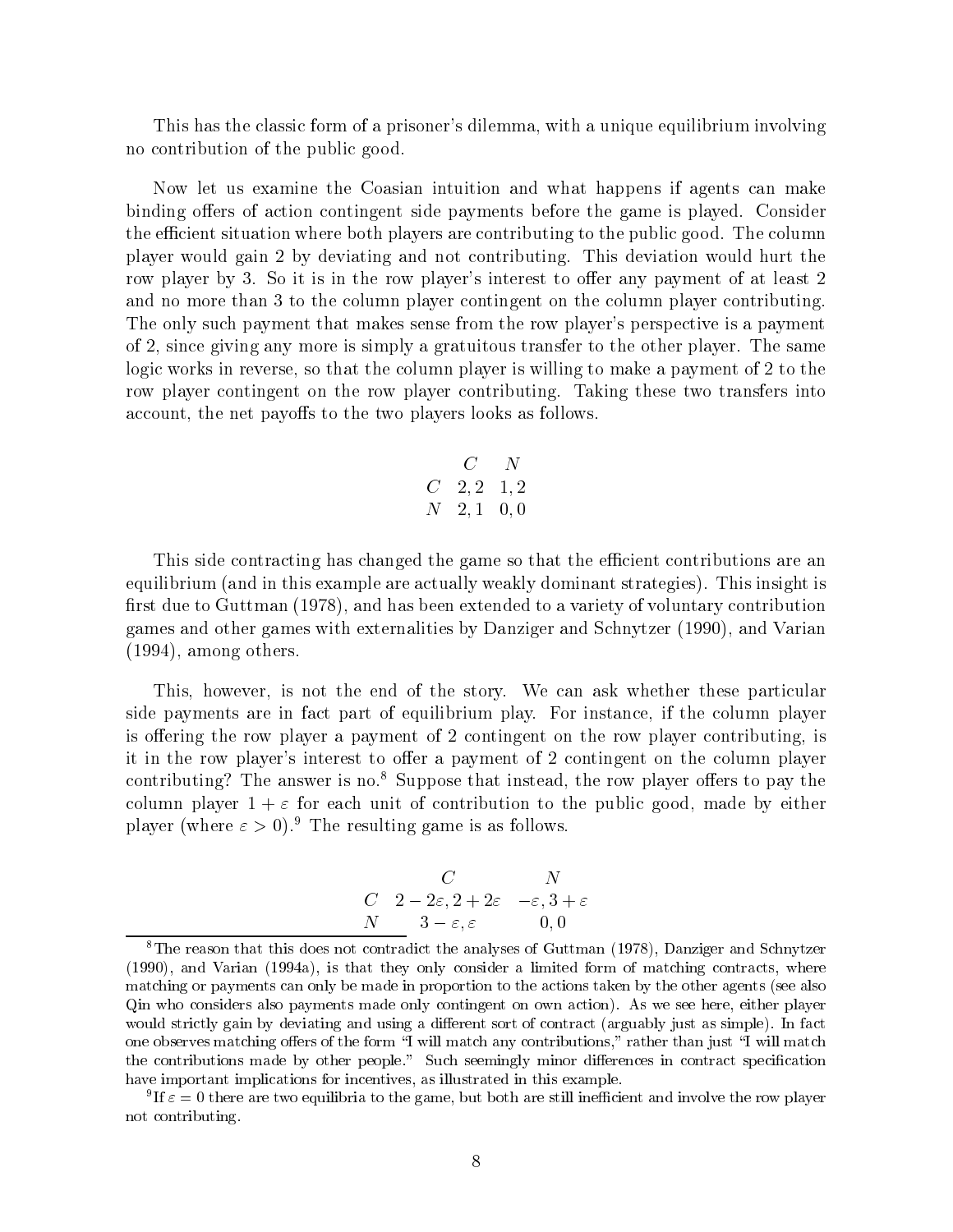This has a unique equilibrium which is inefficient, but better from the row player's perspective: the column player contributes and the row player does not contribute. Thus, it will not be an equilibrium for the players to offer the "efficient" matching plans as this example shows. As will follow from the theorems we prove below, the only equilibria to this two stage process for this example are inefficient  $-$  (and in fact in this example are in mixed strategies).

Let us now provide a general framework for analyzing these issues.

# 3 Definitions

A set  $N = \{1, \ldots, n\}$  of players interact in two stages.

First, let us offer an informal description of the process.

Stage 1: Players simultaneously announce transfer functions. That is, each player announces a prole of functions indicating the payments that they promise to make to each other player as a function of the full profile of actions chosen in the second-stage game.

Stage 2: Players choose actions in the game.

**Payoffs:** The payoff that player i receives is his or her payoff in the game plus all transfers that other players have promised to i conditional on the actions played in the game minus the transfers player i promised to make to other players conditional on the actions played in the game.

The transfer functions that are announced in Stage 1 are binding. There are many ways in which this could be enforced, ranging from reputation, posting a bond with a third party, to having legal enforcement of contracts. We do not model these details here, and simply assume that the announcements are public so that all players know all of the promises. As will become clear in the analysis that follows, the simultaneity of the announcements is not critical to the overall theme of the results (that efficiency is only reached in limited situations), but is important in determining the relative payoffs of the players.

The fact that the transfer promises are unilaterally binding fits well with the matching contributions in public goods games, reward schemes and a variety of other applications.<sup>10</sup>

 $10$ For an alternative framework where unanimity is required to enforce another's offer see Ray and Vohra (1997) or Qin (2001).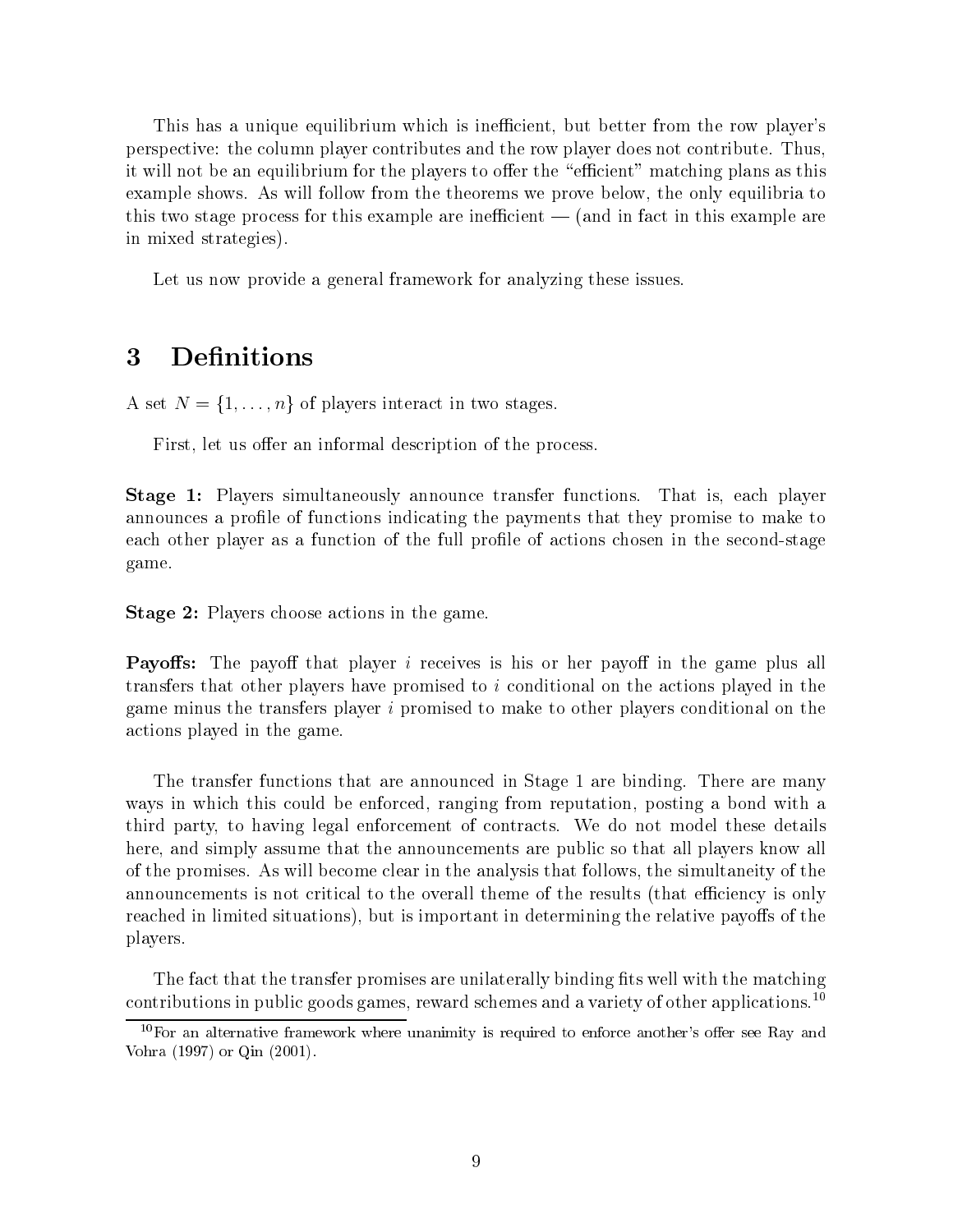We also point out that players can effectively refuse a contract by simply announcing a transfer that undoes the other player's transfer.<sup>11</sup> In fact, in this way they can choose to undo part of the other player's promise and keep part.

Let us also say a word or two about "consideration." Some contracts that we admit are of the form where one player makes a promise contingent only on his or her own action. These contracts are useful ways of posting a bond or committing ones-self to taking certain actions. Such contracts might not always be legally enforceable because of the lack of "adequate consideration" by the other player - i.e., the other player did not do anything. Note however, that these promises are easily approximated by promises that vary in some way on the other players' actions, or can be supported by other considerations outside of our model such as reputation, as we have already discussed.

We now provide formal definitions.

#### The Underlying (Second-Stage) Game

The second-stage game consists of a finite pure strategy space  $X_i$ , with  $X = \times_i X_i$ . Let  $\Delta(X_i)$  denote the set of mixed strategies for player i, and let and  $\Delta = \times_i \Delta(X_i)$ . We denote by  $x_i$ ,  $x$ ,  $\mu_i$  and  $\mu$  generic elements of  $X_i$ ,  $X$ ,  $\Delta(X_i)$ , and  $\Delta$ , respectively. In some cases we use  $x_i$  and x to denote elements in  $\Delta(X_i)$  and  $\Delta$ , respectively, that place probability one on  $x_i$  and  $x$ .

The restriction to finite strategy spaces provides for a simple presentation of the results, avoiding some technical details. Nevertheless, games with a continuum of actions are important, and we provide results for the case of games with continuous action spaces in the appendix. These results are a straightforward extension of the finite case.

Payoffs in the second-stage game are given by a von Neumann-Morgenstern utility function  $v_i : X \to \mathbb{R}$ 

#### The First Stage Transfer Functions

The transfer functions that player  $i$  announces in the first period are given the vector of functions  $t_i = (t_{i1},...,t_{in})$ , where  $t_{ij}: X \to \mathbb{R}_+$  represents the promises to player j as a function of the actions that are played in the second-period game. So, if x is played in the second period, then i transfers  $t_{ij}(x)$  to player j.

Let  $t = (t_1, \ldots, t_n)$ . Also, denote by  $t_i$  the degenerate transfers such that  $t_{ij}(x) = 0$ for all  $x \in X$ , and let  $t^{\circ} = (t_1^{\circ}, \ldots, t_n^{\circ}).$ 

 $11$ Note also, that this can be added to a transfer that the second player wants to announce. This is not possible in the context of mixed strategies, but our focus is on support in pure strategies where this is possible.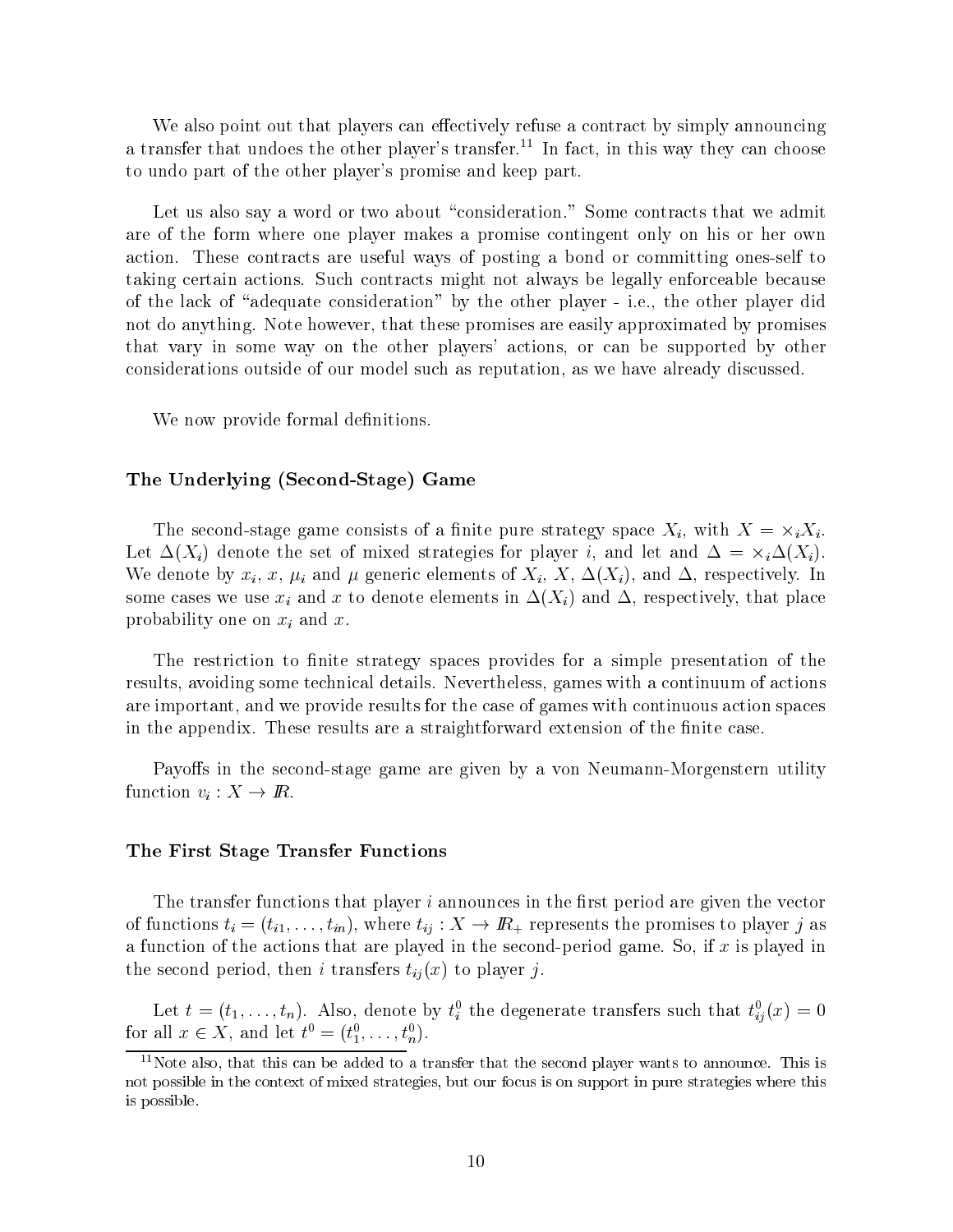#### The Payoffs

The payoff to player i given a profile of transfer functions t and a play x in the second-period game is then<sup>12</sup>

$$
U_i(x,t) = v_i(x) + \sum_{j \neq i} (t_{ji}(x) - t_{ij}(x)).
$$

So, given a profile of transfer functions t and a mixed strategy  $\mu$  played in the secondperiod game, the expected utility to player i is

$$
EU_i(\mu, t) = \sum_x \times_i \mu_i(x_i) \left[ v_i(x) + \sum_{j \neq i} (t_{ji}(x) - t_{ij}(x)) \right].
$$

Let  $NE(t)$  denote the set of (pure and mixed) Nash equilibria of the second-stage game where payoffs are given as above. So this is the set of Nash equilibria taking a profile of transfer functions  $t$  as given, and only varying the strategies in the secondperiod game.

## Supportable Strategies and Payoffs

A pure strategy profile  $x \in X$  of the second-stage game together with a vector of payoffs  $\overline{u} \in \mathbb{R}^n$  such that  $\sum_i \overline{u}_i = \sum_i v_i(x)$  is supportable if there exists a subgame perfect equilibrium of the two stage game where some  $t$  is played in the first stage and  $x$ is played in the second stage (on the equilibrium path), and  $U_i(x, t) = \overline{u}_i$ .

Supportability is a condition that applies to a combination of a strategy profile and a set of payoffs. We refer to both since in some cases transfers must be made on the equilibrium path to support x as part of an equilibrium. In such cases the payoffs including transfers differ from the original underlying payoffs without transfers.

The definition supportability looks at pure strategies in terms of what is played on the equilibrium path. In many games (in fact generically), there is a unique x that is efficient. Thus, it makes sense to focus on pure strategy equilibria, at least in terms of the second period. The focus on pure strategies in terms of t's is for technical convenience, as the space of mixed strategies over all such transfer functions is a complicated animal (measures over functions) and considering them would not add much to the results.13

 $12$ This assumes transferable utility, and it would be interesting to see how this extends to situations where private goods transfer at different rates across players.

<sup>&</sup>lt;sup>13</sup>In many of the examples where efficiency turns out not to be supportable in pure strategies, allowing for mixed strategies would not help. We are not sure whether this is always the case. We do know that it is important to consider mixed strategies off the equilibrium path in the second-period game, and so we do explicitly account for this.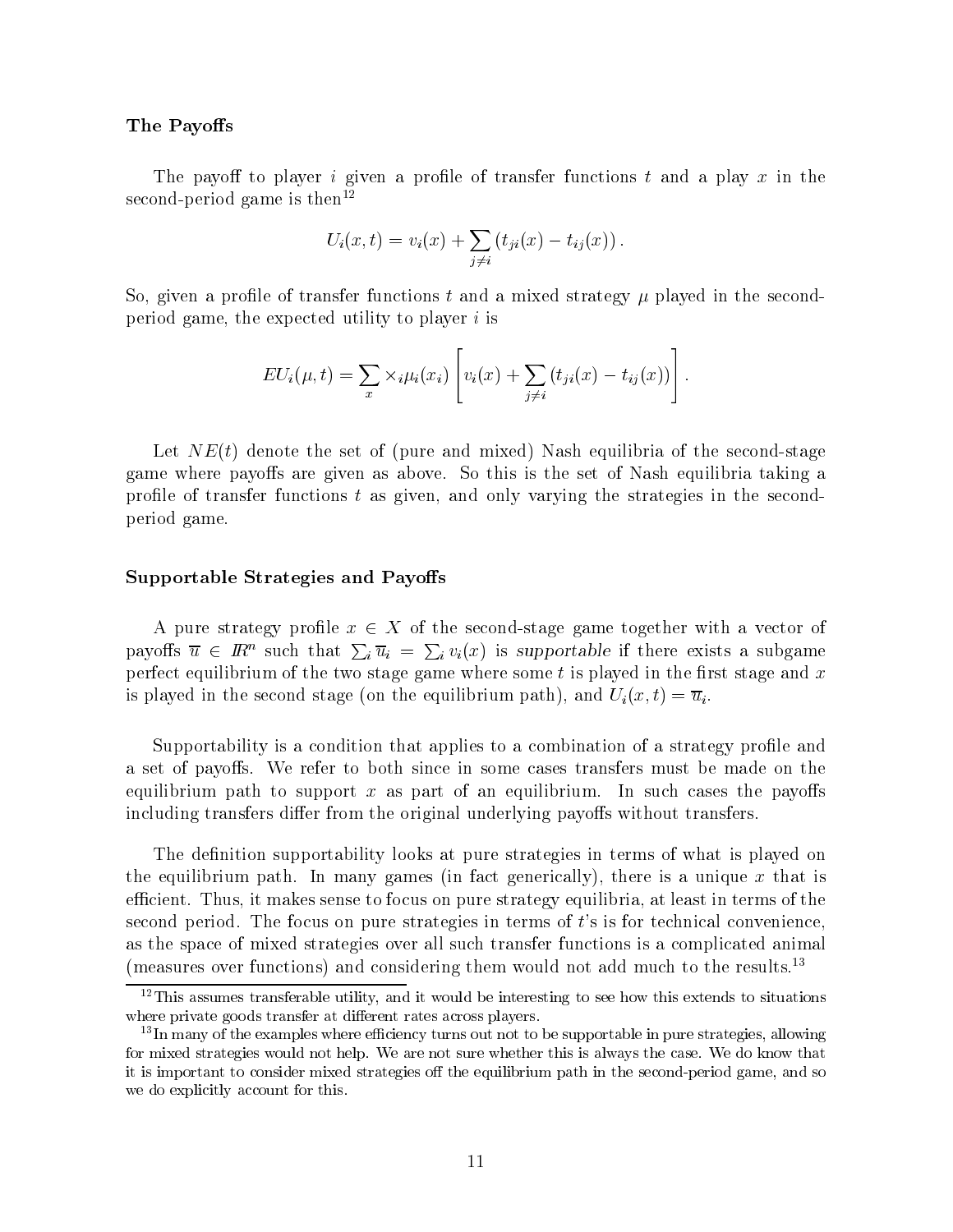#### Surviving Equilibria

In addition to understanding supportability in the two stage process, we are also interested in following question. When does an equilibrium of the original underlying game survive to be supportable when the two stage process is considered?

Consider a pure strategy profile  $x \in X$  of the second-stage game that is an equilibrium of the second stage when no transfers are possible  $(x \in NE(t^{\nu}))$ . Such an equilibrium survives if there exists a subgame perfect equilibrium of the two stage game where some t is played in the first stage and x is played in the second stage (on the equilibrium path), with net payoffs being  $U_i(x,t) = v_i(x)$ .

Note that x survives if and only if x is a Nash equilibrium of the second-stage game and  $(x, v(x))$  is supportable in the two stage process. Together, the notions of supportability and surviving then give us an idea of how the set of equilibrium and equilibrium payoffs change when players can make binding transfer commitments.

#### **Two Player Games** 4

The results for two player games and games with more than two players differ significantly and so we treat them separately. We start with an analysis of two player games.

The following notion plays an important role in the characterization results that follow.

#### Solo Transfers

Suppose that only one player were allowed to propose transfers in the first stage. We can consider the transfers that would be best from this player's perspective.

 $Let<sup>14</sup>$ 

$$
u_i^s = \operatorname{sup}_{t_i} \left[ \min_{\mu \in NE(t^0_{-i}, t_i)} EU_i(\mu, t^0_{-i}, t_i) \right].
$$

So, a player's "solo" payoff is the one obtained when the player is allowed to announce any transfer function that he or she likes and no other player can make any transfers. As there may be several equilibria in the second-stage game that result from any given transfer function, we must have some idea of which one will be relevant. This definition

 $14$ Note that the min in this expression are well-defined since the set of Nash equilibria of a finite game is compact. The sup is necessary as there may be no maximizer. For instance, consider a game where  $X_1 = \{x_1\}$  while  $X_2 = \{x_2, x_2'\}$ . Let player 2 be indifferent between the actions and player 1 prefer that 2 play  $x_2$ . Any positive transfer from 1 to 2 leads to a unique equilibrium of  $x_2$ , but a 0 transfer leads to a minimizing equilibrium of  $x_2'$ .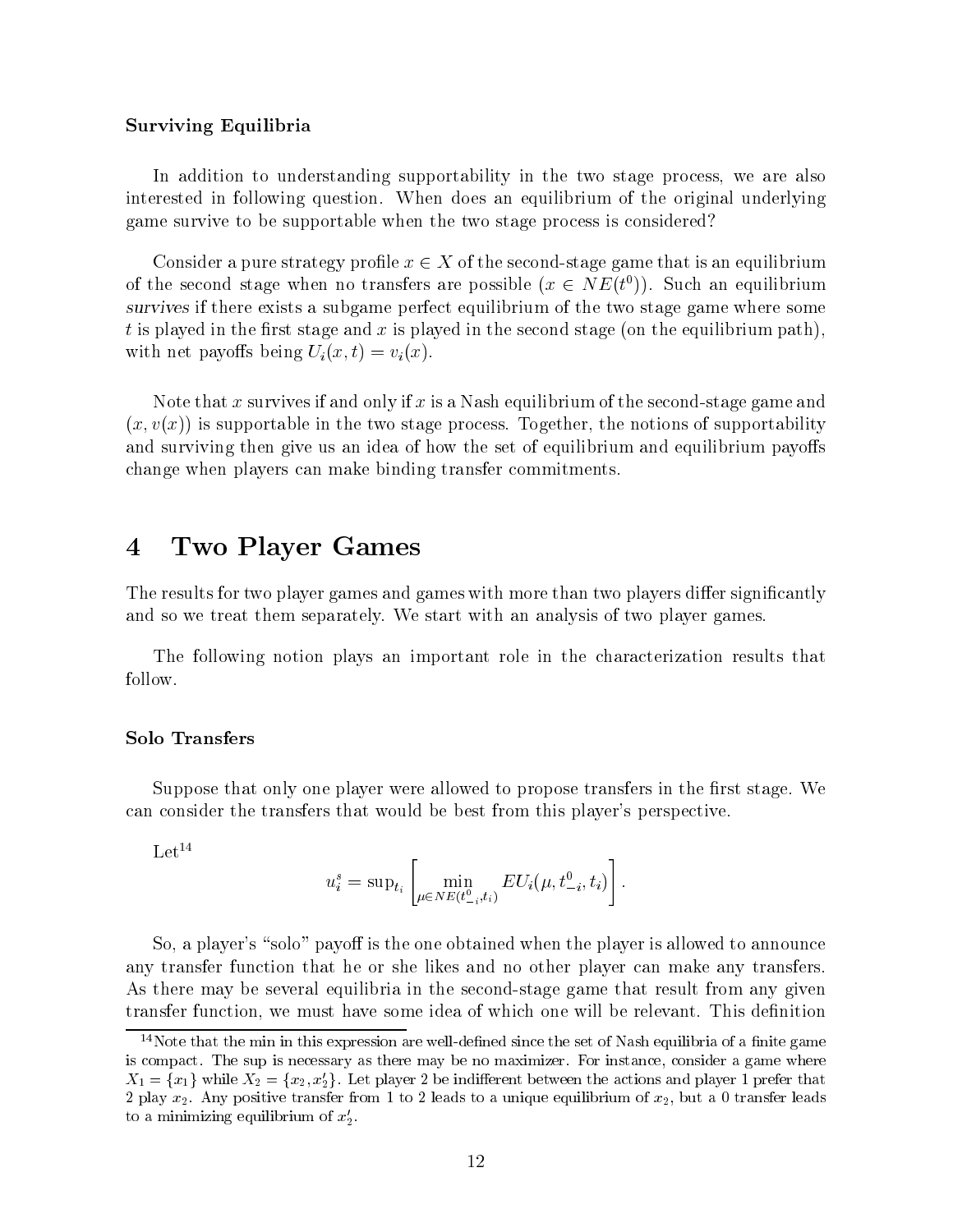imagines the worst continuation equilibrium for  $i$  once  $t$  is in place. This turns out to be the correct definition for characterizations that follow.

To get some intuition for the definition above, consider the public goods game from Section 2:

$$
\begin{array}{ccc}\nC & N \\
C & 2,2 & -1,4 \\
N & 4, -1 & 0,0\n\end{array}
$$

Here the solo payoff for the row player (and similarly the column player) is 3. By making a payment of  $1 + \varepsilon$  conditional on the column player playing C, the new matrix becomes

$$
\begin{array}{ccc}\n & C & N \\
C & 1-\varepsilon,3+\varepsilon & -1,4 \\
N & 3-\varepsilon,\varepsilon & 0,0\n\end{array}
$$

This has a unique equilibrium leading to a payoff of  $3 - \varepsilon$  for the row player. Taking the sup over such payments leads to a payoff of 3 for the row player, which is the solo payoff. The usefulness of this concept is illustrated in the theorems below.

Our first result is a characterization of the Nash equilibria of a game that survive when transfers are introduced.

**Theorem 1** If  $n = 2$ , then a Nash equilibrium x of the underlying game survives if and only if  $v_i(x) \ge u_i^s$  for each i. Moreover, if x survives then there is an equilibrium in  $\it{true}$  vectum process where no transfers are made in the prot stage and x is played in the second stage.

The formal proof of Theorem 1 uses the proof of Theorem 7 and appears in the appendix. However, the intuition is fairly simple and we explain it here.

First, let us show that this condition is sufficient to have x survive. Consider a Nash equilibrium x such that  $v_i(x) \geq u_i^s$ . On the equilibrium path let players make no transfers in the first stage (play  $\iota$  ) and then play  $x$  in the second stage. Off the equilibrium path, if some player offers transfers in the first period, then identify the worst equilibrium for that player in the resulting second-stage game and have that be played in the continuation (and if more than one player offers transfers in the first period then play any equilibrium in the second stage). This is easily seen to be a subgame perfect equilibrium of the overall game: the best payoff a player can get by deviating in the first stage is no more than their solo payoff, which is not improving; and given that no transfers are made in the first stage,  $x$  will be an equilibrium in the second stage.

Next, consider a Nash equilibrium x that survives. We argue that  $v_i(x) \ge u_i^s$ . Let t be any transfer function that is made in the first stage as part of an equilibrium where x is played in the second stage. Suppose to the contrary that  $v_i(x) < u_i$ . The definition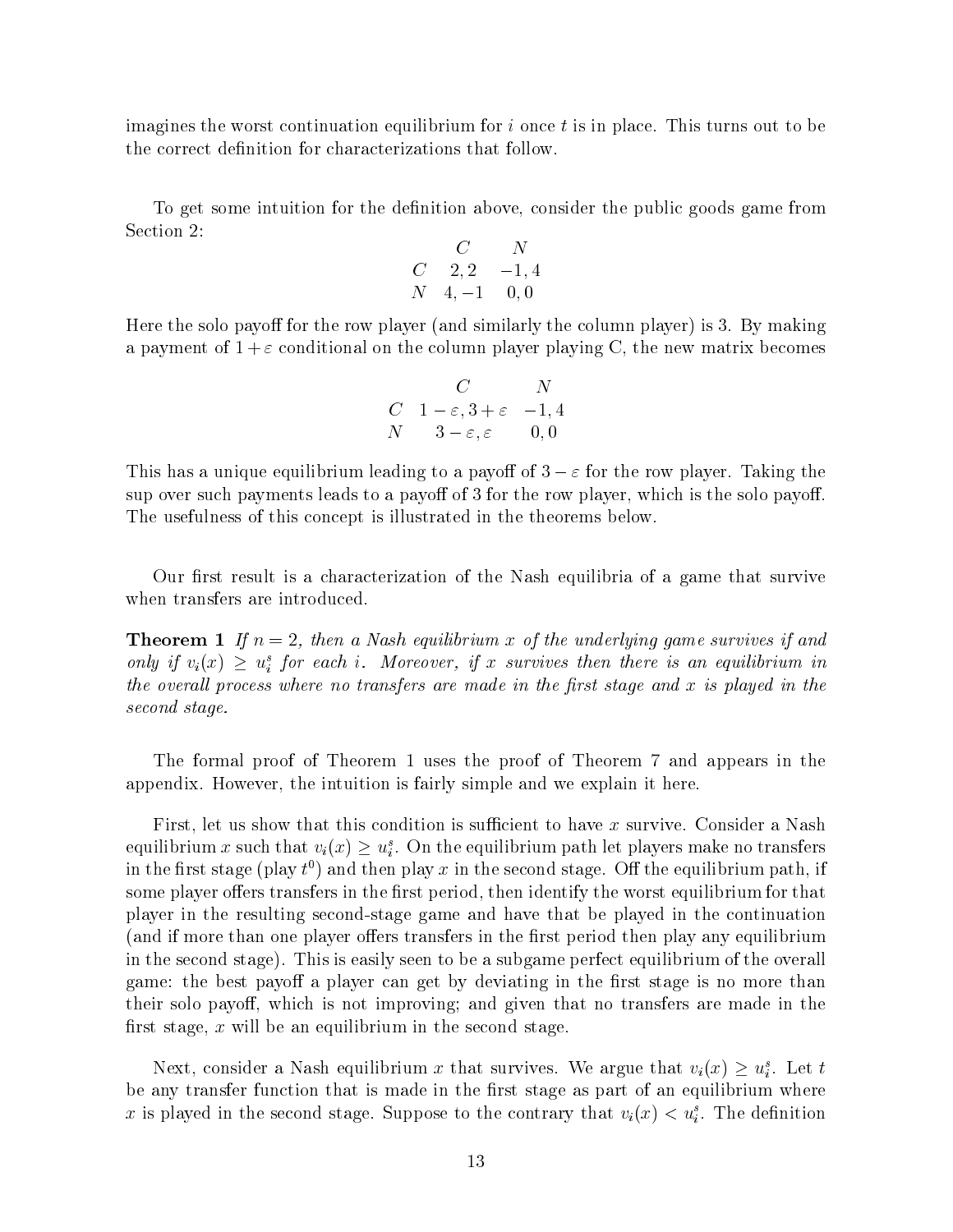of solo payoff then implies that some transfer  $\bar{t}_i$ , so that the payoff to i under worst continuation equilibrium under  $t_i, t_i$  is higher than  $v_i(x)$ . So, let  $i$  do the following: make je poznata u predstavanje u predstavanje predstavanje predstavanje predstavanje predstavanje predstavanje preds a transfer that cancels out that the transfers under the tip and the transfers tip.That is, let  $\sim$  letters top.That is, let t announce  $t_i = t_i + t_j$ . Trote that the pair of transfers  $t_i, t_j$  reads to exactly the same second stage payons as  $t_i, t_j$ . Thus, from the definition of  $t_i$ , it follows that if  $i$  deviates to  $t_i$  while j plays  $t_j$  then even the worst continuation equilibrium in the second stage will result in a payoff which is higher than  $v_i(x)$ . This contradicts the fact that t was part of an equilibrium where x was played in the second stage.

To get an idea of the impact of Theorem 1, we illustrate it in the context of several examples.

**Example 2** Only the Efficient Equilibrium Survives.

$$
\begin{array}{ccc} & A & B \\ A & 2,2 & 0,0 \\ B & 0,0 & 1,1 \end{array}
$$

In this pure coordination game, there are two equilibria  $(A,A)$  and  $(B,B)$ . The solo payoffs are 2 for each player<sup>15</sup> and so it follows from Theorem 1 that the only equilibrium that survives once transfers are allowed is (A,A).

**Example 3** The Efficient Equilibrium Does Not Survive.

Consider the following game, which has an efficient equilibrium of U,L leading to payoffs of 2,2. It is easily checked that the solo payoffs are 3 to each player.

$$
\begin{array}{cccccc}\n & L & C & R \\
U & 2,2 & 0,0 & 0,0 \\
M & 0,0 & 3,0 & 0,0 \\
D & 0,0 & 0,0 & 0,3\n\end{array}
$$

So, in this game the efficient equilibrium does not survive. In fact, no equilibrium survives, and the only equilibria of the two stage process involve mixing over transfer functions announced in the first stage.

Next, we provide an example which shows why it was necessary to consider mixed strategies in the definition of solo payoffs.

**Example 4** Mixed Strategies in the solo Definition

<sup>&</sup>lt;sup>15</sup>For instance, if the row player makes the transfer of 2 to the column player conditional on  $(B, A)$ being played, then the unique equilibrium becomes (A,A).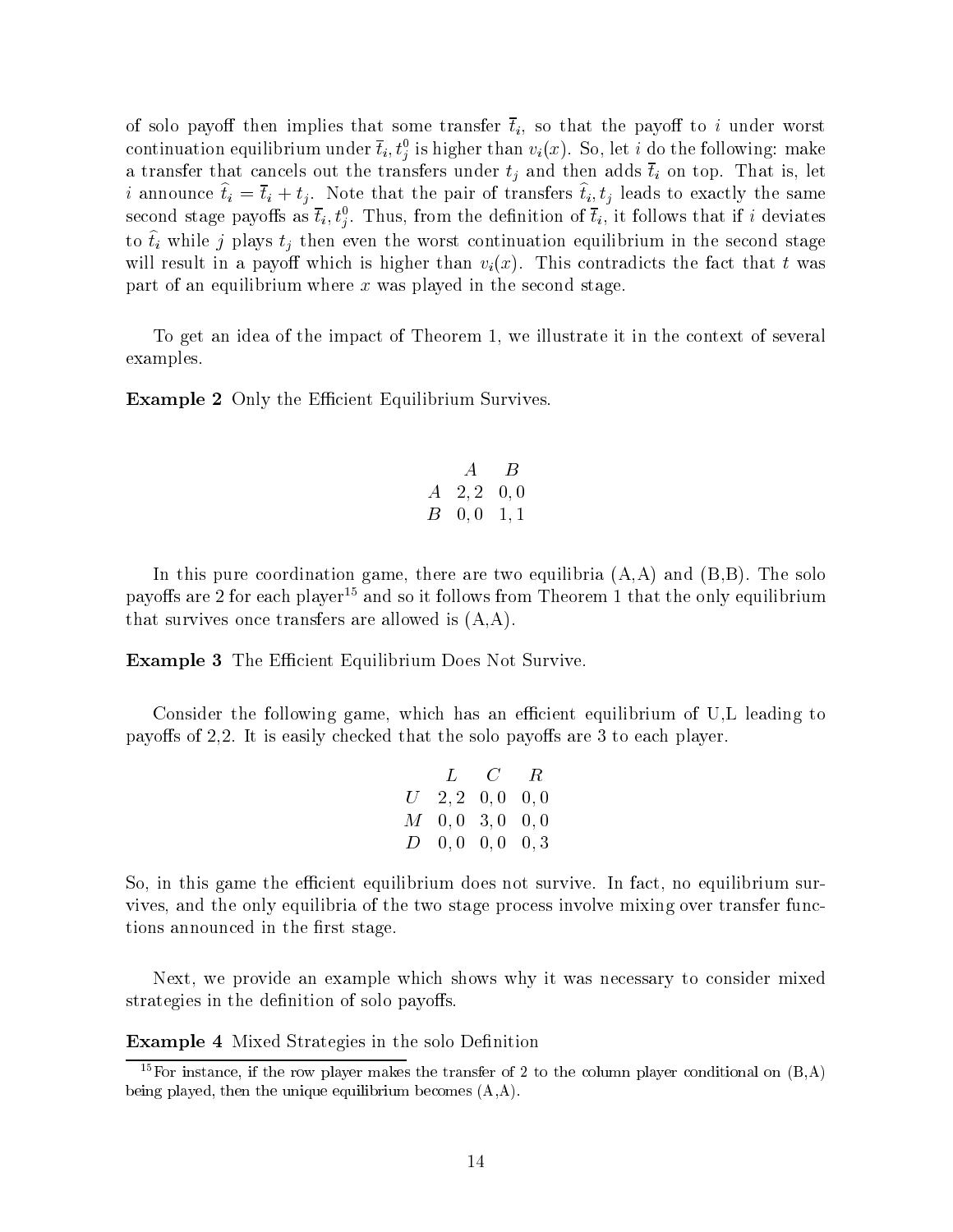Consider the following game.

$$
\begin{array}{ccccc}\n & L & C & R \\
U & 1, 10 & 0, 0 & 0, 0 \\
M & 0, 0 & 3, 0 & 0, 10 \\
D & 0, 0 & 0, 10 & 3, 0\n\end{array}
$$

Let us see if the strategies  $x = (U, L)$  with payoffs  $\overline{u} = (1, 10)$  are supportable. (Here the  $\min$ inimal transfer function is  $t^*$ .) The highest payon in the matrix for the column player is 10, and so this should be fine. So, we need only consider what the row player can expect. If we use the straight pure strategy solo definition, then the best payoff that the row player can induce is 1. This would suggest that U,L would in fact be supportable without any transfers. However, if we consider mixed strategies things change. Suppose that the row player pays the column player 2 conditional on U being played. That leads to the following matrix.

$$
\begin{array}{cccc}\n & L & C & R \\
U & -1, 11 & -1, 1 & -1, 1 \\
M & 0, 0 & 3, 0 & 0, 10 \\
D & 0, 0 & 0, 10 & 3, 0\n\end{array}
$$

This game has a unique Nash equilibrium which is a mixed strategy equilibrium (equal mixing on M and D by row, and C and R by column) leading to a payoff of 1.5 to the row player. This means that the threat point for the row player is indeed 1.5. That is what is captured in the definition of solo payoffs.

As one can also verify that the modified solo payoff of the column player is 10, and so Theorem 7 below will actually show that no action-payoff pair is supportable in this example. What that means is that any equilibrium in the two stage process will involve mixing over the transfers functions announced in the first stage.<sup>16</sup>

Note that the reasoning behind Theorem 1 did not rely on the fact that  $x$  was a Nash equilibrium of the second-stage game to begin with. So, in fact we have just argued a necessary condition for supportability as well as survivorship. This is stated in the following Theorem:

**Theorem 5** If  $n = 2$ , then  $(x, \overline{u})$  is supportable only if  $\overline{u} \ge u_i^s$  for each i.

While there are instances where  $\overline{u} \geq u_i^s$  for each i is enough to ensure that  $(x, \overline{u})$ is supportable, there are other games where it is not. The full necessary and sufficient condition for supportability is defined below.

Before stating the full characterization, we note that Theorem 5 can still be quite useful. This follows since  $\overline{u} \geq u_i^s$  is already a very demanding condition that fails in

<sup>&</sup>lt;sup>16</sup>Since the total of the modified solo payoffs is 11.5, any pure strategies of transfers in the first stage must lead to an equilibrium in the second stage that is below the modified solo payoff of one of the two players who could then benefit by deviating.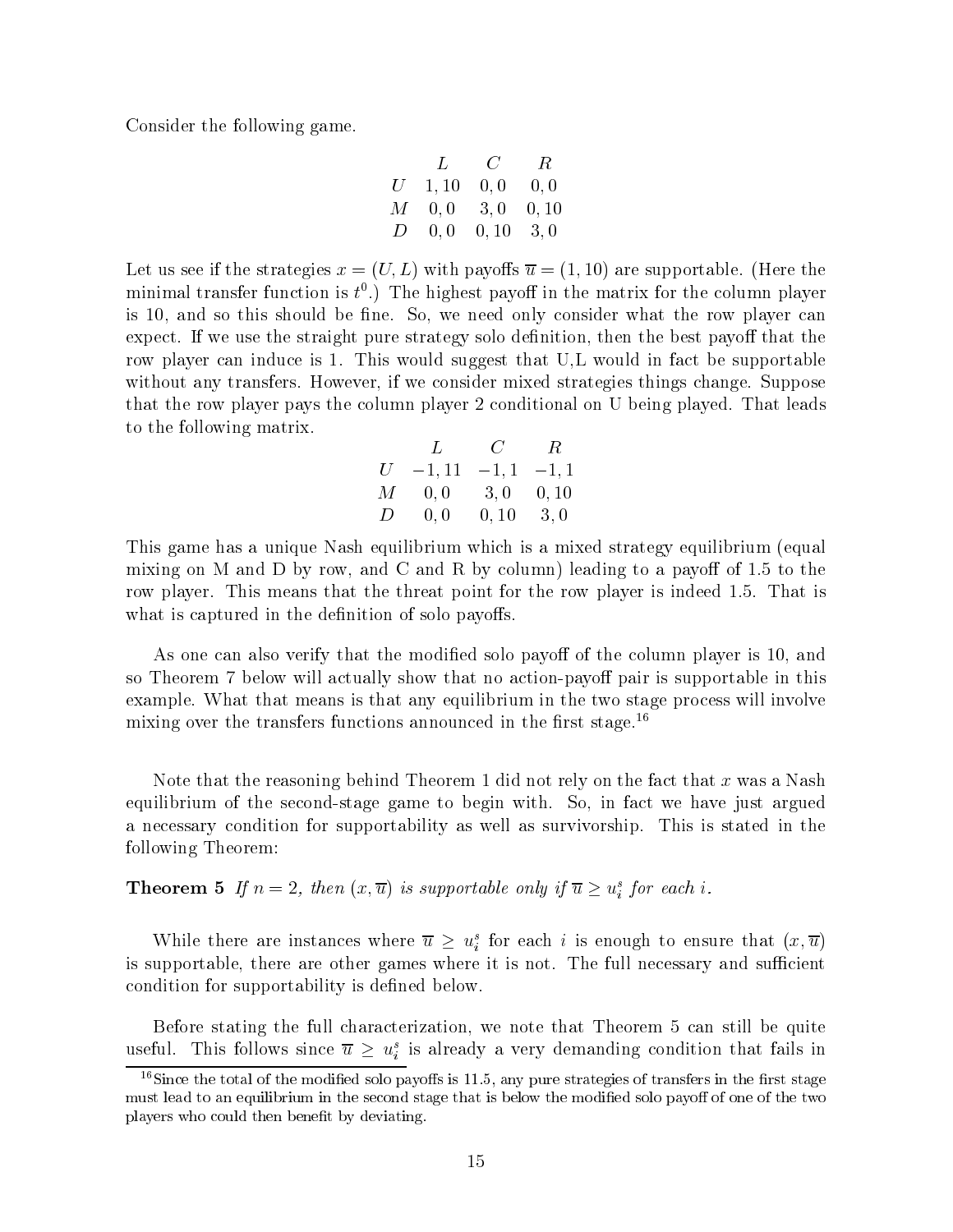many games. Thus, supportability can be ruled out in many cases simply by checking whether  $\overline{u} \geq u_i^s$ .

That is true of the public goods contribution example in Section 2, as there the solo payoff of each player is 3, and there is no pair of actions possible that could lead to a payoff of at least 3 to each player at the same time.

Now let us turn to obtaining the full characterization of supportability.

Consider supporting  $(x, \overline{u})$ . It is important to allow  $\overline{u} \neq v(x)$ , as x may not naturally be a Nash equilibrium to begin with and so some side payments may be necessary to support an action profile as an equilibrium. Thus, in order to characterize supportability it will be important to have some idea of what transfers are (minimally) necessary.

In fact, it is easy to define the minimum necessary set of transfers to support a given action profile as an equilibrium. First, if  $\overline{u}_i\neq v_i(x)$  for some  $i,$  then it must be that some transfer is being made. In particular, if  $v_i(x) > \overline{u}_i$  the it must be that i is transferring at least  $v_i(x) - \overline{u}_i$  to j. Similarly, if  $v_i(x) < \overline{u}_i$  the it must be that j is transferring at least  $\overline{u}_i - v_i(x)$  to i. Also, to preclude other deviations if  $v_i(x_j, \hat{x}_i) > \overline{u}_i$ , then it must be that if  $x, \overline{u}$  is supported then i must be making a transfer  $t_{ij}(x_i, \hat{x}_i) \geq v_i(x_i, \hat{x}_i) - \overline{u}_i$ , otherwise x would not be an equilibrium in the second stage of the process. Collecting these ideas leads to the following definition.

#### Minimal Transfers

The minimum transfer function prome  $t^{2,2}$  for a pair  $x, u$  is defined by:

$$
t_{ij}^{x,\overline{u}}(\widehat{x}) = \begin{cases} \max[v_i(\widehat{x}) - \overline{u}_i, 0] & \text{if } \widehat{x}_j = x_j \\ 0 & \text{otherwise.} \end{cases}
$$

The idea of a minimum transfer function is illustrated in the following example.

Example 6 Minimal Transfer Function

Consider the following game.

$$
\begin{array}{ccccc}\n & L & R \\
U & 4, 4 & 0, 6 \\
D & 5, 0 & 0, 6\n\end{array}
$$

Let us consider supporting the actions (U,L) as part of an equilibrium. No matter what transfers are promised, the column player can always get at least a payoff of  $6$ by not announcing any transfers in the first stage and then playing  $R$  in the second stage. So in order to support the efficient combination of  $(U,L)$  as part of an equilibrium,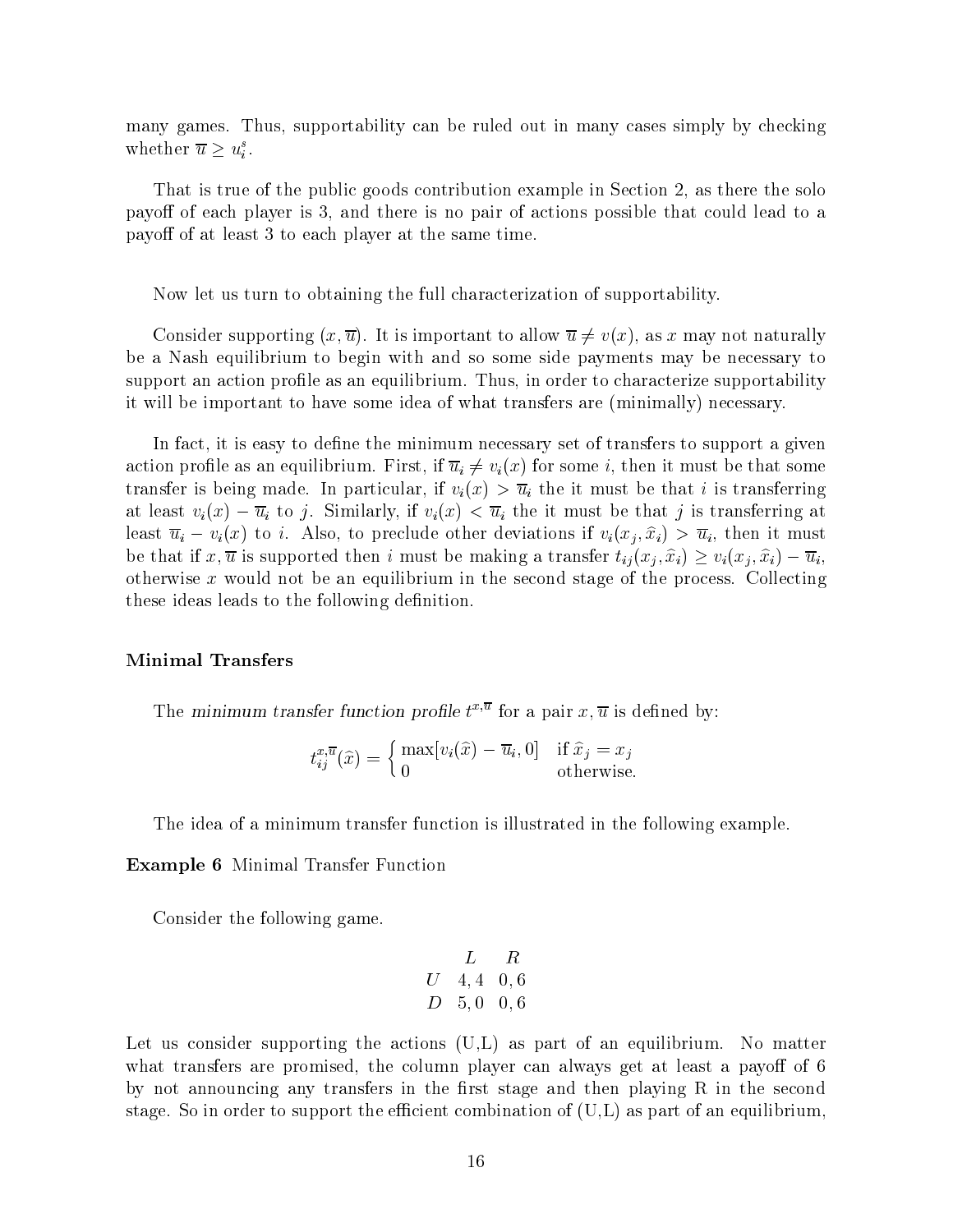it must be that a transfer of at least 2 is made from the row player to the column player conditional on U,L being played. This gives us one part of the minimal transfer function. So, now consider supporting  $x = (U, L)$  with payoffs  $\overline{u} = (2, 6)$ . In order to have  $(U,L)$  be an equilibrium with these payoffs, it would also have to be that the row player transfers at least 3 to the column player conditional on (D,L), as otherwise (U,L) could not be an equilibrium (given the transfer of 2 from the row player to the column player conditional on  $(U,L)$ ). So, these transfers are the minimal transfers to support  $x = (U,L)$ and  $\overline{u} = (2,6)$ .

To see why these must be accounted for in the definition of solo payoff in order to get a full characterization, modify the payoff of  $(D,L)$  to be  $(5,4)$ . In that case, the minimal transfers lead to a new payoff of  $(D,L)$  of  $(2,7)$ . That makes the column player's modified solo payoff 7 (as defined below) while the column player's solo payoff was only 6. This higher payoff is the relevant one for strategic considerations in the two stage game where one tries to support (U,L) as an equilibrium.

Given the definition of minimum transfers above, we can now define the solo payoffs noting that these minimal transfers (or some larger transfers) would have to be in place in order to lead to  $x,\overline{u}$  as part of an equilibrium outcome in the two stage process.

Modified solo Payoffs

$$
u_i^{ms}(x,\overline{u}) = \operatorname{sup}_{t_i} \left[ \min_{\mu \in NE(t_{-i}^{x,\overline{u}},t_i)} EU_i(\mu,t_{-i}^{x,\overline{u}},t_i) \right].
$$

The above definition of modified solo payoffs leads to the following complete characterization of supportable action-payoff pairs.

**Theorem 7** If  $n = 2$ , then  $(x, \overline{u})$  is supportable if and only if  $\overline{u}_i \geq u_i^{ms}(x, \overline{u})$  for each i. Moreover, if  $(x, \overline{u})$  is supportable it is supportable with the minimal transfer function profile  $t^{-1}$ .

## 5 Applications

To see the implications of the results above, let us examine some common settings.<sup>17</sup>

 $17$ The applications we consider are standard ones, and as such generally have some feature of strategic substitutes or complements. However, as seen from the characterization theorem, the conditions for supportability are not related to conditions of strategic complementarity (or sub- or super- modularity), but instead depend on the modified solo payoffs. This can be seen by looking across examples, or even simply at the prisoners' dilemma example.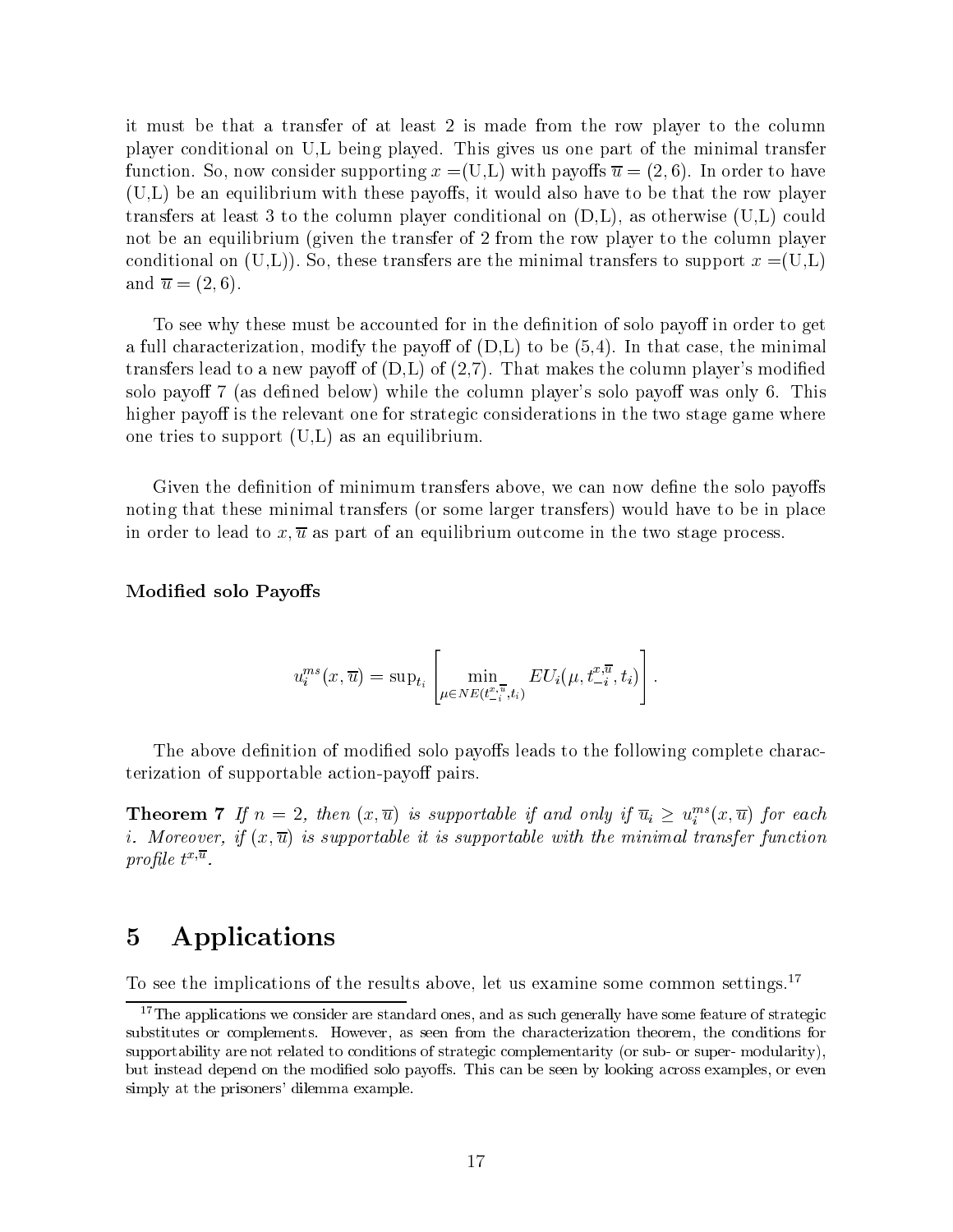#### One Sided Externalities

Consider a classic one sided externality, such as Coase's example of a steel mill affecting a laundry. Let  $x_1$  denote the output of the steel mill and  $x_2$  denote the output of the laundry. The utility functions are given by  $v_1(x_1)$  and  $v_2(x_1, x_2)$ . Let there be a unique ivasii equilibrium  $x_1^2, x_2^2$ , and a unique emclent point  $x_1, x_2$ .

Let us consider supporting the efficient solution. Player 2's minimal transfer function is  $t_{21}(x) = v_1(x_1) - v_1(x_1)$  if  $x_1 = x_1$  and  $t_{21}(x) = 0$  otherwise.<sup>11</sup> Let u be the induced utility levels under emclency with  $t_{21}$  as specified above, and  $t_{12}$ .

Player 1 gets  $u_1 = v_1(x_1)$  under any Nash equilibrium with  $t_{21}, t_{12}$ . By onering any other  $t_{12}$ , player 1 will make additional payments without gaining any additional utility. Thus,  $u_1^{ms}(x^*, \overline{u}) = \overline{u}_1$ . Given  $t_{12}^0$ ,  $u_2^{ms}(x^*, \overline{u})$  is the same as player 2's solo payoff  $u_2^s$ . That payoff is the solution to

$$
\max_{x_1,x_2,t_1} v_2(x_1,x_2) - t_1
$$

subject to

$$
v_1(x_1) + t_1 \ge v_1(x_1^n).
$$

It is clear that a solution must involve setting  $\iota_1 = v_1(x_1) - v_1(x_1)$  and so we can rewrite the problem as

$$
\max_{x_1,x_2} v_2(x_1,x_2) + v_1(x_1) - v_1(x_1^n).
$$

The solution to this is the emclent production  $x$ , and involves making the payment  $t_{21}(x) = v_1(x_1) - v_1(x_1)$ . Thus, by Theorem 7, the efficient point is sustainable as a contracting equilibrium. Coase's intuition that the polluter and victim can reach an efficient outcome is indeed correct with these side contracts for a one sided externality.

#### Bertrand Competition

Consider the case of two firms competing in a Bertrand market. Let each firm have a linear cost function  $c(q_i) = cq_i$  as a function of their production quantity  $q_i$ , and the demand function be described by  $Q(p)$  where  $Q = \sum q_i$  and p is the lowest price offered by any firm. Here the strategic variable of each firm is price  $p_i \in I\!\!R_+$ . Follow the textbook Bertrand rule that firms charging the lowest price split the market evenly and that firms with higher prices sell zero. The Nash Equilibrium payoff for each firm in the underlying Bertrand game is zero. Let  $\pi^{\cdots}$  denote the industry payon if all firms charge the monopoly price. Can we support the strategy  $p_i = p^m$  and payoffs  $\overline{u}_i = \frac{\pi^m}{2}$  for all  $i \in N?$ 

Consider supporting these with the corresponding minimal transfer functions  $\bar{t}$ , which in this case amount to paying  $\frac{\pi m}{2}$  to the other firm if the other firm  $j$  charges the monopoly

This transfer function is discontinuous, but one can also work with  $\iota_{21}(x) = v_1(x_1) - v_1(x_1^*)$ , which is continuous. For details on the treatment of continuum actions, see the appendix.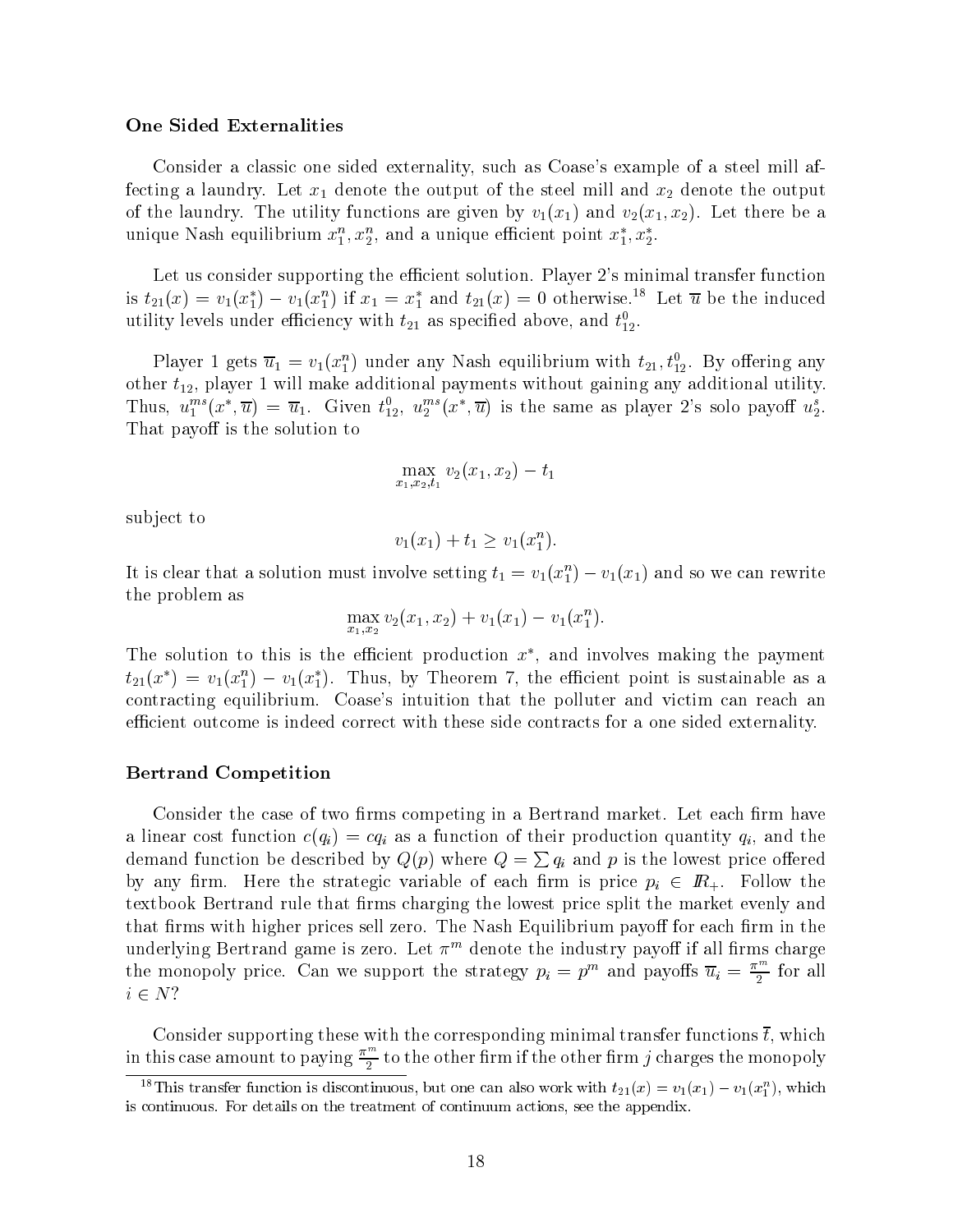price and firm  $i$  does not and 0 otherwise.<sup>19</sup> Note that a firm can get arbitrarily close to the full monopoly price by slightly lowering price, which would increase their profits by  $\pi$   $\alpha$   $\pi$  $2$  . So these must be the minimal supporting transfer functions  $\sim$ the modified solo payoff to firm 1,  $u_1^{ms}$ . This modified solo payoff is exactly  $\frac{\pi^m}{2}$ . It is straightforward to check that the best player 1 can hope to get is for the players to both charge the monopoly price and split the market  $-$  which requires paying player 2 half of the prot to keep him from lowering his price slightly and getting arbitrarily close to the full prot. Thus the payment to player 2 cancels that from 2 to 1. Therefore, by Theorem 7 the efficient (collusive) outcome is supportable.

#### Public Goods

Consider the two person example of voluntary contributions to a public good. Let  $x_i \in I\!\!R_+$  be player i's contribution and her utility be  $v_i(x_1, x_2) = 2\theta_i(\sum x_i)^{\frac{1}{2}} - x_i$  where  $\sum \theta_i = 1$  and  $\theta_i > 0$  for  $j = 1, 2$ . Suppose that  $\theta_1 > \theta_2$ . This ensures a unique Ivash equilibrium in the contribution game,  $x_1 = \sigma_1, x_2 = 0$ . The associated utilities are  $v_1(x_1^-, x_2^-) = v_1^-, v_2(x_1^-, x_2^-) = zv_2v_1$ . The efficient allocation is any pair such that <u>Product</u> the second contract of the second contract of the second contract of the second contract of the second contract of the second contract of the second contract of the second contract of the second contract of the s  $\mathbf{u}$  and net utilities at any economic at any economic allocation sum to 1, that is if the 1, that is if the 1, that is if the 1, that is if the 1, that is if the 1, that is if the 1, that is if the 1, that is if the pair  $(x', \overline{u})$  is efficient and sustainable then  $\sum \overline{u_i} = 1$ .

Now consider 1's solo payoff  $u_1^s$ . Let  $t_{12}(x_2) = \theta_1 x_2$ . If this offer is made then in the subgame perfect equilibrium that follows  $x_2 = 1$ . Thus,  $u_1^s \geq 2\theta_1 - \theta_1 = \theta_1$ .

Now consider 2's solo payoff  $u_2^s$ . Player 2, knowing that absent any offer she can free ride on 1's Nash contribution, can use the minimal transfer to force player 1 to provide the efficient level of contribution. In particular set  $t_{21}(x) = \sigma_1 - (2\sigma_1 - 1)$  if  $x_1 = 1$  and  $t_{21}(x) = 0$  otherwise.<sup>20</sup> If this offer is made then in the subgame perfect equilibrium  $x_1 = 1$ . I flus,  $u_2 = 2\sigma_2 - [\sigma_1 - (2\sigma_1 - 1)] = 1 - \sigma_1$ .

Putting these together we find that  $\sum u_i^s \geq \theta_1 + (1-\theta_1^2) > 1$ . Thus as at any efficient outcome  $\sum u_i(x', t') = 1$  it follows from Theorem 5 no efficient outcome is supportable. Indeed, there is no pure strategy subgame perfect equilibrium of the two-stage game.

#### Agency Models

Another application of our results is to the agency problem. A simple principal-agent setting may be viewed as a game with one sided externalities, where only the agent takes actions in the second-stage game, and so the principal only worries about making transfers to the agent to induce efficient actions. Since this is a one sided externality problem, then as noted above efficient outcomes can be supported.<sup>21</sup>

<sup>&</sup>lt;sup>19</sup>These are more than the minimal transfer functions in some cases where i undercuts at a price that leads to less than monopoly profits, but these transfers are simple and suffice in this problem.

<sup>&</sup>lt;sup>20</sup>This can be substituted for by a carefully constructed continuous function and still give exactly the same incentives.

 $21$  Of course, this first-best conclusion is due to the absence of any asymmetry of information and hence moral hazard.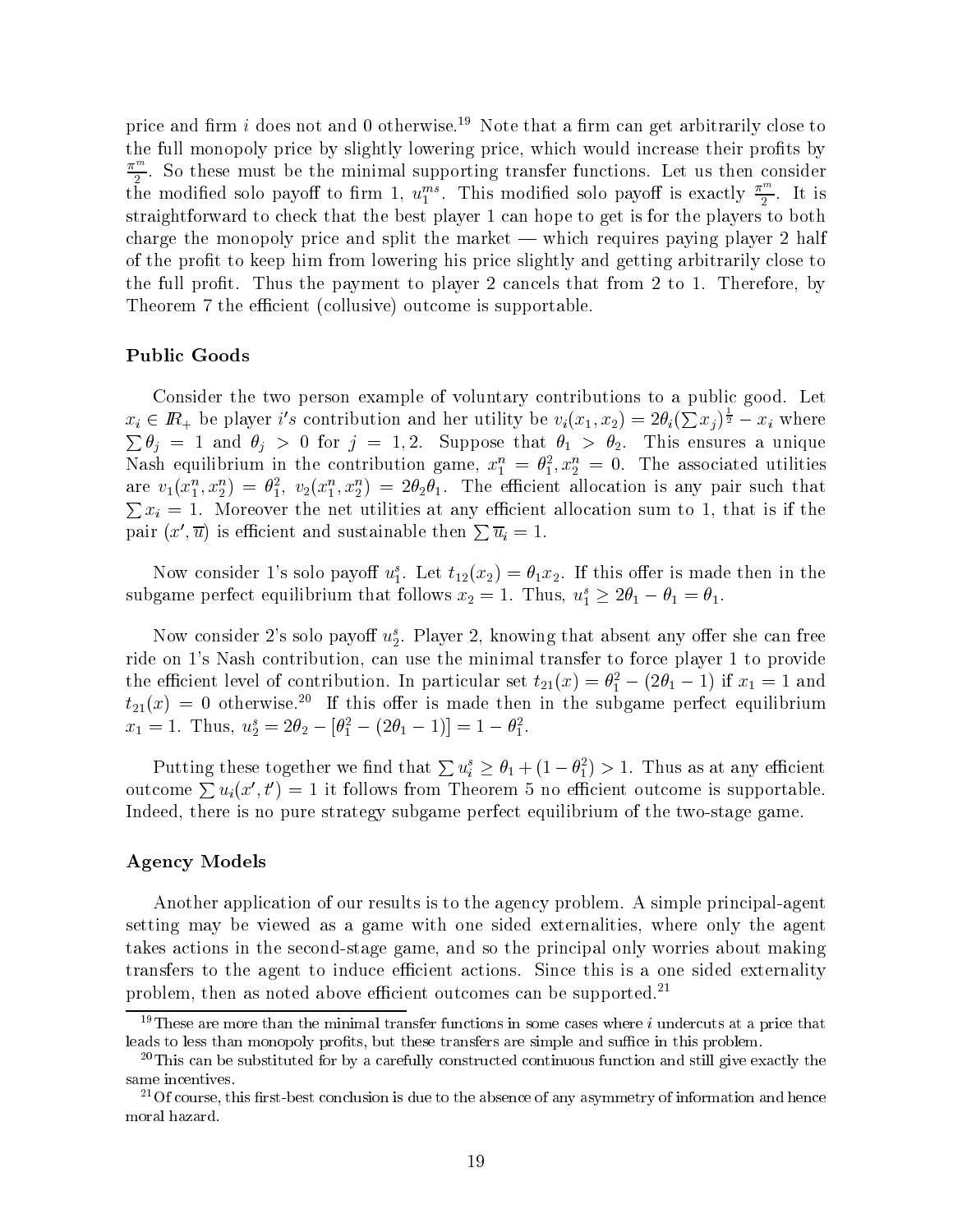A more interesting case is that of common agency (e.g., see Bernheim and Whinston (1986), Dixit, Grossman, and Helpman (1986)), where there may be multiple principals competing to influence the behavior of an agent, or even multiple agents.<sup>22</sup> The common agency case falls under the three or more player case that is analyzed in the next section.

#### Cournot Duopoly

Consider a classic Cournot duopoly where the action  $x_i \in \mathbb{R}_+$  is quantity choice of firm *i*, inverse demand is linear  $(a - \sum_i x_i)$  and costs are zero. The payoff function to firm *i* is  $v_i(x_1, x_2) = (a - \sum x_i)x_i$ . In this case, the symmetric Cournot equilibrium quantities are  $x_i = a/\beta$ , and the resulting payons are  $v_i(x) = a/\beta$ . If the firms were to collude efficiently,<sup>23</sup> they would choose the monopoly output,  $x_1 + x_2 = a/2$  and share the monopoly profits. Thus  $\sum \overline{u_i} = a^2/4$ .

Let us check that no such pair of strategies and split of monopoly profits is supportable. Consider player 1's solo payoff,  $u_1^s$ . If Player 1 chooses output  $x_1'$  she can ensure that 2 does not enter the market by the paying contingent on  $x_1$ , the minimal transfer as defined above,  $t_{12}(x_1,0) = (a-x_1)^2/4$ . In addition 1 can credibly commit to play any such action  $x_1$  in a subgame perfect equilibrium by offering to pay  $\iota_{12}(x_1) = a^2$  if  $x_1 \neq x_1'$ . To calculate a lower bound on player 1's solo payoff  $u_1^s$  we solve:

$$
\max V = (a - x_1)x_1 - (a - x_1)^2/4.
$$

The solution is  $x_1 = \frac{3a}{5}$  and so  $u_1^s \geq \frac{a}{5}$ . However the symmetric argument applies to player 2 and so  $\sum u_i^s = \frac{2a^2}{5} > a^2/4$ . Thus, by Theorem 5 the efficient outcome is not supportable. Notice that this is in contrast to the case of Bertrand competition.

#### Prisoners Dilemma

We remark that the supportability of the efficient outcome depends on the specifics of the payoffs, and that very simple variations in a game can change its properties. For instance, for the version of the public goods contribution game (prisoners' dilemma) below, the efficient actions were not supportable as we saw in Section 2.

$$
\begin{array}{cc}\nC & N \\
C & 2,2 & -1,4 \\
N & 4,-1 & 0,0\n\end{array}
$$

<sup>22</sup>Prat and Rustichini (1999) study situations with several principals and several agents, where principals may make strategy contingent payments to the agents who then play a game; and where agents only care about the transfers. Principals may always be seen as players with degenerate strategy spaces in the second-period game. That analysis does not quite fit into our setting, as the agents are not allowed to make payments to each other and there are other restrictions on side payments. We discuss this below.

<sup>&</sup>lt;sup>23</sup>Efficiency in this context is somewhat perverse, as we are focusing only on the incentives of the firms and ignoring the welfare of the consumers. So, the lack of supporting collusion is actually good from society's perspective.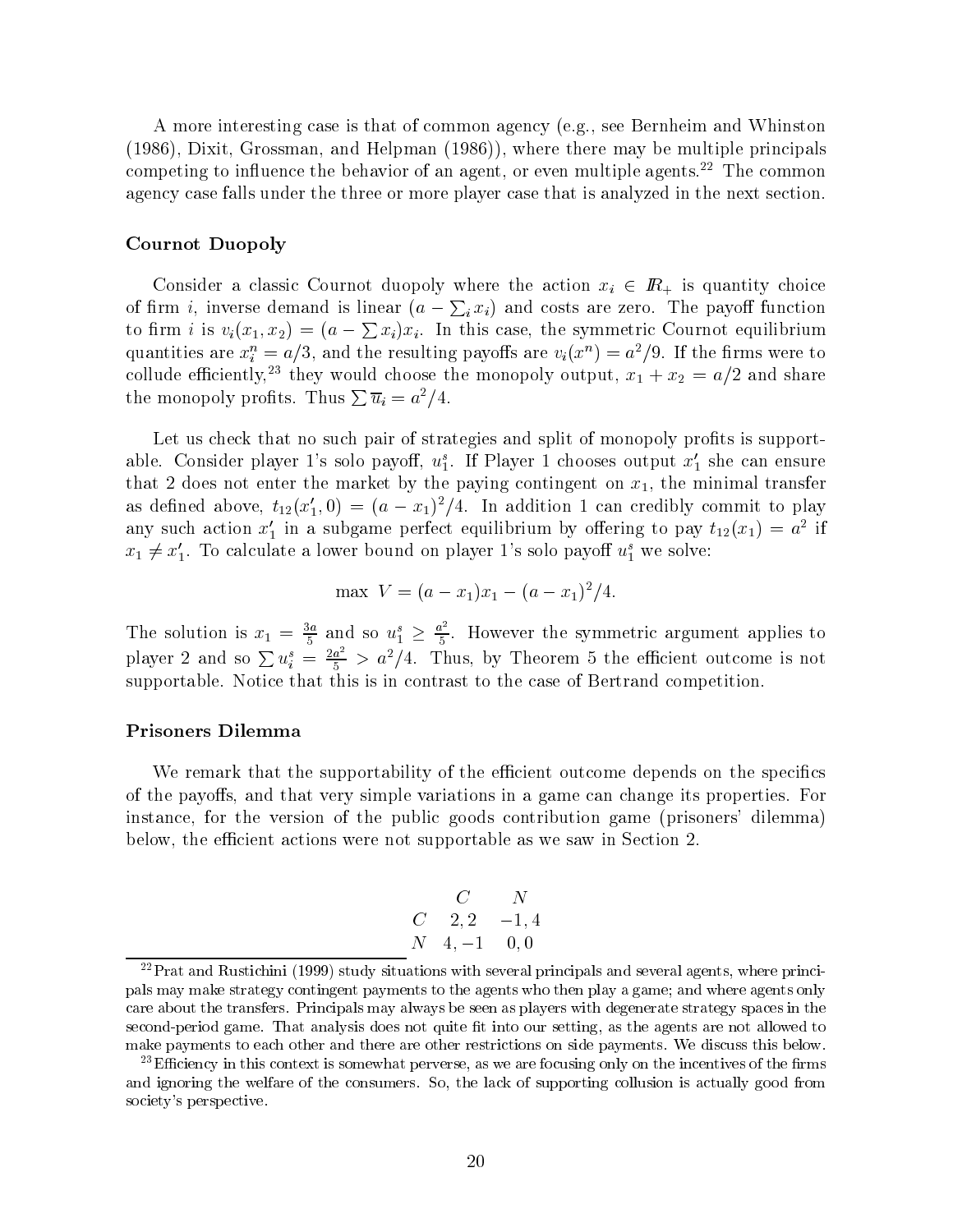However, the following modification, which has the same strategic properties (it is strictly dominant for each player to play  $N$ , while both playing  $C$  is efficient) has different supportability properties. Here, it is straightforward to see that the (modified) solo payoffs are 3 for each player, and so  $C, C$  is supportable.

$$
\begin{array}{ccc} & C & N \\ C & 3,3 & 0,4 \\ N & 4,0 & 1,1 \end{array}
$$

Notice that this points out that supportability depends on the cardinal structure of the game, and not simply the strategic structure.

## Commons Problems

Commons problems have results that are similar to those of public goods, with inefficiency being pervasive. There the solo payoffs come from paying the other player(s) to have low usage levels of the common resource, but still to have a high level of usage one's self. Generally, the sum of the solo levels exceeds the efficient point and efficient outcomes are not supportable.

#### 6 Three or More Players

In the case of three or more players, it is relatively easier to support outcomes in the two stage process. That is captured in the following theorems, the first of which addresses the issue of survivability.

**Theorem 8** If  $n \geq 3$ , then every Nash equilibrium of the underlying game survives.

The reason for the much more positive outcomes with three or more players, and for instance the contrast between Theorems 1 and 8, is with more than two players it is possible for players to effectively commit themselves not to play certain strategies through the use of transfer functions. For example, consider a player 1 who would like to be able to commit not to playing an action  $x_1$ . Player 1 could simply say that he or she will pay some large amount, say  $M$  (which is higher than the maximum payoff to any player in the matrix) to each other player if player 1 were to play  $x_1$ . In a two person game, player 2 can undo this by simply committing to pay M back to player 1 if player 1 plays  $x_1$ . However, in a three person game, player 2 would have to pay  $2M$  back to player 1, and is only getting  $M$  from player 1, and so now it is prohibitively costly for player 2 to try to undo player 1's commitment. This type of commitment possibility makes supporting desired strategy-payoff combinations much easier. The importance of commitment to strategies dates (at least) to Schelling (1960). In our analysis of three or more player games, any player can essentially become one who holds a bond (via promised transfers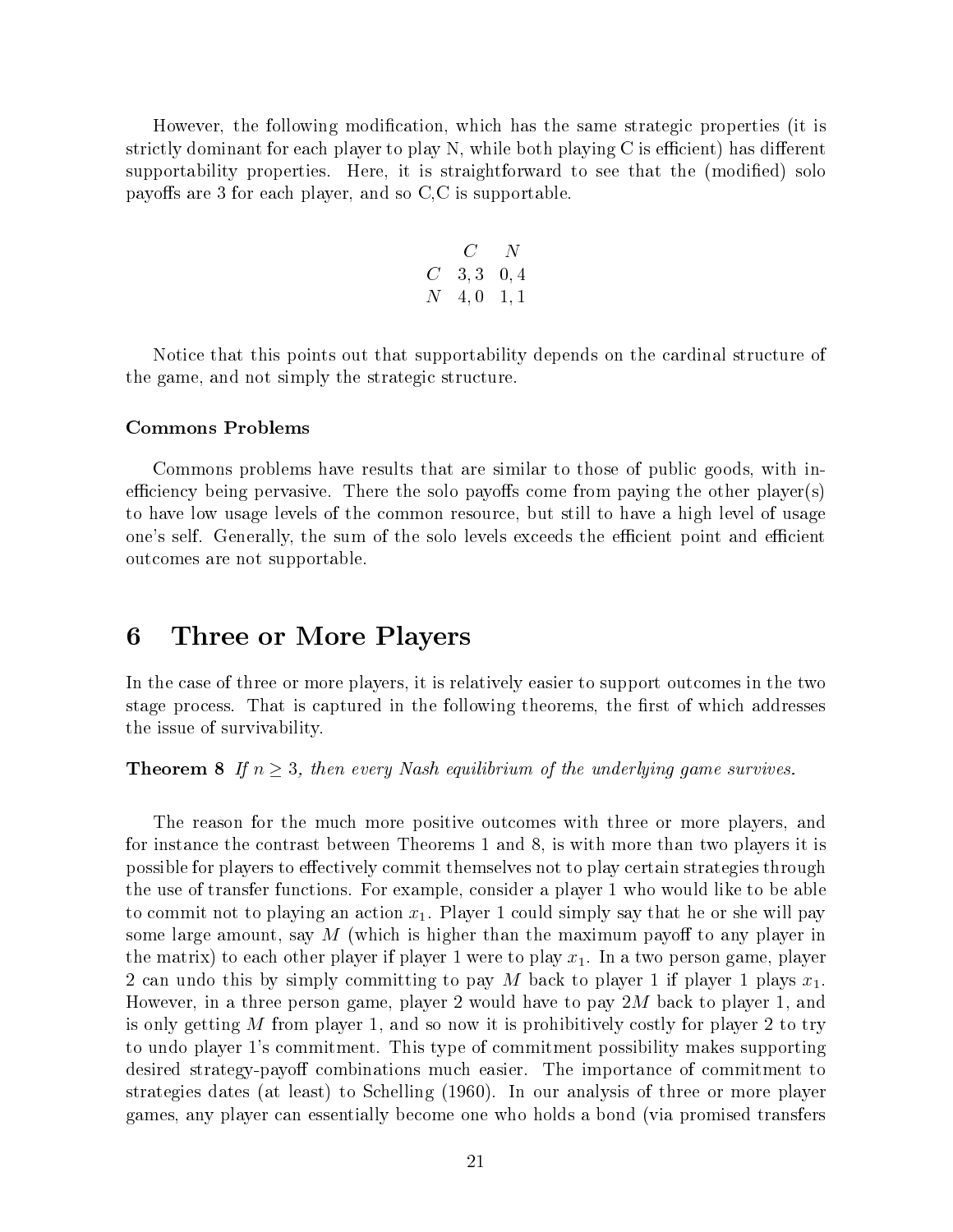contingent on undesired actions being played) thus committing some other players to play certain strategies.

Note that if one wishes to introduce a third party to hold a bond in a two player game, this can be modeled simply by modeling the third party as a third player in the game who has no actions in the game and no payoff other than transfers received (or made). We discuss this in more detail below.

Let us now turn to the question of supportability. We first provide a full characterization. We also offer a very simple set of sufficient conditions.

Let

$$
u_i^{ms}(\overline{t}) = \sup_{t_i} \left[ \min_{\mu \in NE(\overline{t}_{-i}, t_i)} EU_i(\mu, \overline{t}_{-i}, t_i) \right].
$$

Say that  $\bar{t}$  supports  $(x,\bar{u})$  if

- $\bullet x \in NE(t)$  and
- $\bullet$   $U_i(x, t) = u_i$  for all i.

**Theorem 9**  $(x, \overline{u})$  is supportable if and only if there exists a supporting  $\overline{t}$  such that  $\overline{u}_i \geq u_i^{ms}(t)$  for each i.

The proof of Theorem 9 is a straightforward variation on the proof of Theorem 7. See the proof of Theorem 14 in the appendix for details.

The necessary and sufficient condition in Theorem 9 is more difficult to check than the corresponding condition in Theorem 7, as Theorem 7 shows that with  $n = 2$  one only needs to check the condition with respect to the uniquely defined minimal supporting  $\bar{t}$ . That is no longer the case with more than two players. Nevertheless, the conditions for supportability are a well-defined linear program, and so the condition is still tractable. In any case, we next provide a much more transparent sufficient condition for supportability.

The following theorem gives a sufficient condition for supportability, which illustrates how permissive support is with three or more players.

**Theorem 10** If  $n \geq 3$  and x is a strategy profile and there exists a Nash equilibrium  $\hat{x}$ such that  $v_i(x) \ge v_i(\hat{x})$  for all i, then  $(x, v(x))$  is supportable.

Theorem 10 states that strategy profile that offers a Pareto improvement over some Nash equilibrium payoffs, is supportable. The proof appears in the appendix. The rough intuition is that it is possible to use the Nash equilibrium as a threat point to which players revert if some player does not make the correct supporting offer of transfers in the first stage.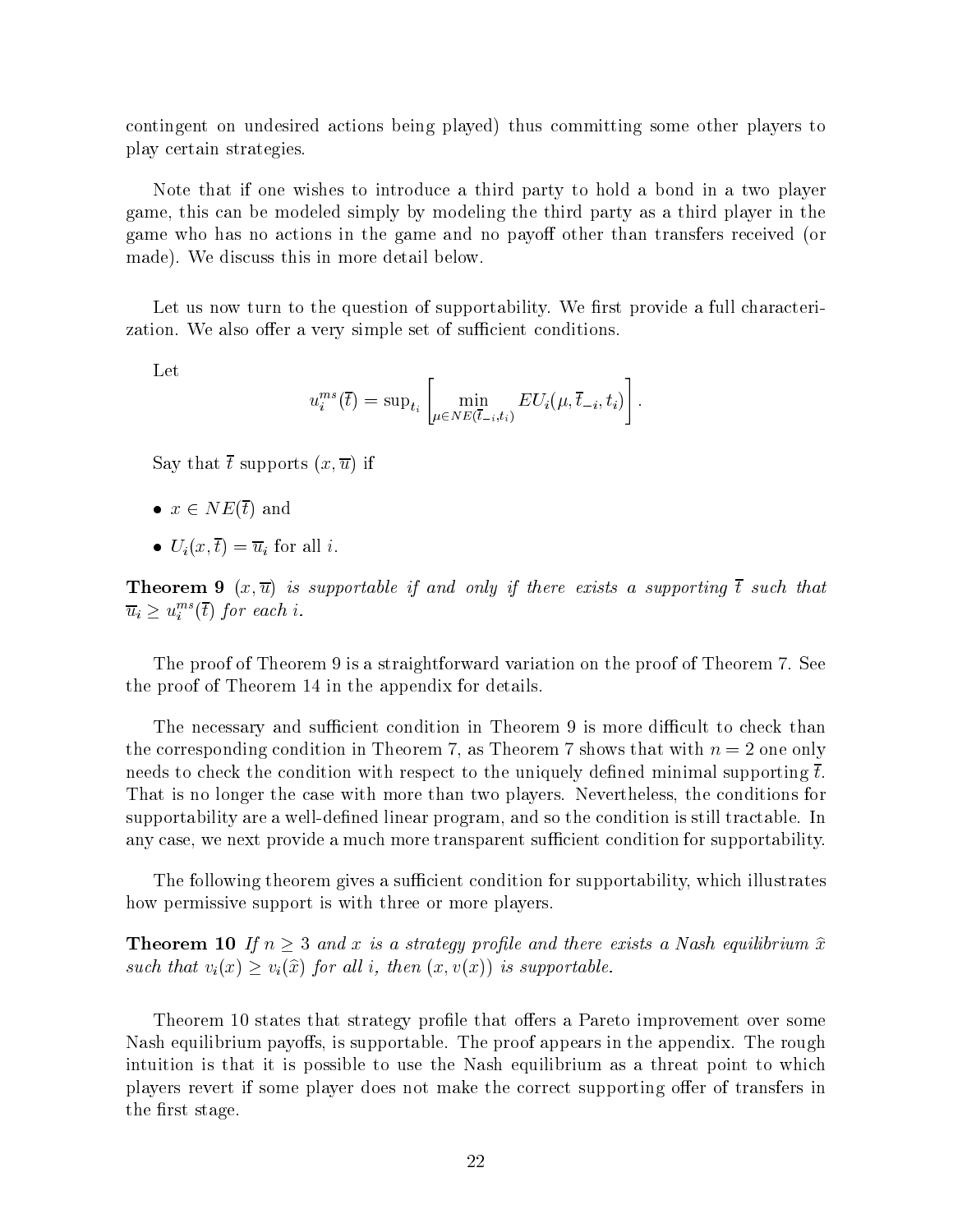The following example illustrates the power of Theorem 10. It also of interest since it shows how seemingly small restrictions in the set of admissible transfer functions can be critical. In particular we show how the analysis of common agency of Prat and Rustichini (1999) contrasts with what Theorem 9 predicts for a common agency example, and how this hinges on the set of admissible transfer functions.

**Example 11** Efficiency in a Common Agency Example.

Consider a setting with two principals and two agents. The agents are the only players who take actions. Let us label these as players 1 and 2. The principals are the only ones whose payoffs depend on the play of the game.

$$
\begin{array}{cc}L&R\\ U&0,0,3,0&0,0,0,2 \\ D&0,0,0,2&0,0,2,0\end{array}
$$

So in this setting player 1 (an agent) takes an action up or down, while player 2 (also an agent) takes an action either left or right. The agents' payoffs are always 0. Player 3 is a principal and would rather that the agents play  $(U,L)$  or  $(D,R)$ , and player 4 is a principal who would rather that the agents would play  $(U,R)$  or  $(D,L)$ .

Theorem 10 shows that the efficient strategy pair  $(U,L)$  can be supported together with payoffs  $(0,0,3,0)$ , since this is in fact an equilibrium of the game with no transfers.<sup>24</sup>

For the above example, Prat and Rustichini's (1999) results conclude that efficiency is not an equilibrium outcome and that the principals would play mixed strategies in the contracts they offer as Prat and Rustichini show in their matching pennies example. The key difference is that Prat and Rustichini only consider contracts between principals and agents, but not between different principals or between different agents. In the contracts that support efficiency in this example and underlie the proof of Theorem 10, there are transfers made off the equilibrium path between agents and/or principals, as a variety of transfer functions work.

As a simple, but useful corollary of Theorem 10, note that in any symmetric game that has a pure strategy Nash equilibrium, a symmetric efficient strategy profile will be supportable.

**Corollary 12** If  $n > 3$  and the game has a pure strategy Nash equilibrium with symmetric payos, then any ecient strategy that results in symmetric payos is supportable.

This corollary applies to the symmetric public goods game, commons games, and Cournot games for which such efficient outcomes were not supportable when  $n = 2$ .

 $24$ In fact, Theorem 8 could also be applied and note that all equilibria survive here.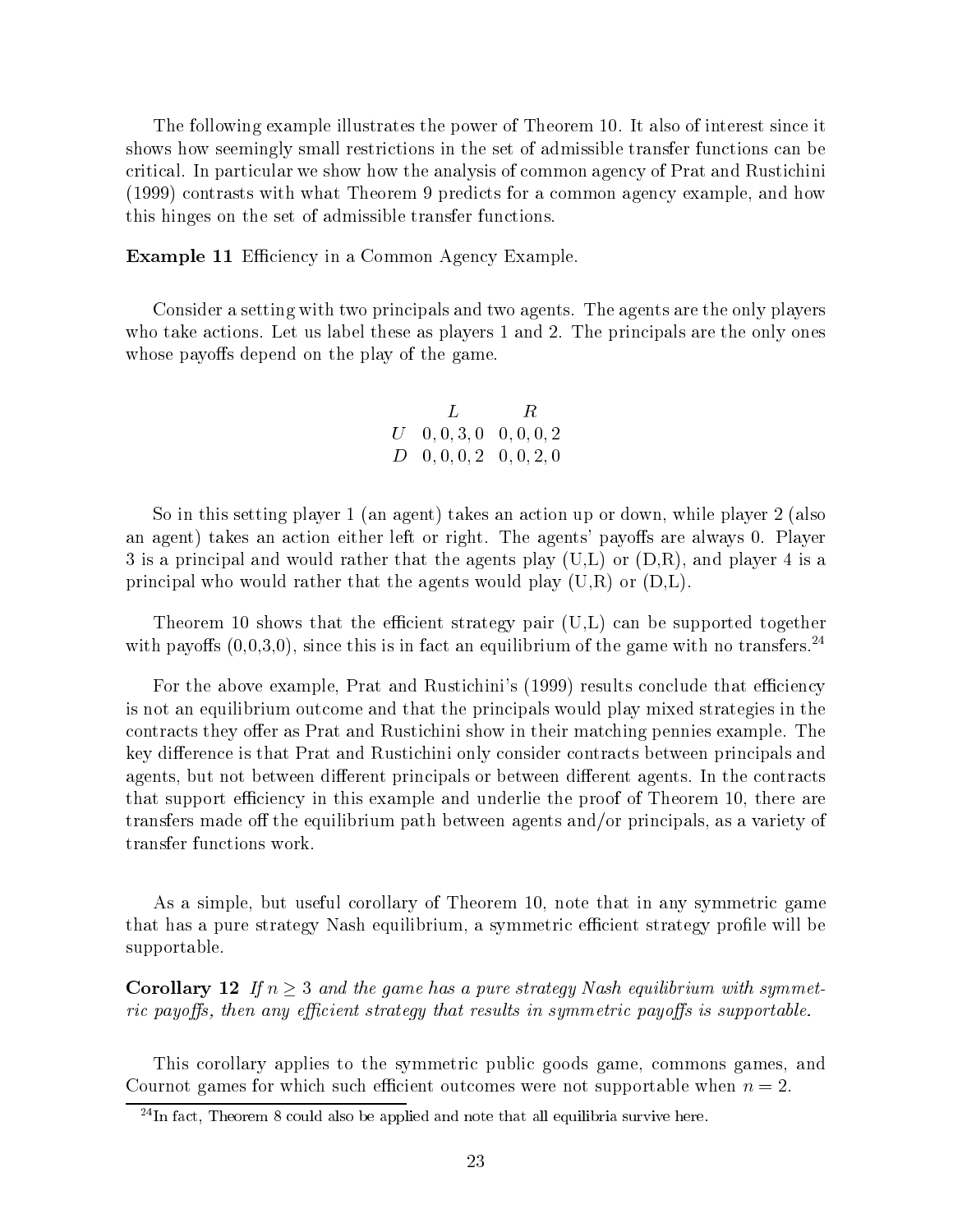#### 7 Comparisons of Multiple versus Two Players  $\overline{7}$

As is clear from our results, there are differences between the consequences of the results for three or more players and those for two players. Let us offer two important observations in this regard.

### Dummy Players and Bonding

We now show how Theorem 10 is also useful in helping to understand how two players might use a third player as a bonding agent.

Consider a two person game  $(X_1, X_2, v_1, v_2)$ . Let us say that we add a dummy player if we add a player with a degenerate singleton action space  $X_3 = \{x_3\}$  and with  $v_3(x)=0$ for all  $x \in X$ .

**Corollary 13** If in a two person game there exists an efficient action pair  $(x_1, x_2)$  and a Nash equilibrium  $(\widehat{x}_1, \widehat{x}_2)$  such that  $v_i(x) \ge v_i(\widehat{x})$  for  $i \in \{1, 2\}$ , then if a dummy player is added to the game, x1; x2; x3 is supportable together with (u1; u2; 0) = (v1(x); v2(x); v3(x)) in the three person game.

Note that the use of the third player in the corollary could also be viewed as placing deposits in escrow to be conditionally returned depending on the actions taken.<sup>25</sup>

## Coalitional Considerations

We have seen results for three or more players show that the strategic aspects of side contracts are critically dependent on the number of players, and in particular, differ dramatically depending on whether there are two or more than two players. Part of the reason for the difference is that we have not considered coalitional deviations. If instead of Nash and subgame perfect equilibrium, we considered strong equilibrium and strong perfect equilibrium, then the reasoning behind the three or more player case would look more like the two player case. That is, collectively any coalition of  $n-1$  players could always undo the transfers of any other player and then maximize its payoffs subject to only controlling the remaining player through promised transfers. This would result in benchmarks that are similar to the solo payoffs for each coalition of  $n - 1$  players. In many contexts, this would again lead to combinations of coalitional payoffs that exceed the total efficient payoff in the game.

 $25$ Such a device is discussed by Dutta and Radner (2001) as a means of partly solving a commons problem associated with investing in technological development related to slowing global warming.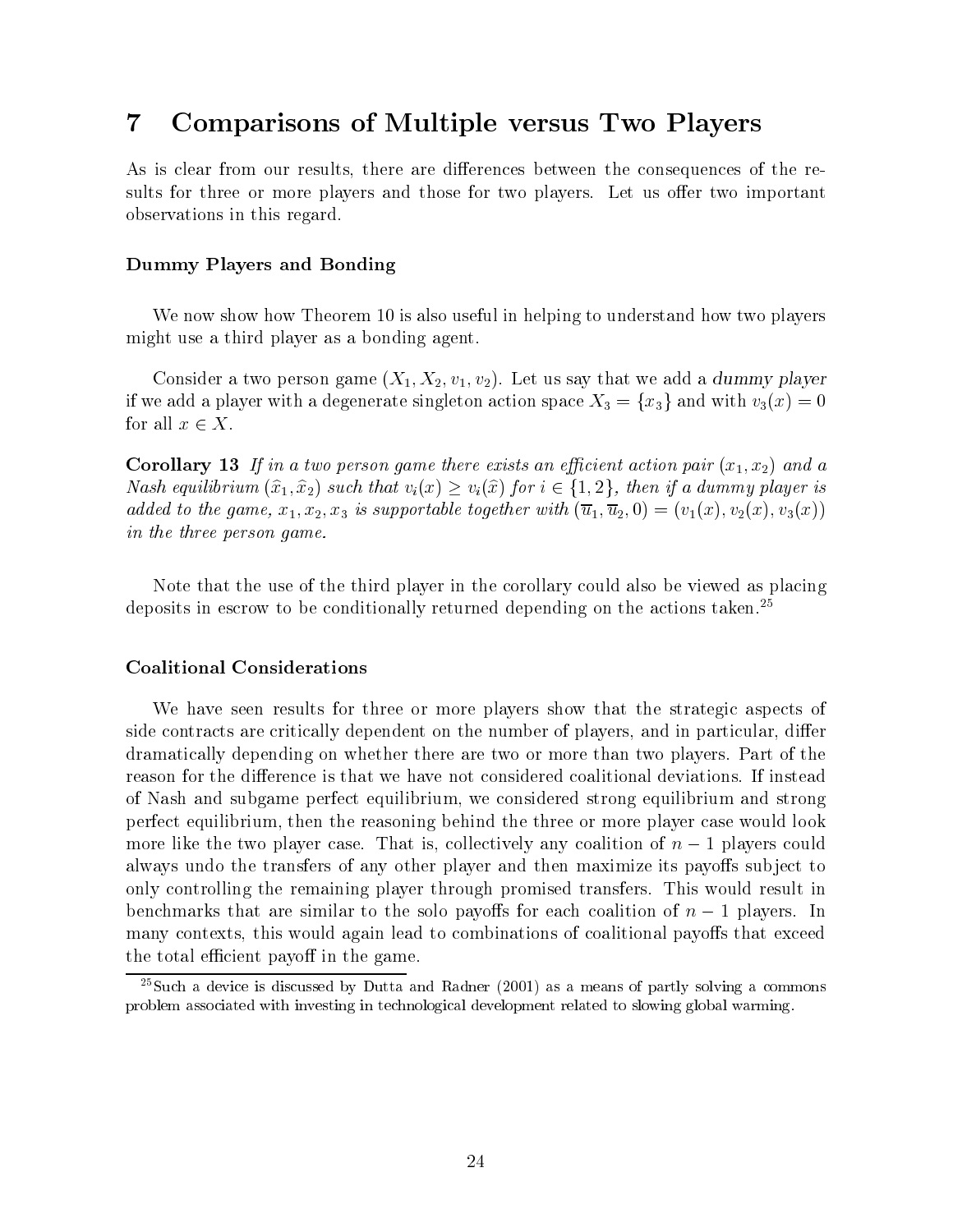#### **Discussion** 8

We have characterized the outcomes of games that are supportable when players can commit to making strategy contingent side payments to other players. Some basic conclusions from the results can be summarized as follows.

- $\bullet$  The incentives to use side payments to affect the strategic aspects of the game are subtle, and at times conflict with efficiency.
- $\bullet$  In some cases, emclent strategies that are equilibria in a game without side payments do not survive when side payments are introduced.
- $\bullet$  The solo payoffs (where only one player can make transfers) are key benchmarks in understanding what outcomes are supportable in games with side payments.
- With three or more players side payments allow for a sort of commitment to strategies that makes supporting efficient strategies (and others) easier to support than with only two players.

While our results suggest that efficiency may not always be supportable, we wish to emphasize an alternative interpretation of the results. The idea that individuals should be able to make transfers that provide incentives to reach efficient points is compelling on the surface. What we have shown here is that carefully analyzing this simple intuition leads to deeper problems and hurdles. Individuals will try to manipulate behavior to their own advantage. This does not preclude the possibility that efficient outcomes can be supported, but it does show that this possibility will be sensitive to the specifics of how individuals can contract before the game. The sorts of simple unilateral offers for compensations that we have analyzed will not suffice, and it will be necessary to have some more complicated forms of bilateral or multilateral contracting with some commitment that excludes further unilateral contracts (that might undo some aspects of the multilateral contract).

Let us discuss some of the restrictions on the types of side payments we have considered and how robust the results should be to changes.

## Timing

In our analysis, we have considered only the simultaneous determination of side payment contracts. Let us argue that this is largely inconsequential. Suppose instead that players can move sequentially, and perhaps more than once. As long as a player can respond to the others' contracts, the (modified) solo payoffs are still relevant. Thus, if we end at any equilibrium, it must be that each player is still receiving at least their modified solo payoffs. This leads to a direct extension of our results.

Thus, in order for timing to really be an issue it must either be that some players are restricted not to be able to respond to the contracts of others; or else there must be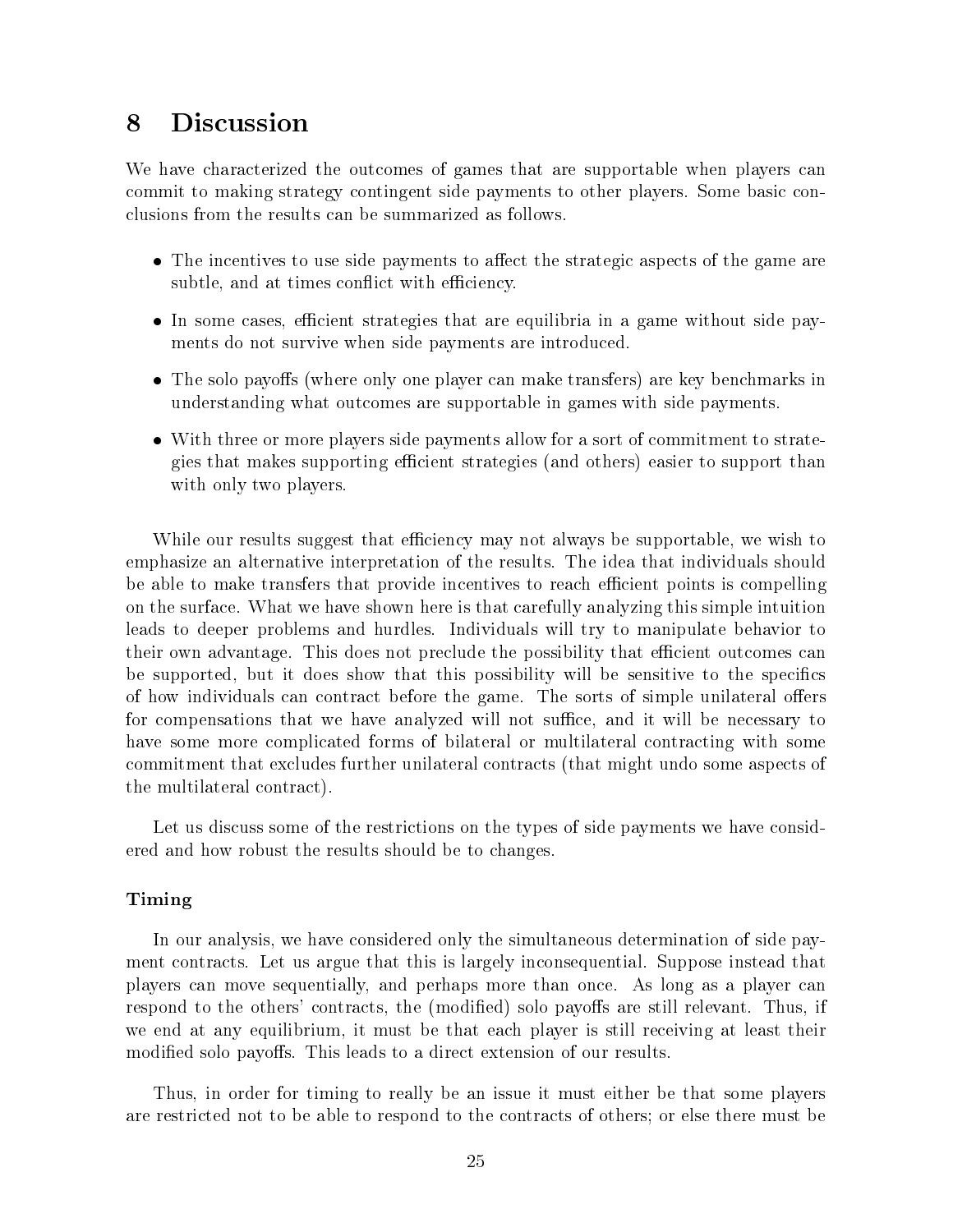some frictions in timing, for instance in the form of time discounting and some time or effort cost to writing contracts. But note that neither of these situations should improve efficiency. In the case where some players are restricted in contracting, the game then takes on a Stackelberg flavor. The specific characterization will change depending on how contracting is restricted, but much in the same way that Stackelberg competition is different from Cournot competition while still leading to inefficiency. In the case where one introduces time or other frictions in contracting, contracting is necessarily costly and so efficiency cannot be achieved since it would then require an absence of contracts and (immediate) play of an efficient action profile in the underlying game.

#### Bilateral Contracting

The contracts we have considered are offered unilaterally — the agents do not ever come together for bilateral or multilateral bargaining in the side contracting phase. Note however, that some of the intuition we have developed here already has some important implications for such a bilateral bargaining setting. After a bilateral contract is signed, an agent may still have an incentive to make a unilateral offer that effectively undoes important aspects of contract and pushes things in (inefficient) directions that are to his or her advantage. Completely eliminating this problem could be done by allowing agents to come together and write a contract that says "no other contracts involving these parties are possible." Our analysis suggests that such exclusionary contracts would be helpful in reaching efficiency, as otherwise agents might make unilateral promises undoing aspects of bilateral contracts.

Another approach would be to consider signing multilateral contracts that effectively rewrite the payoffs in the game (through some transfers) to one that would then be immune to any further contracting. Our results are helpful in understanding how this might be done. For instance, in the context of two person games, if through some initial bilateral contract the payoffs are rewritten so as to turn the game into a pure coordination game<sup>26</sup> In that case, the solo payoffs become those from the efficient point(s) (which are now equilibria) and so efficiency survives. While this is reassuring, one then has to carefully model the bilateral bargaining phase to try to understand whether this contract or some other contract would emerge. The answer is not so obvious, especially given that agents realize that they may still have unilateral offers at their discretion, which endogenizes the bargaining threat point.

In any case, our results may be thought of as showing that it is critical to consider more complicated forms of bargaining and contracting in order to support efficient outcomes. This provides a rich agenda for further analysis.

#### Negative Transfers

 $^{26}$ A simple recipe for this is to split the total payoff from every profile of actions evenly, or according to some fixed weights.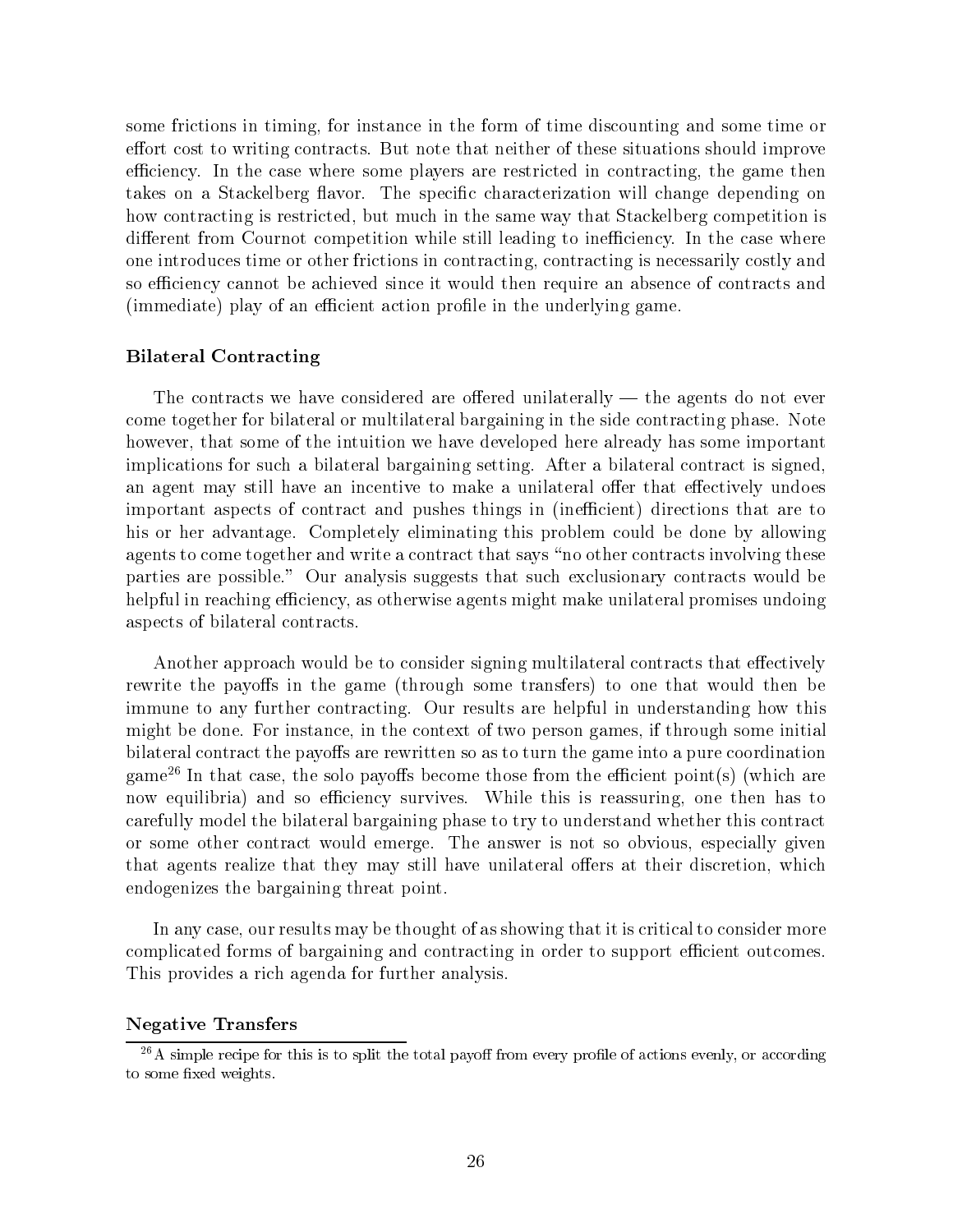Another important aspect of our analysis is that players can only promise positive payments to other players, and cannot make threats of violence (perhaps at a cost to all players) or steal from or tax other players.<sup>27</sup> Our results that efficiency is not always supportable with reward based contracts suggests that threats might be useful in reaching efficiency in some cases, which might partly explain their use.

Let us make an important observation about the robustness of positive transfers versus negative ones. The type of positive transfer contracts that we have considered here are immune to renegotiation ex post (after the second stage game has been played). After the action has been played, since these contracts only involve transfers from one player to others, there are no other transfers that all players would like to renegotiate to, ex post. Violence (and even stealing) will generally be costly for the player inflicting the negative transfer, and so ex post it may be that all players can benefit from a renegotiation. So, in short, allowing for threats of violence, stealing, punishments, etc. contingent on actions might be a useful additional tool for supporting efficient outcomes, but further study is needed and this will involve some attention to ex post renegotiation that was not needed in the analysis here.

#### Contracts on Contracts

There are two other aspects of the contracting that deserve further attention.

First, the contracts that we have considered are not contingent on the contracts offered by other players. Allowing for such contingencies presents substantial technical hurdles in modeling, as when each contract is contingent upon the form of the other it results in a self-referential problem. This was first pointed out in the competing mechanisms literature (see McAfee (1993), Peck (1995), and Epstein and Peters (1999)). Considering the impact of such contingent contracts is an important open and difficult problem in many contexts. As one can see from Epstein and Peters (1999), it has been a challenge even to prove that problems involving such contingencies are well-posed! A reasonable conjecture (based in part on the understanding of modeling that comes from Epstein and Peters (1999)) is that we might consider contracting on a game with an augmented action space (some  $M \times X$ , where  $M$  is derived endogenously and incorporates some aspects of the contracting but is payoff irrelevant in the second-stage game). In that case, the basic results we have here would still go through, as the solo payoffs would be unchanged. While this seems to be a reasonable conjecture, it appears to be difficult to prove.

The second issue related to contracts on contracts is viewing additional contracting stages before the larger game we have examined here. That is, one might also think of the two stage process that we have considered here as a game, and then consider contracting before it. Of course, one can then build this up arbitrarily.<sup>28</sup> One possibility is to look for some level at which no further contracting would matter. Again, this provides an agenda for future research.

 $^{27}$ See Schelling (1960) for some interesting discussion of the role of such threats.

<sup>&</sup>lt;sup>28</sup>See Lagunoff (1992) for such an approach in the context of selecting mechanisms.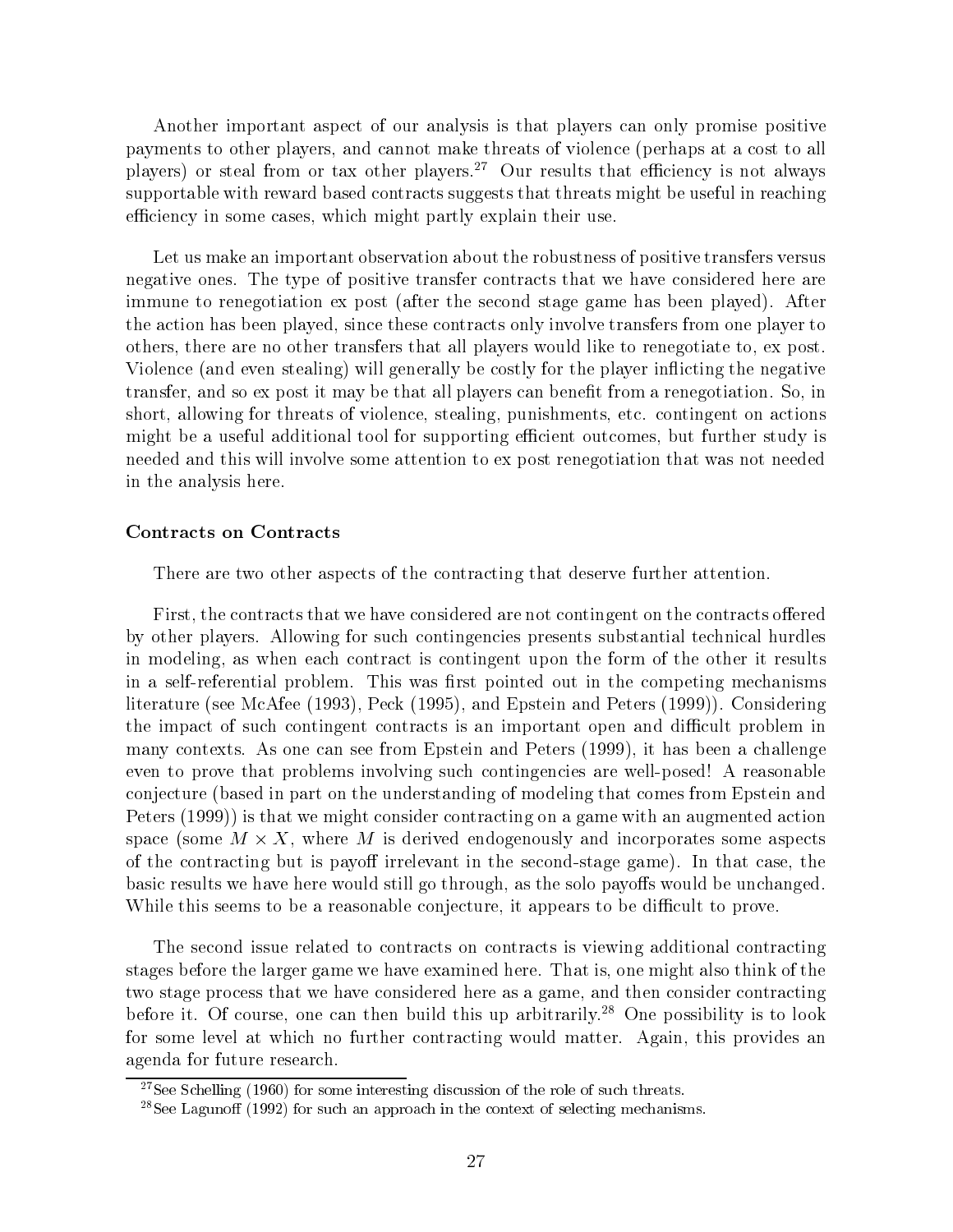#### Looking to Mechanism Design and Implementation

We close by noting that our results also have important implications for the mechanism design and implementation literatures. Our results on the survivability of equilibria show that if the mechanism designer cannot control the side contracting of agents, then even if the mechanism is implementing efficient outcomes (when no side contracting is considered), the agents will have incentives to alter the workings of the mechanism through side contracts. Understanding the implementation problem in this broader context could provide very different conditions for implementability. It also raises questions such as which sorts of mechanisms are least susceptible to being undone by side payments. As such side contracting is available (and observed) in many situations, our results here suggest that this is an essential next step in the mechanism design and implementation literatures.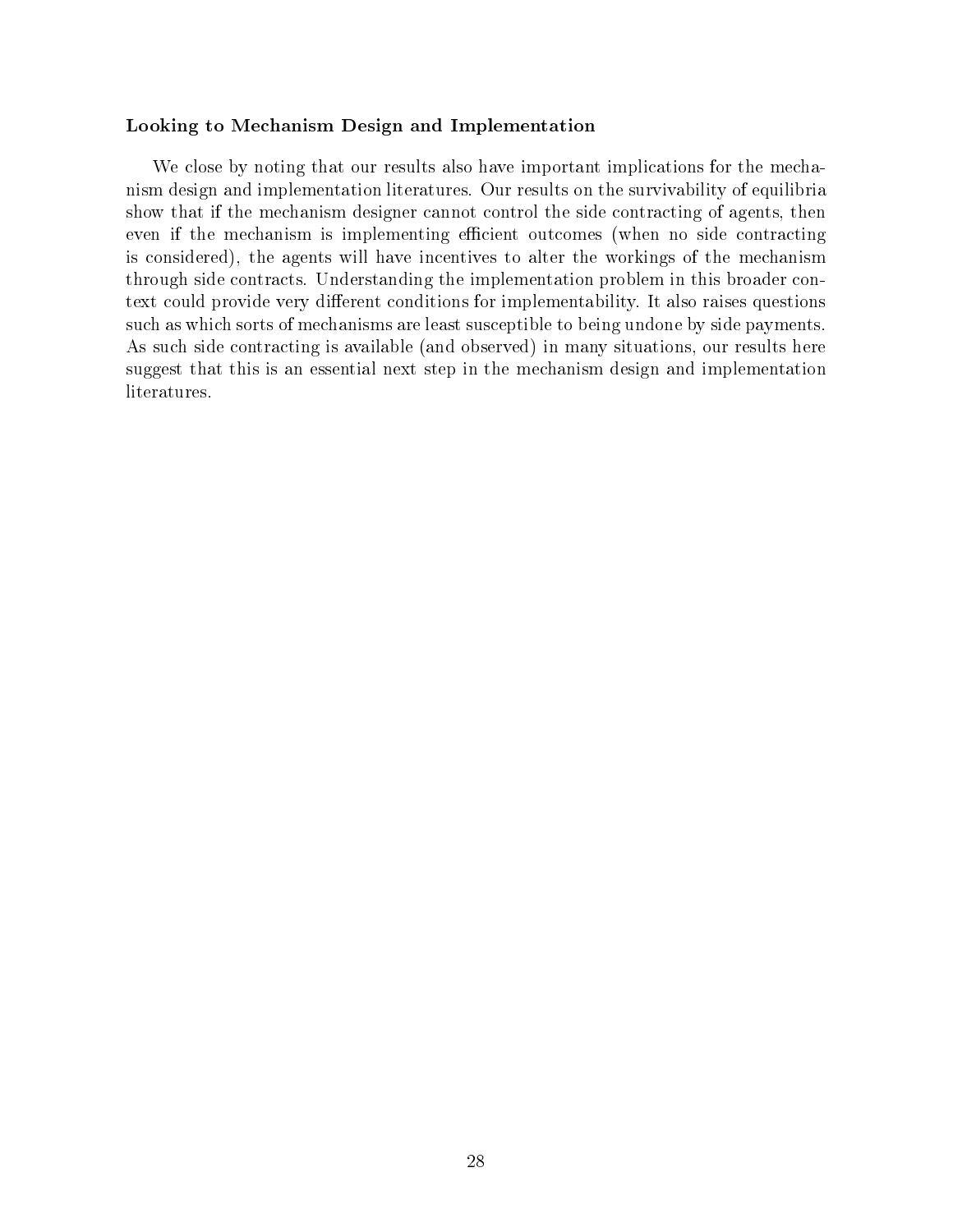#### References

Admati, A.R. and M. Perry (1991) "Joint Projects without Commitment," Review of Economic Studies, 58, pp.  $259-276$ .

Aghion, P. and P. Bolton. (1987) "Contracts as Barriers to Entry" American Economic Review, 77(3), pp. 388-401.

Allen, B. (2001) "Supermechanisms" mimeo: University of Minnesota.

Anderlini, L. and L. Felli (2001) "Costly Bargaining and Renegotiation," Econometrica.

Andreoni, J. and H. Varian (1999) \Preplay Contracting in the Prisoners Dilemma," Proceedings of the National Academy of Sciences, 96, pp 10933-10938.

Bag, P.K. and E. Winter (1998) "Simple Subscription Mechanisms for Excludable Public Goods," forthcoming in Journal of Economic Theory.

Bagnoli, M. and B.L. Lipman (1987), \Provision of Public Goods: Fully Implementing the Core through Private Contributions," Review of Economic Studies,  $56$ , pp.  $582{-}602$ .

Baliga, S. and T. Sjöström (1995), "Interactive Implementation" Games and Economic Behavior, 27, pp. 38-63

Barbera, S. and M.O. Jackson (2000), "Choosing how to Choose: Self-Stable Voting Rules," mimeo: Caltech.

Bensaid, B. and R.J. Gary-Bobo (1996), "An Exact Formula for the Lion's Share: A Model of Pre-Play Negotiation," Games and Economic Behavior, 14, pp 44-89.

Bernheim, B.D. and M.D. Whinston (1986) \Menu Auctions, Resource Allocation, and Economic Influence," Quarterly Journal of Economics, Vol. 101, pp. 1-31.

Bucholz, W., K.A. Konrad, and K.E. Lommerud (1997), "Stackelberg Leadership and Transfers in Private Provision of Public Goods," Review of Economic Design,  $3, pp. 29-44.$ 

Coase, R.H. (1960), "The Problem of Social Cost," The Journal of Law and Economics, 3, pp. 1–44.

Danziger and Schnytzer (1991) "Implementing the Lindahl Voluntary- Exchange System," European Journal of Political Economy, 7, pp 55-64.

Dixit, A., G. Grossman, and E. Helpman (1986) "Common Agency and Coordination: General Theory and Application to Governmental Policy Making," Journal of Political Economy, Vol.  $105$ , pp.  $752-769$ .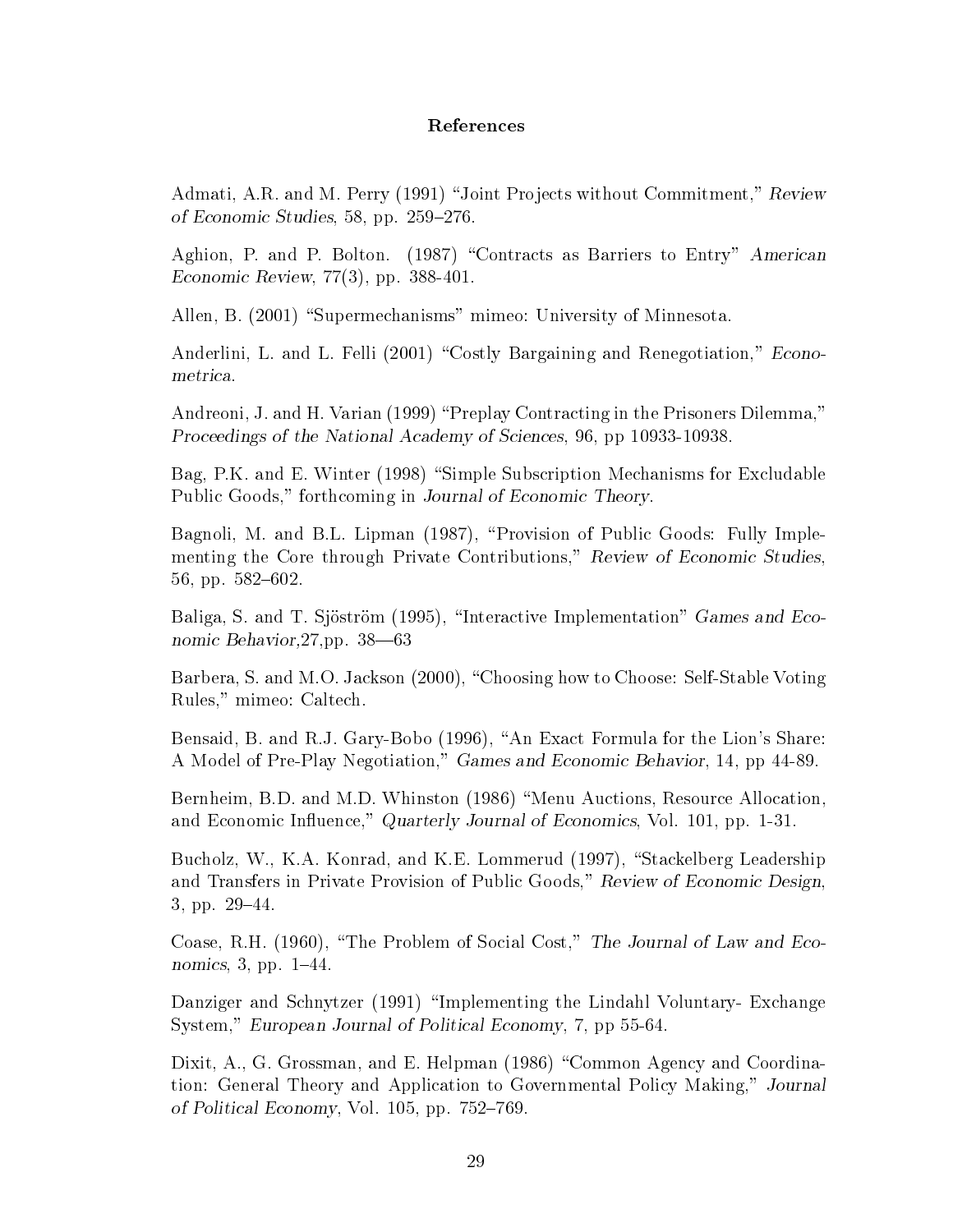Dutta, P. and R. Radner, (2001), "Global Warming and Technological Change," mimeo.

Ellis, C.J. and A. van den Nouweland (1998) \Designing a Mechanism for Inducing Cooperation in Non-Cooperative Environments: Theory and Applications," mimeo: University of Oregon.

Epstein, L. and M. Peters (1999) "A Revelation Principle for Competing Mechanisms," Journal of Economic Theory, Vol. 88, pp 119–160.

Fershtman, C., K. Judd and E. Kalai (1991) "Observable Contracts, Strategic Delegation, and Cooperation," International Economic Review, Vol. 32, pp 551-559.

Fershtman, C. and S. Nitzan (1991) "Dynamic Voluntary Provision of Public Goods," European Economic Review,  $35$ , pp.  $1057-1067$ .

Guttman, J.M. (1978) "Understanding Collective Action: Matching Behavior," American Economic Review, 68, pp 251-255.

Guttman, J.M. (1987) "A Non-Cournot Model of Voluntary Collective Action," Economica, 54, pp 1-19.

Guttman, J.M. and A. Schnytzer (1992), "A Solution of the Externality Problem Using Strategic Matching," Social Choice and Welfare, 9, pp. 73-88.

Hurwicz, L. (1994) "Economic Design, Adjustment Processes, Mechanisms and Institutions," *Economic Design*, 1, pp.  $1-14$ .

Jackson, M.O. (2001) "A Crash Course in Implementation Theory," Social Choice and Welfare, 18, pp 655-708.

Jackson, M.O. (2002) "Mechanism Theory," forthcoming in the Encyclopedia of Life Support Systems.

Jackson, M.O. and H. Moulin (1992) "Implementing a Public Project and Distributing its Cost," Journal of Economic Theory, 57, pp  $125{\text -}140$ .

Kalai, E. (1981) "Preplay Negotiations and the Prisoners' Dilemma," Mathematical Social Sciences,  $1$ , pp  $375-379$ .

Kalai, E. and D. Samet (1985) "Unanimity Games and Pareto Optimality," International Journal of Game Theory,  $14$ , pp  $41–50$ .

Lagunoff, R. (1992) "Fully Endogenous Mechanism Selection on Finite Outcome Sets," Economic Theory, 2, pp  $462-480$ .

Marx L. and S.A. Matthews (2000) "Dynamic Voluntary Contribution to a Public Project," Review of Economic Studies, 67, pp 327-358.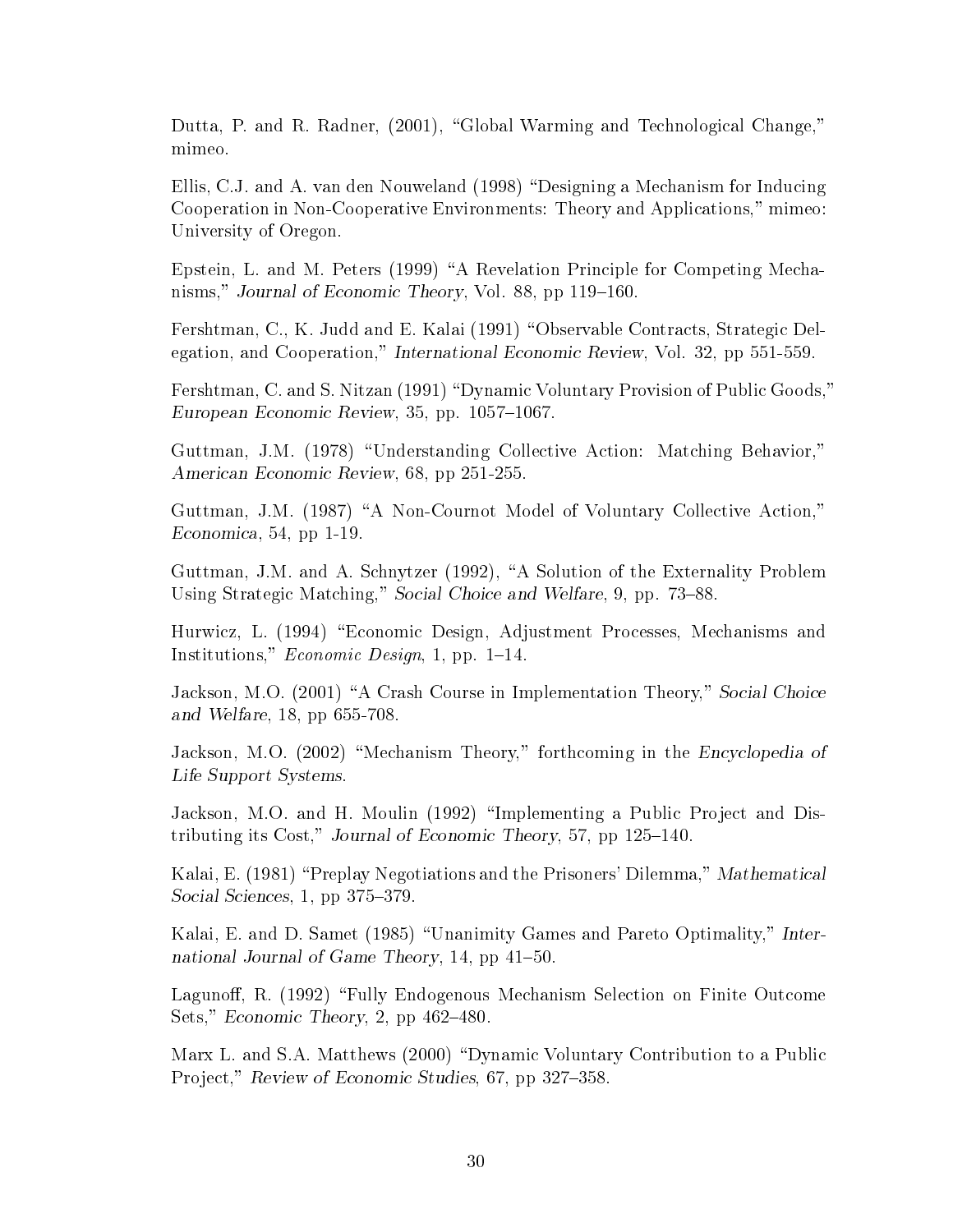McAfee, P. (1993), "Mechanism Design by Competing Sellers," Econometrica, 61, pp. 1281-1312.

Miller, N.H. and A.I. Pazgal (2001) "The Equivalence of Price and Quantity Competition with Delegation," mimeo: Kennedy School of Government and Olin School of Business.

Peck, J. (1995) "Competing Mechanisms and the Revelation Principle," mimeo: Ohio State University.

Prat, A. and A. Rustichini (1999) "Games Played Through Agents" mimeo: Tilburg University.

Qin, C.-Z. (2001) "Credible Commitments: Ex Ante Deterrence and Ex Post Compensation," mimeo: U.C. Santa Barbara.

Ray, D. and R. Vohra, (1997) "Equilibrium Binding Agreements," Journal of economic Theory, 73, pp. 30-78.

Schelling, T. (1960) The Strategy of Conflict, Harvard University Press: Cambridge MA.

Segal, I. (1999) "Contracting with Externalities," Quarterly Journal of Economics, 114(2) pp. 337-88.

Varian, H.R. (1994a) "Sequential Provision of Public Goods," Journal of Public Economics, 53, pp  $165-186$ .

Varian, H.R. (1994b) "A Solution to the Problem of Externalities when Agents are Well-Informed," American Economic Review, 84, pp 1278-1293.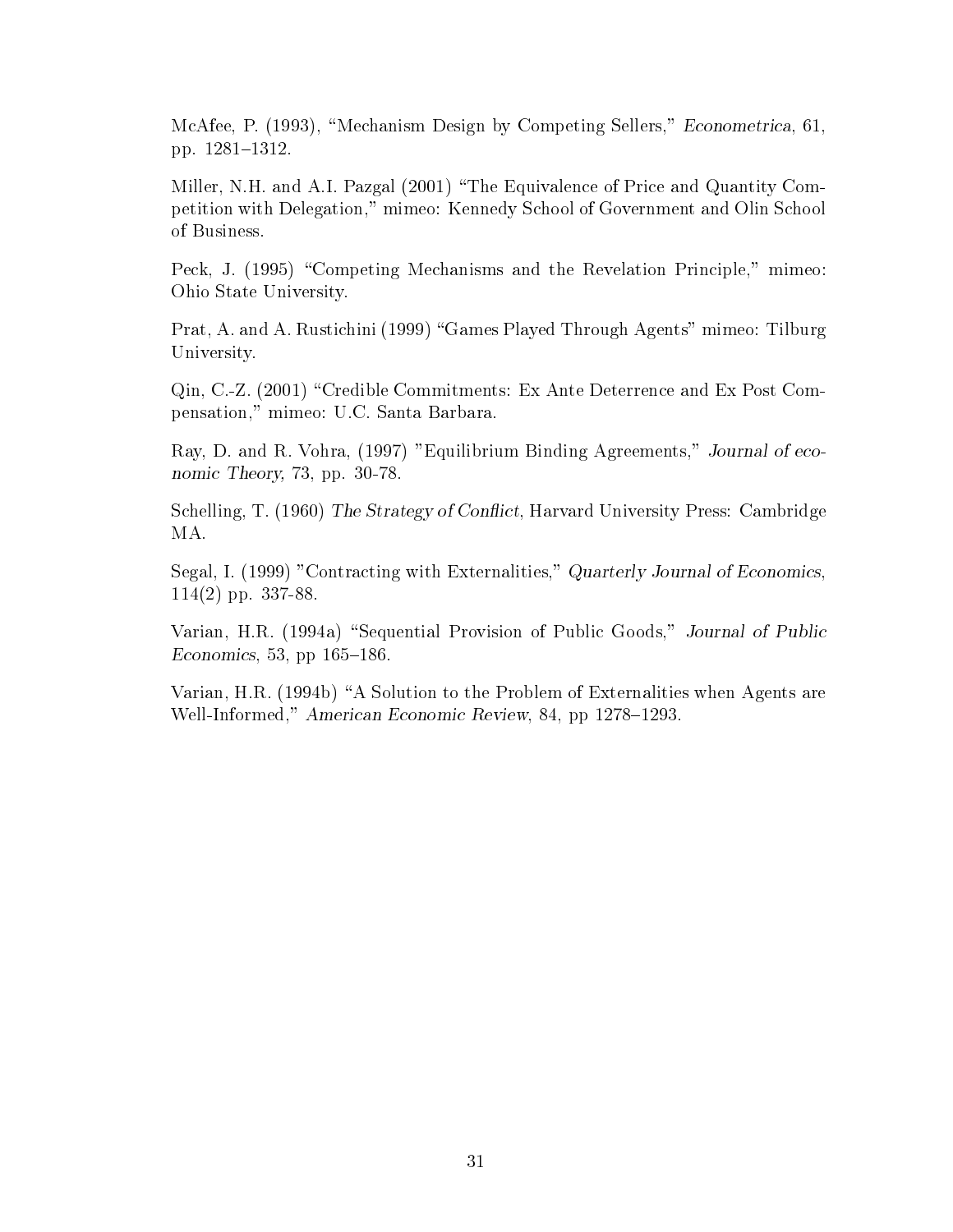#### Appendix

**Proof of Theorem 1:** Asking whether x survives is equivalent to asking whether  $(x, v(x))$  is supportable (where  $v(x)$  is the vector with *i*-th entry  $v_i(x)$ ). Since x is a Ivash equilibrium of the second-stage game, it follows from the definition of  $U^{\gamma,\gamma}$  that  $\iota^{+,-,-} = \iota$ . This implies that  $u^{-}(x,v(x)) = u$ , and then Theorem 1 follows from Theorem 7.

#### Proof of Theorem 5: We show that

$$
u_i^{ms}(x,\overline{u}) \ge u_i^s \tag{1}
$$

for any i and  $x, \overline{u}$ . Given (1), the theorem then follows from Theorem 7.

So let us now show (1). Consider any  $t_i$ . Let  $t_i = t_i + t_{ii}$ . It follows that

$$
t_{ij}(x') - t_{ji}^0(x') = \hat{t}_{ij}(x') - t_{ji}^{\pi,\overline{u}}(x')
$$

for every  $x$  . This implies that the net transfers across players are identical under  $(\iota_{-i}^*,\iota_i)$ and  $(t_{-i}^-, t_i)$  and so  $N E(t_{-i}^-, t_i) = N E(t_{-i}^-, t_i)$ . Thus, for each  $t_i$  there exists  $t_i$  such that

$$
\min_{\mu \in NE(t_{-i}^{x,\overline{u}},\widehat{t}_i)} EU_i(\mu,t_{-i}^{x,\overline{u}},\widehat{t}_i) = \min_{\mu \in NE(t_{-i}^0,t_i)} EU_i(\mu,t_{-i}^{x,\overline{u}},t_i).
$$

Since this is true for any  $t_i$ , it follows that

$$
\mathrm{sup}_{t_i}\left[\min_{\mu\in NE(t_{-i}^{x,\overline{u}},t_i)} EU_i(\mu,t_{-i}^{x,\overline{u}},t_i)\right]\geq \mathrm{sup}_{t_i}\left[\min_{\mu\in NE(t_{-i}^0,t_i)} EU_i(\mu,t_{-i}^{x,\overline{u}},t_i)\right],
$$

which establishes  $(1)$ .

**Proof of Theorem 7:** Let us first show that if  $(x, \overline{u})$  is supportable, then  $\overline{u}_i \geq u_i^{ms}(x, \overline{u})$ for each i.

Suppose to the contrary that  $u_i \leq u_i^{r-1}(x, u)$  for some t and  $(x, u)$  is supportable. It follows that there exists some  $t_i$  such that

$$
\overline{u}_i < \min_{\mu \in NE(t_{-i}^{x,\overline{u}}, t_i)} EU_i(\mu, t_{-i}^{x,\overline{u}}, t_i). \tag{2}
$$

text, it must be that  $\overline{t}_j \ge t_i^{\overline{x},\overline{u}}$ . Let  $\hat{t}_i = t_i + \overline{t}_{ji} - t_{ji}^{\overline{x},\overline{u}}$ . It follows that

$$
t_{ij}(x') - t_{ji}^{x,\overline{u}}(x') = \hat{t}_{ij}(x') - \overline{t}_{ji}(x')
$$

for every  $x$  . This implies that the net transfers across players are identical under  $(t_{-i}, t_i)$ and  $(t_{i}^{T}, t_{i})$  and so  $N E(t_{i}, t_{i}) = N E(t_{i}^{T}, t_{i}).$  Thus, from (2) it follows that

$$
\overline{u}_i < \min_{\mu \in NE(\overline{t}_{-i}, \widehat{t}_i)} EU_i(\mu, t_{-i}^{x, \overline{u}}, \widehat{t}_i).
$$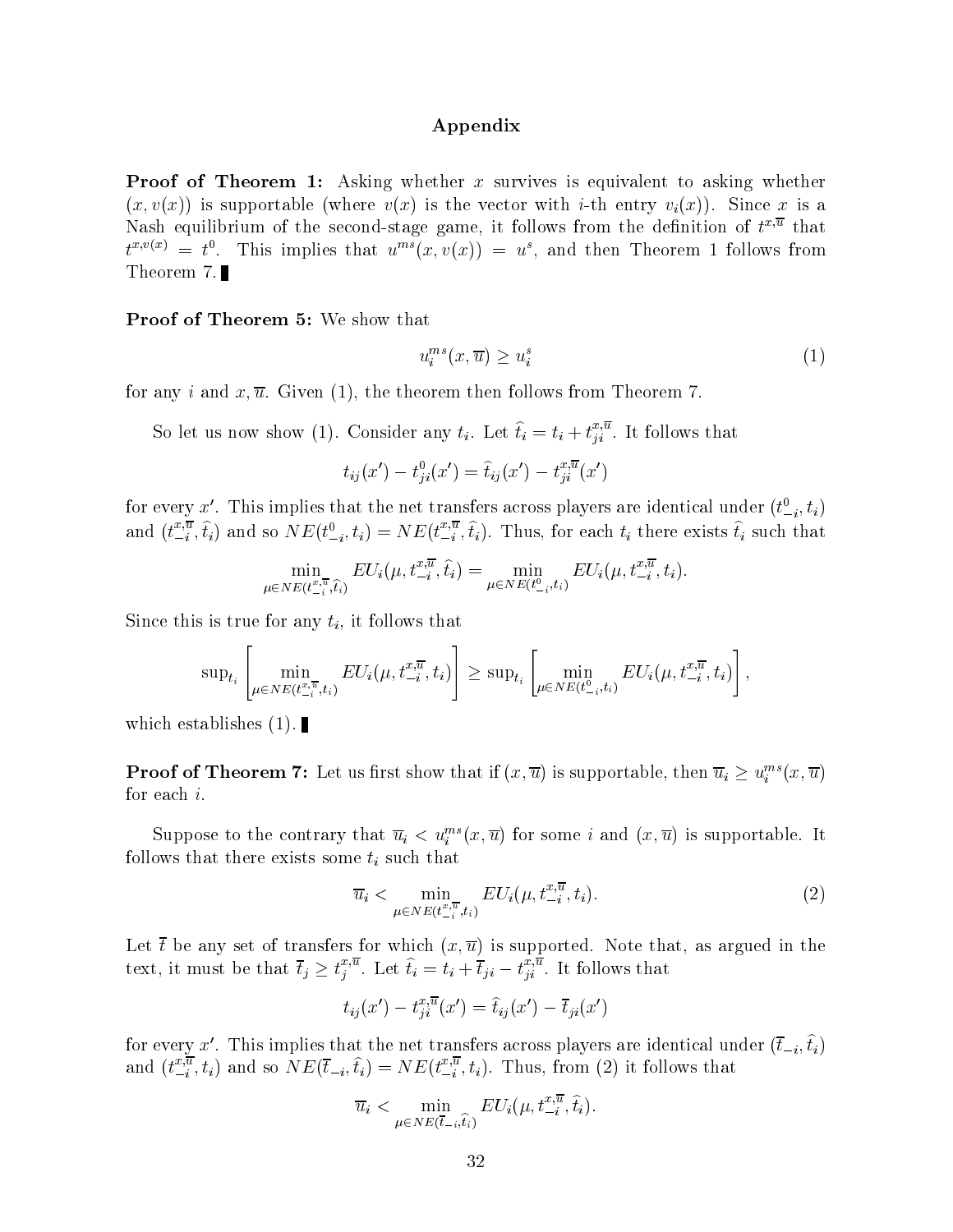Let but include the the and announce  $v_i$  in the mot stage. It follows from the inequality above that the worst possible continuation payoff in the subgame that follows is better than the expected continuation under  $\bar{t}$ . This contradicts the fact that  $\bar{t}$  was played in the first stage of an equilibrium that supports  $(x,\overline{u})$ .

Next, let us show that if  $\overline{u}_i \geq u_i^{ms}(x, \overline{u})$  for each i, then  $(x, \overline{u})$  is supportable, and by  $t^{x,\overline{u}}.$ 

Let us specify equilibrium strategies. In the first stage  $t^{x,\overline{u}}$  is played and  $x$  is played in the second stage. A full specification of the equilibrium strategies includes specification of what happens off the equilibrium path as follows. If in the first stage player  $i$  plays  $t_i^{x,\overline{u}}$  and player j plays  $t_j \neq t_i^{x,\overline{u}}$ , then in the second stage that follows the play is  $\mu \in NE(t_i^{x,\overline{u}}, t_j)$ that minimizes  $EU_j(\mu, t_i^{*,*}, t_j)$  over  $\mu \in NE(t_i^{*,*}, t_j)$ . In a subgame following play of t<br>such that  $t_i \neq t_i^{x,\overline{u}}$  and  $t_j \neq t_j^{x,\overline{u}}$ , select any  $\mu \in NE(t)$ . To see that this forms a subgame perfect equilibrium, note that by the definition of  $t^{n+1}$  it follows that if  $t^{n+1}$  is played in the first stage, then it is an equilibrium to play x in the second stage. So we need only show that there is no deviation away from  $t^{x,u}$  to  $t_i \neq t_i^{u,u}$  by some  $j$  by some j. It follows from the theory from the source  $j$ definition of  $u^{++}(x,u)$  and our specification of on the equilibrium path behavior that if any player j deviates from announcing  $t_i^{x,u}$  in the first stage then player j's payoff will be no more than  $u_i^{ms}(x,\overline{u})$ . Since  $\overline{u}_i \geq u_i^{ms}(x,\overline{u})$ , it follows that this cannot be an improving deviation.

**Proof of Theorem 8:** Let  $M = 1 + max_{i,x',x''}[v_i(x') - v_i(x'')]$ . Fix a Nash equilibrium  $x$  of the underlying game. Consider the transfer functions

$$
t_{ij}(\widetilde{x}) = \begin{cases} 2M & \text{if } \widetilde{x}_i \neq x_i \\ 0 & \text{otherwise.} \end{cases}
$$

Under the above transfer functions it is a strictly dominant strategy for each player  $i$ to play  $x_i$ , and so x is a unique Nash equilibrium in the second-period game. Specify this behavior on the equilibrium path, and off the equilibrium path choose any Nash equilibrium in the second stage. We need only consider that a deviation to some  $\iota_i$  by a player  $i$  is not profitable for  $i$ . Such a deviation can only be improving if it leads to play of something other than  $x_{-i}$  by other players. (If only i changed actions, then i cannot do better given that x was a Nash equilibrium and  $t_{ji}(\hat{x}) = 0$  when  $\hat{x}_j = x_j$ .) First, consider the case where a pure strategy Nash equilibrium  $\hat{x}$  is played in the second stage where  $\hat{x}_j \neq x_j$  for some  $j \neq i$ . Let there be  $k \geq 1$  players  $j \neq i$  such that  $\hat{x}_j \neq x_i$ , and consider some such j. By playing  $\hat{x}$  player j's payoff is

$$
v_i(\hat{x}) - (n-1)2M + 2Mk + \hat{t}_{ij}(\hat{x}).
$$

If j plays  $x_j$  instead, then j's payoff is

$$
v_j(\widehat{x}_{-j}, x_j) + 2Mk + \widehat{t}_{ij}(\widehat{x}_{-j}, x_j).
$$

For  $x_j$  to be a trash equilibrium conditional on b, this implies that

$$
\hat{t}_{ij}(\hat{x}) - \hat{t}_{ij}(\hat{x}_{-j}, x_j) \ge v_j(\hat{x}_{-j}, x_j) - v_j(\hat{x}) + (n-1)2M.
$$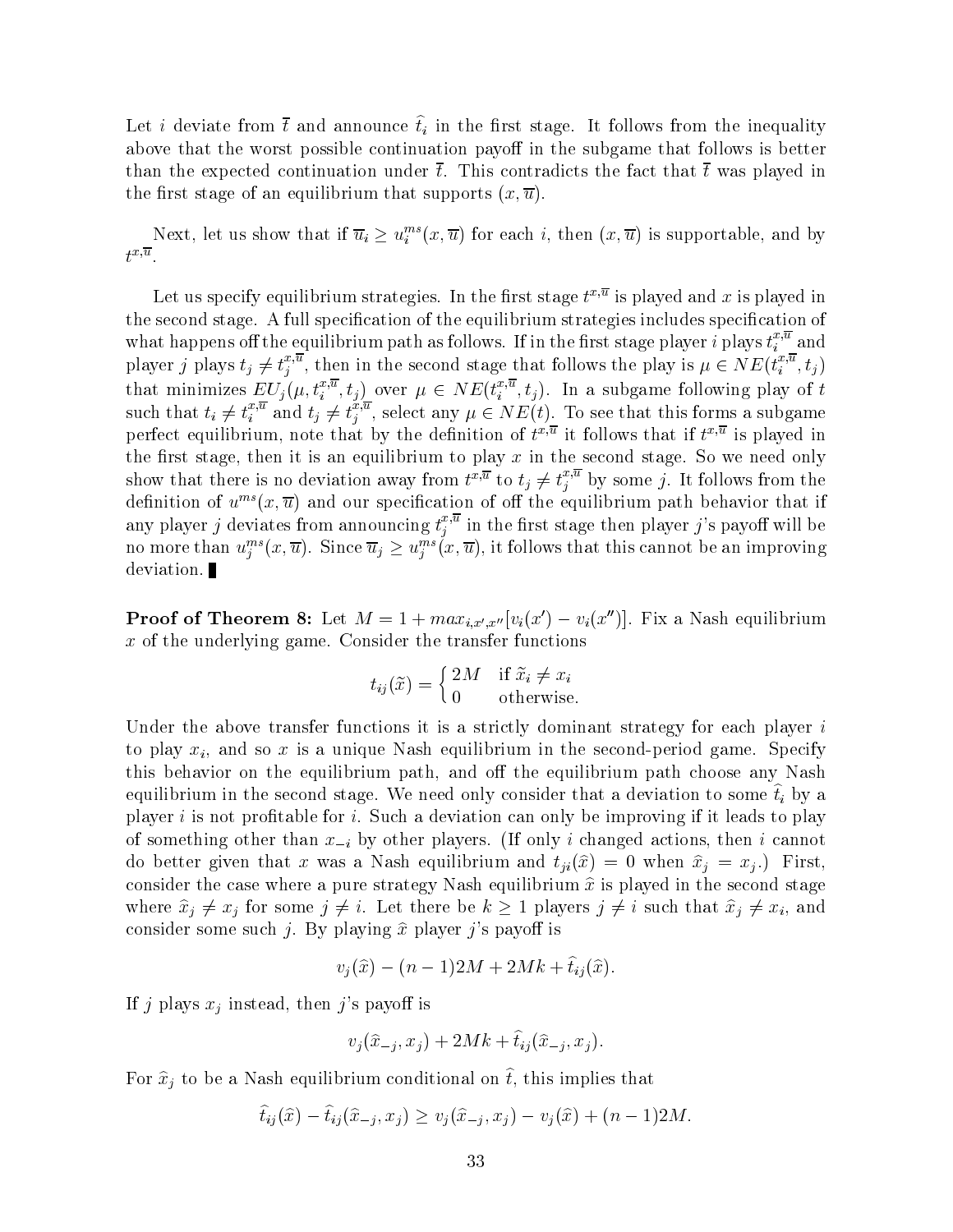Given our definition of M and the fact that  $n-1 \geq 2$ , it follows that

$$
\hat{t}_{ij}(\hat{x}) - \hat{t}_{ij}(\hat{x}_{-i}, x_i) > 3M.
$$

This implies that  $t_{ij}(\hat{x}) > 3M$ . This is true for any j with  $\hat{x}_i \neq x_i$ . So, player i's utility in the new equilibrium is at most

$$
v_i(\hat{x}) - k3M + k2M.
$$

For  $k \geq 1$ , the definition of M implies that this expression is less than  $v_i(x)$ . Thus, the deviation cannot be improving. The above reasoning is extends to the case of mixed strategy equilibria in the second stage by similar arguments applied to each realization in the support of the mixed strategy.

**Proof of Theorem 10:** Consider x and a Nash equilibrium  $\hat{x}$  such that  $v_i(x) \ge v_i(\hat{x})$ for each i.

Set t as follows.

$$
t_{ij}(\tilde{x}) = \begin{cases} 2M & \text{if } \tilde{x}_{-i} = x_{-i} \text{ and } \tilde{x}_i \neq x_i \\ 2M & \text{if } \tilde{x}_{-i} \neq x_{-i} \text{ and } \tilde{x}_i \neq \hat{x}_i \\ 0 & \text{otherwise.} \end{cases}
$$

It is easy to verify that  $x \in NE(t)$ , as if i deviates then i pays M to each other player. To support  $(x, v(x))$  have the strategies of the players be to play t in the first stage and  $x$  in the second stage. Specify off the equilibrium path strategies as follows. Conditional on a single player  $\iota$  deviating from  $\iota$  to some  $\iota_i$  in the mst stage, then play  $\iota$  in the second period if  $x \in NE(t_{-i}, t_i)$  and otherwise play the worst Nash equilibrium for  $i$  out of ty  $E(t_{i},t_{i})$ . Conditional on more than one player deviating from t in the mst stage, play any Nash equilibrium in the resulting subgame.

To complete the proof of the theorem, we need only check that that no player  $i$ can benefit by deviating to some  $t_i$  in the first period. If  $x \in NE(t_{-i}, t_i)$ , then the resulting play will be  $\hat{x}$  and so  $t_{ji}(\hat{x}) = 0$  for all  $j \neq i$ . Thus, the payoff to i will be  $v_i(\hat{x}) - \sum_{j \neq i} t_{ij}(\hat{x})$ . Since this is less than  $v_i(\hat{x})$ , it is less than  $v_i(x)$  and cannot be a beneficial deviation. Thus, consider the case where  $x \notin NE(t_{i}, t_{i})$  but there is some pure strategy  $x \in NE(t_{-i}, t_i)$ . If  $x = x$  then it cannot be a beneficial deviation since  $v_i(x) \ge v_i(x) - \sum_{j \neq i} t_{ij}(x).$ 

We are left with the case where  $\tilde{x} \neq x$  and  $\tilde{x} \neq \tilde{x}$ . Let us first show that it must be that  $\tilde{x}_k \neq x_k$  for at least two players k and j, with the possibility that  $k = i$ . To see this, suppose to the contrary that  $\tilde{x}_k \neq x_k$  for just one k. Given the definition of  $t_i$  for each  $j \neq i$ , it must be that i is paying at least  $(2n - 3)M$  to each  $j \notin \{i, k\}$  for whom  $\tilde{x}_j \neq \hat{x}_j$  as otherwise j would rather play  $\hat{x}_j$ . The transfers to i from each such j amount to at most M and are 0 from any other j. i also gets at most M from k. Thus, by the definition of M, this cannot be a beneficial deviation for i unless  $x_{-i,k} = \hat{x}_{-i,k}$ . If  $k = i$ , then it must be that  $x_{-i} = \hat{x}_{-i}$  and  $t_j(\tilde{x}) = 0$  for all  $j \neq i$ . Since  $\hat{x}_i$  is a best response to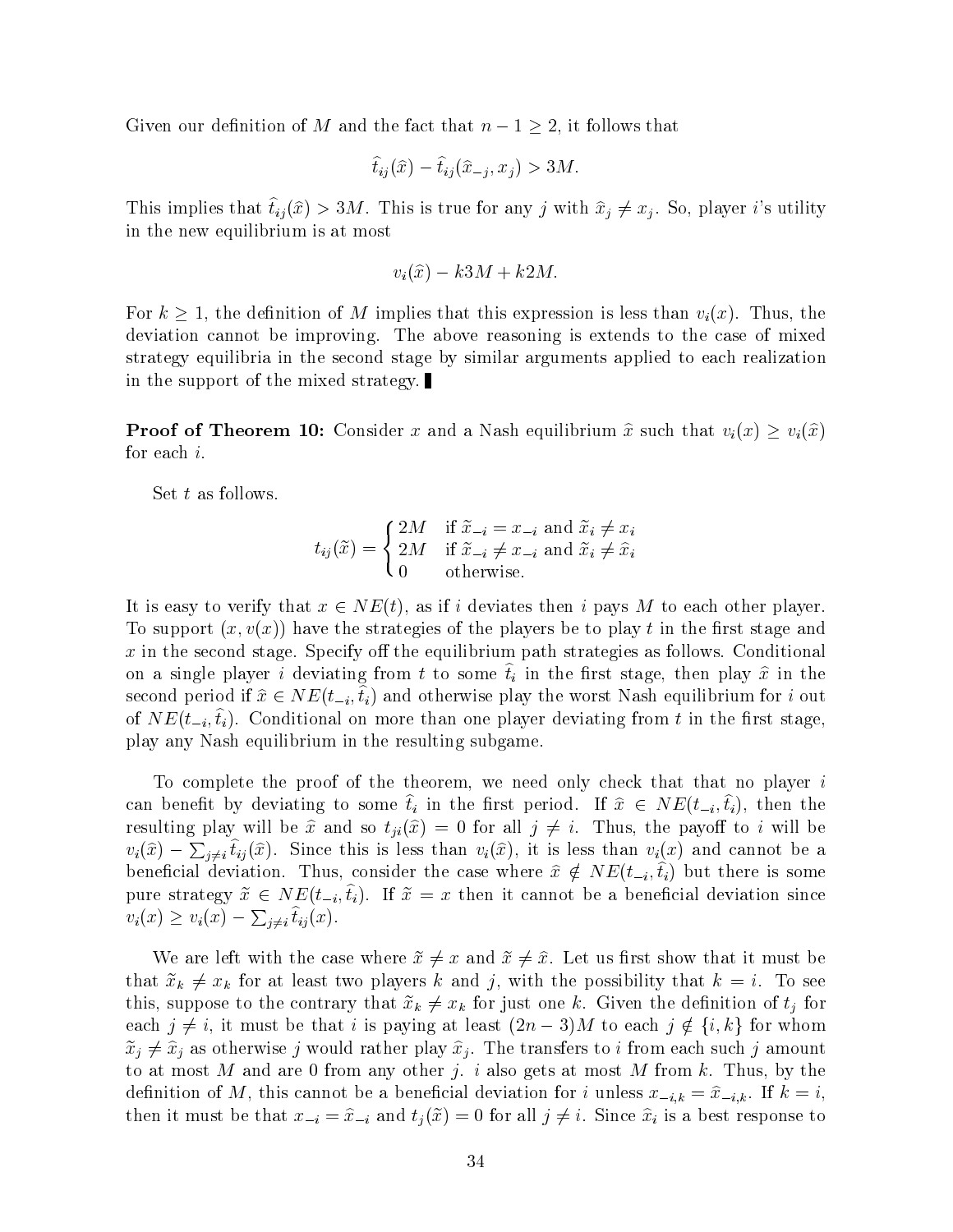$\hat{x}_{-i}$  it follows that  $v_i(\hat{x}) \ge v_i(\tilde{x})$ , and so  $v_i(\hat{x}) \ge v_i(\tilde{x}) - \sum_{i \ne i} t_{ij}(\tilde{x})$ , which implies that this could not be a profitable deviation. Therefore, the only such k must be some  $k \neq i$ , and thus  $\tilde{x}_{-k} = x_{-k}$ . Thus, by the structure  $t_k$  for this to be a best response i must pay k at least  $(2n-3)M$  and gets M from k and 0 from other j's (for whom  $\tilde{x}_j = \hat{x}_j$  as shown above). This cannot be profitable for  $i$ .

Thus we know that  $\tilde{x}_k \neq x_k$  for at least two distinct players, with the possibility that  $k = i$ . This means that  $\tilde{x}_{-i} \neq x_{-i}$  for each  $j \neq i$  and so by the argument above we know that  $\tilde{x}_i = \hat{x}_i$  for each  $j \neq i$  in order for this to be a profitable deviation for i. This means that  $t_i(\tilde{x})=0$  for each  $j \neq i$ . However, then since  $\hat{x}_i$  is a best response to  $\hat{x}_{-i}$  it follows that  $v_i(\hat{x}) \ge v_i(\tilde{x})$ , and so  $v_i(\hat{x}) \ge v_i(\tilde{x}) - \sum_{j \ne i} t_{ij}(\tilde{x})$ , which implies that this could not be a profitable deviation.

The extension to the case where in place of  $\tilde{x}$  there is a mixed strategy equilibrium is a straightforward extension of the above reasoning, working on the payments that are made in each realization of the support of the Nash equilibrium.

#### Games with Continuum Actions

The major technical hurdle faced when the second-period game has infinite (pure) strategy spaces is finding the existence of a subgame perfect equilibrium in the two stage game. If discontinuous transfer functions are allowed (even off the equilibrium path!) then there will be some subsequent subgames where no equilibrium exists. This presents a difficulty, as even restricting attention to continuous transfer functions is then a problem, as it will not be a closed space. One must limit attention to some compact and convex set of transfer functions, for which there always exist second stage equilibria. With this approach, we describe here how the characterization theorems presented above hold in the continuum case.

Consider a game where  $X_i$  is a compact metric space and let  $\Delta_i(X_i)$  denote the Borel measures on  $X_i$ . Let  $v_i$  be continuous on X for each i. Consider the set of continuous transfer functions  $T = \times_i T_i$ .<sup>25</sup> Thus,  $N E(t)$  is nonempty and compact for each t.<sup>30</sup>

As in the finite case, define

$$
u^{ms}_i(\overline{t})=\text{sup}_{t_i\in T_i}\left[\min_{\mu\in NE(\overline{t}_{-i},t_i)} EU_i(\mu,\overline{t}_{-i},t_i)\right].
$$

Note that  $\min_{\mu \in NE(\bar{t}_{-i}, t_i)} EU_i(\mu, \bar{t}_{-i}, t_i)$  is well-defined since  $EU_i(\mu, \bar{t}_{-i}, t_i)$  is continuous and linear in  $\mu$ , and  $NE(\bar{t}_{-i}, t_i)$  is nonempty and compact.

<sup>&</sup>lt;sup>29</sup>One could use a more general space. Any space T for which  $NE(t)$  is nonempty and closed (it is then necessarily compact given the space of mixed strategies) will work. In that case one may need to replace  $\min_{\mu \in NE(t)} EU_i(\mu, t)$  in the definition of  $u_i^{n+1}$  with  $n \eta$ , and make some corresponding adjustments in the proof of Theorem 14.

 ${}^{30}$ In that case,  $U_i(x, t)$  is continuous in x for each i, and then  $EU_i(\mu, t)$  is continuous and quasi-concave (in fact linear) in  $\mu$ . Then by a theorem of Debreu, Fan, and Glicksberg (e.g., see Fudenberg and Tirole  $(1991)$ ) there exists a Nash equilibrium of the game with t fixed. Closure of the set of Nash equilibria (using weak convergence) then follows easily from the continuity of  $U_i(x, t)$  in x.